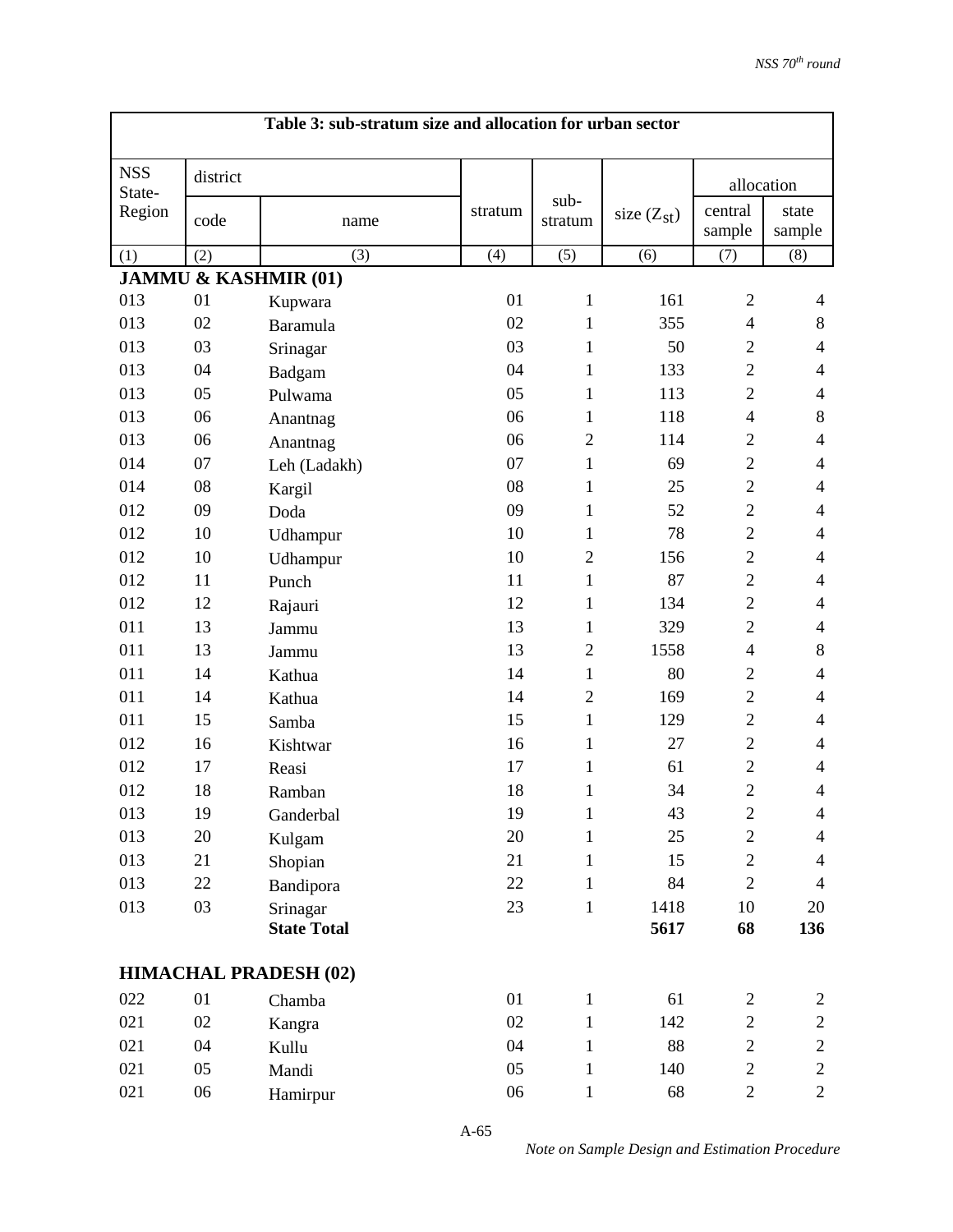|                      |          | Table 3: sub-stratum size and allocation for urban sector |            |                 |                 |                   |                 |
|----------------------|----------|-----------------------------------------------------------|------------|-----------------|-----------------|-------------------|-----------------|
| <b>NSS</b><br>State- | district |                                                           |            |                 |                 | allocation        |                 |
| Region               | code     | name                                                      | stratum    | sub-<br>stratum | size $(Z_{st})$ | central<br>sample | state<br>sample |
| (1)                  | (2)      | (3)                                                       | (4)        | (5)             | (6)             | (7)               | (8)             |
| 021                  | 07       | Una                                                       | 07         | $\mathbf{1}$    | 93              | $\overline{2}$    | $\sqrt{2}$      |
| 022                  | 08       | Bilaspur                                                  | 08         | 1               | 45              | $\mathbf{2}$      | $\sqrt{2}$      |
| 022                  | 09       | Solan                                                     | 09         | $\mathbf{1}$    | 59              | $\mathbf{2}$      | $\sqrt{2}$      |
| 022                  | 09       | Solan                                                     | 09         | $\overline{2}$  | 185             | $\mathbf{2}$      | $\sqrt{2}$      |
| 022                  | 10       | Sirmaur                                                   | 10         | $\mathbf{1}$    | 90              | $\overline{2}$    | $\sqrt{2}$      |
| 022                  | 11       | Shimla                                                    | 11         | 1               | 64              | $\mathbf{2}$      | $\sqrt{2}$      |
| 022                  | 11       | Shimla                                                    | 11         | $\overline{2}$  | 259             | $\overline{2}$    | $\sqrt{2}$      |
|                      |          | <b>State Total</b>                                        |            |                 | 1294            | 24                | 24              |
| PUNJAB (03)          |          |                                                           |            |                 |                 |                   |                 |
| 031                  | 01       | Gurdaspur                                                 | 01         | $\mathbf{1}$    | 422             | $\mathfrak{2}$    | $\mathfrak{2}$  |
| 031                  | 01       | Gurdaspur                                                 | 01         | $\overline{2}$  | 681             | $\overline{2}$    | $\overline{2}$  |
| 031                  | 02       | Amritsar                                                  | 02         | $\mathbf{1}$    | 176             | $\mathbf{2}$      | $\sqrt{2}$      |
| 031                  | 03       | Kapurthala                                                | 03         | 1               | 180             | $\overline{2}$    | $\overline{2}$  |
| 031                  | 03       | Kapurthala                                                | 03         | $\overline{2}$  | 520             | $\overline{2}$    | $\sqrt{2}$      |
| 031                  | 04       | Jalandhar                                                 | 04         | $\mathbf{1}$    | 534             | $\overline{2}$    | $\overline{2}$  |
| 031                  | 04       | Jalandhar                                                 | 04         | $\overline{2}$  | 1590            | 6                 | 6               |
| 031                  | 05       | Hoshiarpur                                                | 05         | $\mathbf{1}$    | 301             | $\overline{2}$    | $\overline{2}$  |
| 031                  | 05       | Hoshiarpur                                                | 05         | $\overline{2}$  | 313             | $\overline{2}$    | $\mathfrak{2}$  |
| 031                  | 06       | Nawanshahr                                                | 06         | $\mathbf{1}$    | 307             | $\mathbf{2}$      | $\sqrt{2}$      |
| 031                  | 07       | Rupnagar                                                  | 07         | $\mathbf{1}$    | 224             | $\mathbf{2}$      | $\mathfrak{2}$  |
| 031                  | 07       | Rupnagar                                                  | 07         | $\overline{2}$  | 96              | $\overline{2}$    | $\sqrt{2}$      |
| 032                  | 08       | Fatehgarh Sahib                                           | 08         | $\mathbf{1}$    | 72              | $\overline{c}$    | $\overline{2}$  |
| 032                  | 08       | Fatehgarh Sahib                                           | ${\bf 08}$ | 2               | 268             | $\overline{c}$    | $\overline{c}$  |
| 032                  | 09       | Ludhiana                                                  | 09         | $\mathbf{1}$    | 402             | $\boldsymbol{2}$  | $\mathbf{2}$    |
| 032                  | 09       | Ludhiana                                                  | 09         | $\overline{2}$  | 410             | $\overline{c}$    | $\overline{c}$  |
| 032                  | 10       | Moga                                                      | 10         | $\mathbf{1}$    | 102             | $\overline{c}$    | $\mathbf{2}$    |
| 032                  | 10       | Moga                                                      | 10         | $\overline{2}$  | 195             | $\overline{c}$    | $\mathbf{2}$    |
| 032                  | 11       | Firozpur                                                  | 11         | $\mathbf{1}$    | 322             | $\overline{c}$    | $\mathbf{2}$    |
| 032                  | 11       | Firozpur                                                  | 11         | $\overline{2}$  | 495             | $\mathbf{2}$      | $\overline{c}$  |
| 032                  | 12       | Muktsar                                                   | 12         | $\mathbf{1}$    | 65              | $\overline{2}$    | $\mathbf{2}$    |
| 032                  | 12       | Muktsar                                                   | 12         | $\sqrt{2}$      | 261             | $\sqrt{2}$        | $\mathbf{2}$    |
| 032                  | 13       | Faridkot                                                  | 13         | $\mathbf{1}$    | 64              | $\overline{2}$    | $\mathbf{2}$    |
| 032                  | 13       | Faridkot                                                  | 13         | $\overline{2}$  | 258             | $\mathbf{2}$      | $\overline{c}$  |
| 032                  | 14       | Bathinda                                                  | 14         | $\mathbf{1}$    | 259             | $\sqrt{2}$        | $\mathbf{2}$    |
| 032                  | 14       | <b>Bathinda</b>                                           | 14         | $\mathbf{2}$    | 921             | $\overline{c}$    | $\overline{c}$  |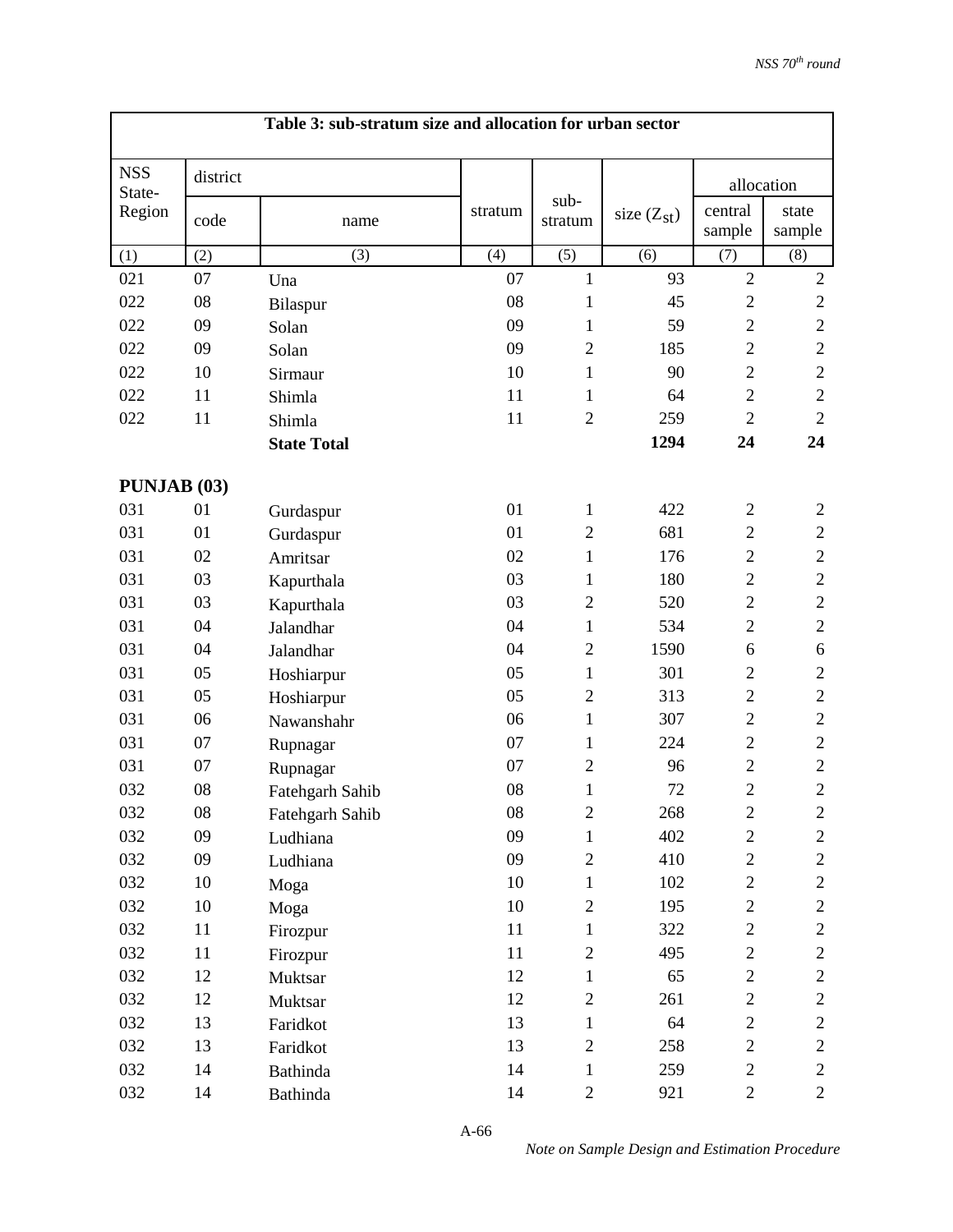|                      | Table 3: sub-stratum size and allocation for urban sector |                          |          |                                |                 |                                  |                                  |  |
|----------------------|-----------------------------------------------------------|--------------------------|----------|--------------------------------|-----------------|----------------------------------|----------------------------------|--|
| <b>NSS</b><br>State- | district                                                  |                          |          |                                |                 | allocation                       |                                  |  |
| Region               | code                                                      | name                     | stratum  | sub-<br>stratum                | size $(Z_{st})$ | central<br>sample                | state<br>sample                  |  |
| (1)                  | (2)                                                       | (3)                      | (4)      | (5)                            | (6)             | (7)                              | (8)                              |  |
| 032                  | 15                                                        | Mansa                    | 15       | $\mathbf{1}$                   | 287             | $\overline{2}$                   | $\sqrt{2}$                       |  |
| 032                  | 16                                                        | Sangrur                  | 16       | 1                              | 259             | $\overline{2}$                   | $\overline{c}$                   |  |
| 032                  | 16                                                        | Sangrur                  | 16       | $\overline{2}$                 | 464             | $\overline{2}$                   | $\overline{2}$                   |  |
| 032                  | 17                                                        | Patiala                  | 17       | 1                              | 258             | $\overline{2}$                   | $\overline{c}$                   |  |
| 032                  | 17                                                        | Patiala                  | 17       | $\mathfrak{2}$                 | 915             | $\overline{2}$                   | $\mathbf{2}$                     |  |
| 031                  | 18                                                        | S.A.S. nagar (Mohali)    | 18       | 1                              | 317             | $\overline{2}$                   | $\overline{c}$                   |  |
| 031                  | 18                                                        | S.A.S. nagar (Mohali)    | 18       | $\mathfrak{2}$                 | 567             | $\overline{2}$                   | $\mathbf{2}$                     |  |
| 032                  | 19                                                        | Barnala                  | 19       | 1                              | 106             | $\overline{2}$                   | $\mathbf{2}$                     |  |
| 032                  | 19                                                        | Barnala                  | 19       | $\overline{2}$                 | 140             | $\overline{2}$                   | $\overline{c}$                   |  |
| 031                  | 20                                                        | <b>Tarn Taran</b>        | 20       | $\mathbf{1}$                   | 212             | $\overline{2}$                   | $\mathbf{2}$                     |  |
| 031                  | 02                                                        | Amritsar                 | 21       | 1                              | 1728            | 8                                | 8                                |  |
| 032                  | 09                                                        | Ludhiana                 | 22       | $\mathbf{1}$                   | 2823            | 8                                | 8                                |  |
|                      |                                                           | <b>State Total</b>       |          |                                | 17514           | 92                               | 92                               |  |
|                      |                                                           |                          |          |                                |                 |                                  |                                  |  |
|                      | <b>CHANDIGARH (04)</b>                                    |                          |          |                                |                 |                                  |                                  |  |
| 041                  | 01                                                        | Chandigarh               | 01       | 1                              | 114             | $\overline{2}$                   | $\overline{0}$                   |  |
| 041                  | 01                                                        | Chandigarh               | 01       | $\overline{2}$                 | 1766            | 14                               | $\mathbf{0}$                     |  |
|                      |                                                           | <b>State Total</b>       |          |                                | 1880            | 16                               | $\boldsymbol{0}$                 |  |
|                      | <b>UTTARAKHAND (05)</b>                                   |                          |          |                                |                 |                                  |                                  |  |
| 051                  | 01                                                        | Uttarkashi               | 01       | 1                              | 35              | $\mathbf{2}$                     | $\overline{c}$                   |  |
| 051                  | 02                                                        | Chamoli                  | 02       | 1                              | 76              | $\overline{c}$                   | $\overline{c}$                   |  |
| 051                  | 03                                                        | Rudraprayag              | 03       | 1                              | 22              | $\overline{c}$                   | $\overline{c}$                   |  |
| 051                  | 04                                                        | Tehri Garhwal            | 04       | $\mathbf{1}$                   | 131             | $\overline{2}$                   | $\overline{2}$                   |  |
| 051                  | 05                                                        | Dehradun                 | 05       | $\mathbf{1}$                   | 391             | $\boldsymbol{2}$                 | $\mathbf{2}$                     |  |
| 051                  | 05                                                        | Dehradun                 | 05       | $\overline{2}$                 | 932             | $\overline{c}$                   | $\overline{c}$                   |  |
| 051                  | 06                                                        | Garhwal                  | 06       | $\mathbf{1}$                   | 163             | $\overline{c}$                   | $\overline{2}$                   |  |
| 051                  | 07                                                        | Pithoragarh              | 07       | $\mathbf{1}$                   | 98              | $\overline{c}$                   | $\overline{c}$                   |  |
| 051                  | 08                                                        | Bageshwar                | 08       | 1                              | 14              | $\overline{c}$                   | $\mathbf{2}$                     |  |
| 051                  | 09                                                        | Almora                   | 09       | $\mathbf{1}$                   | 106             | $\overline{c}$                   | $\overline{c}$                   |  |
| 051                  | 10                                                        | Champawat                | 10       | 1                              | 68              | $\overline{c}$                   | $\overline{c}$                   |  |
| 051                  | 11                                                        | Nainital                 | 11       | 1                              | 485             | $\overline{c}$                   | $\overline{c}$                   |  |
| 051                  | 12                                                        | <b>Udham Singh Nagar</b> | 12       | $\mathbf{1}$                   | 467             | $\overline{c}$                   | $\mathbf{2}$                     |  |
| 051                  | 12                                                        | <b>Udham Singh Nagar</b> | 12       | $\mathbf{2}$                   | 304             | $\boldsymbol{2}$                 | $\boldsymbol{2}$                 |  |
| 051<br>051           | 13<br>13                                                  | Hardwar<br>Hardwar       | 13<br>13 | $\mathbf{1}$<br>$\overline{2}$ | 448<br>559      | $\overline{c}$<br>$\overline{2}$ | $\overline{c}$<br>$\overline{2}$ |  |
|                      |                                                           | <b>State Total</b>       |          |                                | 4299            | 32                               | 32                               |  |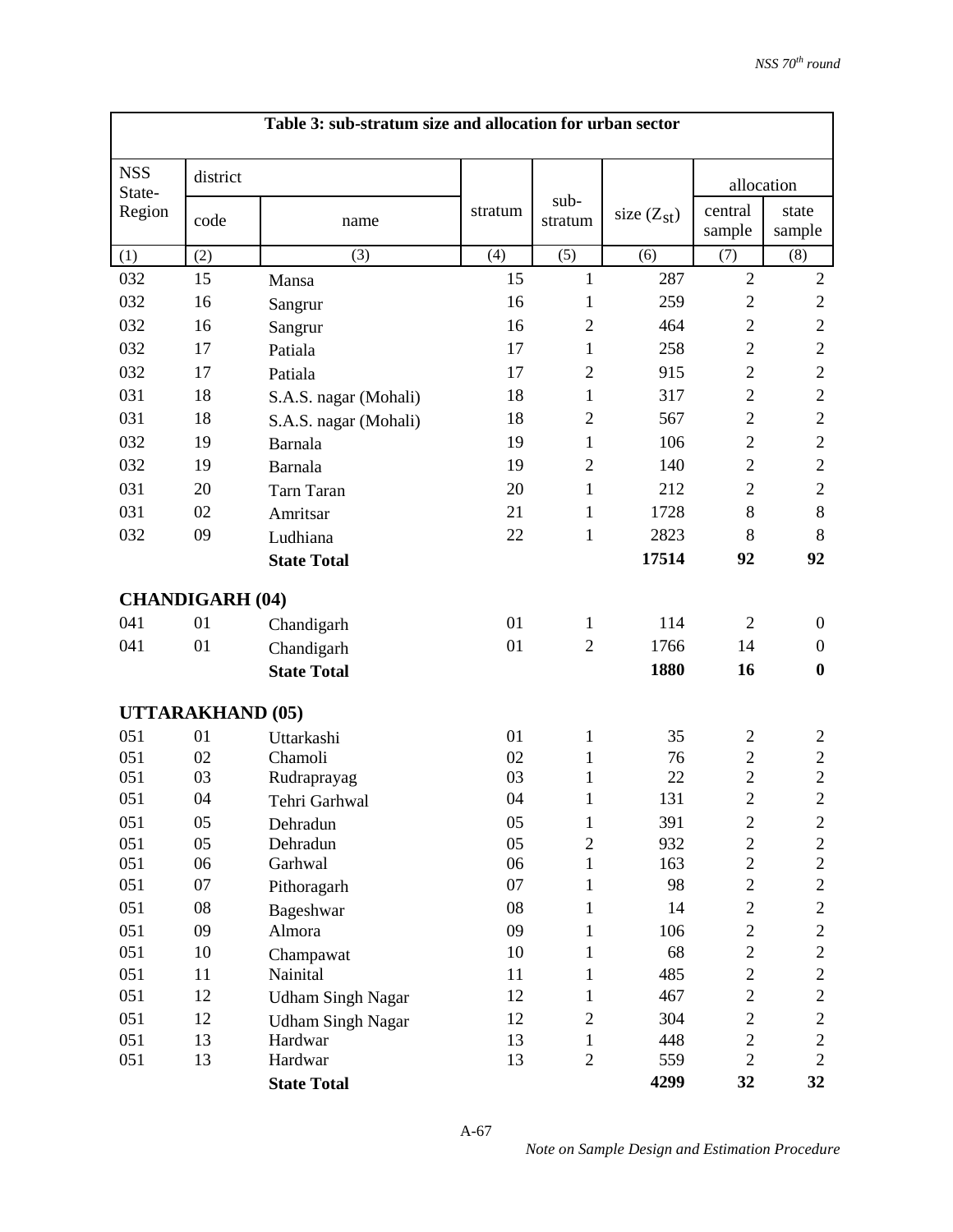|                      |              | Table 3: sub-stratum size and allocation for urban sector |          |                                |                 |                                    |                                    |
|----------------------|--------------|-----------------------------------------------------------|----------|--------------------------------|-----------------|------------------------------------|------------------------------------|
| <b>NSS</b><br>State- | district     |                                                           |          |                                |                 |                                    | allocation                         |
| Region               | code         | name                                                      | stratum  | sub-<br>stratum                | size $(Z_{st})$ | central<br>sample                  | state<br>sample                    |
| (1)                  | (2)          | (3)                                                       | (4)      | (5)                            | (6)             | (7)                                | (8)                                |
|                      | HARYANA (06) |                                                           |          |                                |                 |                                    |                                    |
| 061                  | 01           | Panchkula                                                 | 01       | $\mathbf{1}$                   | 148             | $\overline{2}$                     | $\overline{2}$                     |
| 061                  | 01           | Panchkula                                                 | 01       | $\overline{2}$                 | 306             | $\mathbf{2}$                       | $\mathfrak{2}$                     |
| 061                  | 02           | Ambala                                                    | 02       | 1                              | 105             | $\overline{2}$                     | $\overline{2}$                     |
| 061                  | 02           | Ambala                                                    | 02       | $\overline{2}$                 | 724             | $\overline{2}$                     | $\mathbf{2}$                       |
| 061                  | 03           | Yamunanagar                                               | 03       | $\mathbf{1}$                   | 184             | $\overline{2}$                     | $\mathbf{2}$                       |
| 061                  | 03           | Yamunanagar                                               | 03       | $\overline{2}$                 | 525             | $\overline{2}$                     | $\overline{2}$                     |
| 061                  | 04           | Kurukshetra                                               | 04       | 1                              | 377             | $\overline{2}$                     | $\overline{c}$                     |
| 061                  | 05           | Kaithal                                                   | 05       | $\mathbf{1}$                   | 294             | $\overline{2}$                     | $\sqrt{2}$                         |
| 061                  | 06           | Karnal                                                    | 06       | 1                              | 218             | $\overline{2}$                     | $\overline{2}$                     |
| 061                  | 06           | Karnal                                                    | 06       | $\overline{2}$                 | 486             | $\overline{2}$                     | $\sqrt{2}$                         |
| 061                  | 07           | Panipat                                                   | 07       | 1                              | 141             | $\overline{2}$                     | $\overline{2}$                     |
| 061                  | 07           | Panipat                                                   | 07       | $\overline{2}$                 | 696             | $\overline{2}$                     | $\mathbf{2}$                       |
| 061                  | 08           | Sonipat                                                   | 08       | 1                              | 206             | $\overline{2}$                     | $\mathbf{2}$                       |
| 061                  | 08           | Sonipat                                                   | 08       | $\overline{2}$                 | 436             | $\overline{2}$                     | $\overline{2}$                     |
| 062                  | 09           | Jind                                                      | 09       | 1                              | 99              | $\overline{2}$                     | $\overline{c}$                     |
| 062                  | 09           | Jind                                                      | 09       | $\overline{2}$                 | 384             | $\overline{2}$                     | $\sqrt{2}$                         |
| 062                  | 10           | Fatehabad                                                 | 10       | 1                              | 243             | $\overline{2}$                     | $\mathbf{2}$                       |
| 062                  | 11           | <b>Sirsa</b>                                              | 11       | $\mathbf{1}$                   | 109             | $\overline{c}$                     | $\sqrt{2}$                         |
| 062                  | 11           | <b>Sirsa</b>                                              | 11       | $\overline{2}$                 | 413             | $\overline{2}$                     | $\sqrt{2}$                         |
| 062                  | 12           | Hisar                                                     | 12       | 1                              | 326             | $\overline{2}$                     | $\overline{c}$                     |
| 062                  | 12           | Hisar                                                     | 12       | $\overline{2}$                 | 611             | $\mathbf{2}$                       | $\mathbf{2}$                       |
| 062                  | 13           | Bhiwani                                                   | 13       | $\mathbf{1}$                   | 167             | $\overline{c}$                     | $\overline{c}$                     |
| 062                  | 13           | Bhiwani                                                   | 13       | $\overline{c}$                 | 282             | $\overline{2}$                     | $\overline{2}$                     |
| 061<br>061           | 14<br>14     | Rohtak<br>Rohtak                                          | 14<br>14 | $\mathbf{1}$<br>$\overline{2}$ | 86<br>740       | $\boldsymbol{2}$<br>$\overline{c}$ | $\boldsymbol{2}$<br>$\overline{2}$ |
| 061                  | 15           | Jhajjar                                                   | 15       | 1                              | 452             | $\overline{c}$                     | $\overline{2}$                     |
| 062                  | 16           | Mahendragarh                                              | 16       | $\mathbf{1}$                   | 181             | $\overline{c}$                     | $\overline{c}$                     |
| 062                  | 17           | Rewari                                                    | 17       | 1                              | 342             | $\mathbf{2}$                       | $\overline{c}$                     |
| 061                  | 18           | Gurgaon                                                   | 18       | $\mathbf{1}$                   | 223             | $\overline{c}$                     | $\overline{c}$                     |
| 061                  | 18           | Gurgaon                                                   | 18       | $\overline{c}$                 | 2988            | $\overline{4}$                     | $\overline{4}$                     |
| 061                  | 19           | Faridabad                                                 | 19       | $\mathbf{1}$                   | 90              | $\overline{c}$                     | $\mathbf{2}$                       |
| 061                  | 20           |                                                           | 20       | 1                              | 94              | $\mathbf{2}$                       | $\mathfrak{2}$                     |
| 061                  | 21           | Mewat<br>Palwal                                           | 21       | $\mathbf{1}$                   | 255             | $\overline{c}$                     | $\sqrt{2}$                         |
| 061                  | 19           | Faridabad                                                 | 22       | $\mathbf{1}$                   | 2668            | $8\,$                              | 8                                  |
|                      |              | <b>State Total</b>                                        |          |                                | 15599           | 76                                 | 76                                 |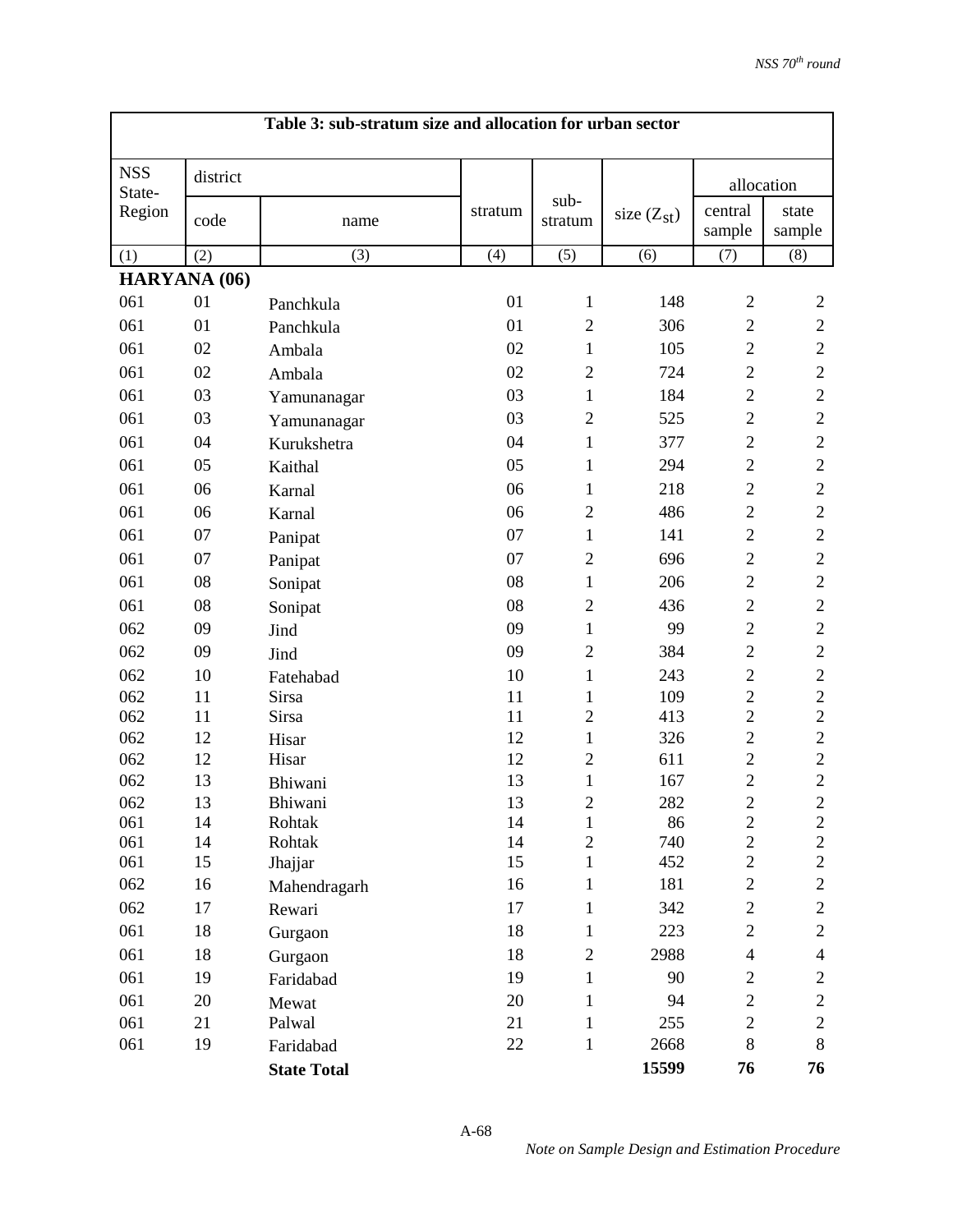| <b>NSS</b><br>district<br>allocation<br>State-<br>sub-<br>central<br>Region<br>state<br>stratum<br>size $(Z_{st})$<br>code<br>stratum<br>name<br>sample<br>sample<br>(5)<br>(7)<br>(2)<br>(3)<br>(4)<br>(8)<br>(1)<br>(6)<br><b>DELHI</b> (07)<br>071<br>10<br>15859<br>100<br>100<br>$\mathbf{1}$<br>all districts combined<br>071<br>99<br>$\mathbf{1}$<br>2718<br>12<br>12<br>all districts combined<br>071<br>99<br>$\mathfrak{2}$<br>9544<br>36<br>36<br>all districts combined<br>148<br>148<br>28121<br><b>State Total</b><br><b>RAJASTHAN (08)</b><br>085<br>01<br>01<br>332<br>1<br>$\overline{2}$<br>$\overline{c}$<br>Ganganagar<br>085<br>01<br>01<br>$\overline{2}$<br>534<br>$\mathbf{2}$<br>$\overline{c}$<br>Ganganagar<br>085<br>$\overline{2}$<br>$\sqrt{2}$<br>02<br>$\mathbf{1}$<br>319<br>02<br>Hanumangarh<br>$\sqrt{2}$<br>085<br>02<br>236<br>$\mathbf{2}$<br>02<br>$\overline{2}$<br>Hanumangarh<br>$\overline{4}$<br>081<br>03<br>03<br>1<br>885<br>$\overline{4}$<br><b>Bikaner</b><br>085<br>04<br>294<br>$\mathbf{2}$<br>$\mathbf{2}$<br>04<br>1<br>Churu<br>$\overline{c}$<br>085<br>04<br>$\overline{c}$<br>$\sqrt{2}$<br>04<br>535<br>Churu |
|-----------------------------------------------------------------------------------------------------------------------------------------------------------------------------------------------------------------------------------------------------------------------------------------------------------------------------------------------------------------------------------------------------------------------------------------------------------------------------------------------------------------------------------------------------------------------------------------------------------------------------------------------------------------------------------------------------------------------------------------------------------------------------------------------------------------------------------------------------------------------------------------------------------------------------------------------------------------------------------------------------------------------------------------------------------------------------------------------------------------------------------------------------------------------------|
|                                                                                                                                                                                                                                                                                                                                                                                                                                                                                                                                                                                                                                                                                                                                                                                                                                                                                                                                                                                                                                                                                                                                                                             |
|                                                                                                                                                                                                                                                                                                                                                                                                                                                                                                                                                                                                                                                                                                                                                                                                                                                                                                                                                                                                                                                                                                                                                                             |
|                                                                                                                                                                                                                                                                                                                                                                                                                                                                                                                                                                                                                                                                                                                                                                                                                                                                                                                                                                                                                                                                                                                                                                             |
|                                                                                                                                                                                                                                                                                                                                                                                                                                                                                                                                                                                                                                                                                                                                                                                                                                                                                                                                                                                                                                                                                                                                                                             |
|                                                                                                                                                                                                                                                                                                                                                                                                                                                                                                                                                                                                                                                                                                                                                                                                                                                                                                                                                                                                                                                                                                                                                                             |
|                                                                                                                                                                                                                                                                                                                                                                                                                                                                                                                                                                                                                                                                                                                                                                                                                                                                                                                                                                                                                                                                                                                                                                             |
|                                                                                                                                                                                                                                                                                                                                                                                                                                                                                                                                                                                                                                                                                                                                                                                                                                                                                                                                                                                                                                                                                                                                                                             |
|                                                                                                                                                                                                                                                                                                                                                                                                                                                                                                                                                                                                                                                                                                                                                                                                                                                                                                                                                                                                                                                                                                                                                                             |
|                                                                                                                                                                                                                                                                                                                                                                                                                                                                                                                                                                                                                                                                                                                                                                                                                                                                                                                                                                                                                                                                                                                                                                             |
|                                                                                                                                                                                                                                                                                                                                                                                                                                                                                                                                                                                                                                                                                                                                                                                                                                                                                                                                                                                                                                                                                                                                                                             |
|                                                                                                                                                                                                                                                                                                                                                                                                                                                                                                                                                                                                                                                                                                                                                                                                                                                                                                                                                                                                                                                                                                                                                                             |
|                                                                                                                                                                                                                                                                                                                                                                                                                                                                                                                                                                                                                                                                                                                                                                                                                                                                                                                                                                                                                                                                                                                                                                             |
|                                                                                                                                                                                                                                                                                                                                                                                                                                                                                                                                                                                                                                                                                                                                                                                                                                                                                                                                                                                                                                                                                                                                                                             |
|                                                                                                                                                                                                                                                                                                                                                                                                                                                                                                                                                                                                                                                                                                                                                                                                                                                                                                                                                                                                                                                                                                                                                                             |
|                                                                                                                                                                                                                                                                                                                                                                                                                                                                                                                                                                                                                                                                                                                                                                                                                                                                                                                                                                                                                                                                                                                                                                             |
|                                                                                                                                                                                                                                                                                                                                                                                                                                                                                                                                                                                                                                                                                                                                                                                                                                                                                                                                                                                                                                                                                                                                                                             |
| 085<br>$\mathbf{2}$<br>$\sqrt{2}$<br>05<br>05<br>$\mathbf{1}$<br>367<br>Jhunjhunun                                                                                                                                                                                                                                                                                                                                                                                                                                                                                                                                                                                                                                                                                                                                                                                                                                                                                                                                                                                                                                                                                          |
| $\overline{2}$<br>$\sqrt{2}$<br>085<br>05<br>05<br>$\overline{2}$<br>290<br>Jhunjhunun                                                                                                                                                                                                                                                                                                                                                                                                                                                                                                                                                                                                                                                                                                                                                                                                                                                                                                                                                                                                                                                                                      |
| $\mathbf{2}$<br>$\sqrt{2}$<br>082<br>06<br>243<br>06<br>1<br>Alwar                                                                                                                                                                                                                                                                                                                                                                                                                                                                                                                                                                                                                                                                                                                                                                                                                                                                                                                                                                                                                                                                                                          |
| $\overline{c}$<br>$\sqrt{2}$<br>082<br>$\overline{c}$<br>06<br>598<br>06<br>Alwar                                                                                                                                                                                                                                                                                                                                                                                                                                                                                                                                                                                                                                                                                                                                                                                                                                                                                                                                                                                                                                                                                           |
| 082<br>$\mathbf{2}$<br>$\sqrt{2}$<br>07<br>07<br>355<br>1<br>Bharatpur                                                                                                                                                                                                                                                                                                                                                                                                                                                                                                                                                                                                                                                                                                                                                                                                                                                                                                                                                                                                                                                                                                      |
| $\overline{2}$<br>$\overline{c}$<br>$\sqrt{2}$<br>082<br>07<br>07<br>274<br>Bharatpur                                                                                                                                                                                                                                                                                                                                                                                                                                                                                                                                                                                                                                                                                                                                                                                                                                                                                                                                                                                                                                                                                       |
| $\mathbf{2}$<br>$\sqrt{2}$<br>082<br>08<br>08<br>126<br>1<br>Dhaulpur                                                                                                                                                                                                                                                                                                                                                                                                                                                                                                                                                                                                                                                                                                                                                                                                                                                                                                                                                                                                                                                                                                       |
| $\overline{c}$<br>$\sqrt{2}$<br>082<br>$\overline{c}$<br>08<br>08<br>143<br>Dhaulpur                                                                                                                                                                                                                                                                                                                                                                                                                                                                                                                                                                                                                                                                                                                                                                                                                                                                                                                                                                                                                                                                                        |
| $\overline{c}$<br>$\overline{2}$<br>082<br>Karauli<br>09<br>283<br>09<br>$\mathbf{1}$                                                                                                                                                                                                                                                                                                                                                                                                                                                                                                                                                                                                                                                                                                                                                                                                                                                                                                                                                                                                                                                                                       |
| 082<br>10<br>$\overline{4}$<br>$\overline{4}$<br>10<br>Sawai Madhopur<br>1<br>344                                                                                                                                                                                                                                                                                                                                                                                                                                                                                                                                                                                                                                                                                                                                                                                                                                                                                                                                                                                                                                                                                           |
| $\sqrt{2}$<br>082<br>11<br>$\mathbf{1}$<br>349<br>$\mathbf{2}$<br>11<br>Dausa                                                                                                                                                                                                                                                                                                                                                                                                                                                                                                                                                                                                                                                                                                                                                                                                                                                                                                                                                                                                                                                                                               |
| 12<br>414<br>$\overline{c}$<br>$\overline{c}$<br>082<br>12<br>1<br>Jaipur                                                                                                                                                                                                                                                                                                                                                                                                                                                                                                                                                                                                                                                                                                                                                                                                                                                                                                                                                                                                                                                                                                   |
| 12<br>$\overline{c}$<br>082<br>12<br>$\overline{2}$<br>110<br>$\overline{c}$<br>Jaipur                                                                                                                                                                                                                                                                                                                                                                                                                                                                                                                                                                                                                                                                                                                                                                                                                                                                                                                                                                                                                                                                                      |
| $\overline{c}$<br>$\sqrt{2}$<br>13<br>085<br>13<br>399<br>Sikar<br>$\mathbf{1}$                                                                                                                                                                                                                                                                                                                                                                                                                                                                                                                                                                                                                                                                                                                                                                                                                                                                                                                                                                                                                                                                                             |
| $\overline{c}$<br>$\overline{c}$<br>13<br>085<br>13<br>Sikar<br>$\overline{2}$<br>424                                                                                                                                                                                                                                                                                                                                                                                                                                                                                                                                                                                                                                                                                                                                                                                                                                                                                                                                                                                                                                                                                       |
| $\overline{c}$<br>$\overline{c}$<br>14<br>581<br>085<br>14<br>1<br>Nagaur                                                                                                                                                                                                                                                                                                                                                                                                                                                                                                                                                                                                                                                                                                                                                                                                                                                                                                                                                                                                                                                                                                   |
| 14<br>$\overline{c}$<br>085<br>$\overline{c}$<br>461<br>$\mathbf{2}$<br>14<br>Nagaur                                                                                                                                                                                                                                                                                                                                                                                                                                                                                                                                                                                                                                                                                                                                                                                                                                                                                                                                                                                                                                                                                        |
| 081<br>15<br>250<br>$\overline{c}$<br>15<br>$\overline{c}$<br>1<br>Jodhpur                                                                                                                                                                                                                                                                                                                                                                                                                                                                                                                                                                                                                                                                                                                                                                                                                                                                                                                                                                                                                                                                                                  |
| $\overline{c}$<br>$\overline{c}$<br>081<br>15<br>15<br>227<br>$\mathbf{2}$<br>Jodhpur                                                                                                                                                                                                                                                                                                                                                                                                                                                                                                                                                                                                                                                                                                                                                                                                                                                                                                                                                                                                                                                                                       |
| 16<br>$\overline{c}$<br>081<br>16<br>141<br>$\overline{c}$<br>Jaisalmer<br>1                                                                                                                                                                                                                                                                                                                                                                                                                                                                                                                                                                                                                                                                                                                                                                                                                                                                                                                                                                                                                                                                                                |
| 17<br>$\overline{c}$<br>081<br>17<br>373<br>$\overline{c}$<br>$\mathbf{1}$<br><b>Barmer</b><br>$\overline{c}$<br>275<br>$\overline{c}$                                                                                                                                                                                                                                                                                                                                                                                                                                                                                                                                                                                                                                                                                                                                                                                                                                                                                                                                                                                                                                      |
| 081<br>18<br>18<br>Jalor<br>1<br>19<br>$\overline{c}$<br>$\overline{2}$<br>081<br>19<br>$\mathbf{1}$<br>367<br>Sirohi                                                                                                                                                                                                                                                                                                                                                                                                                                                                                                                                                                                                                                                                                                                                                                                                                                                                                                                                                                                                                                                       |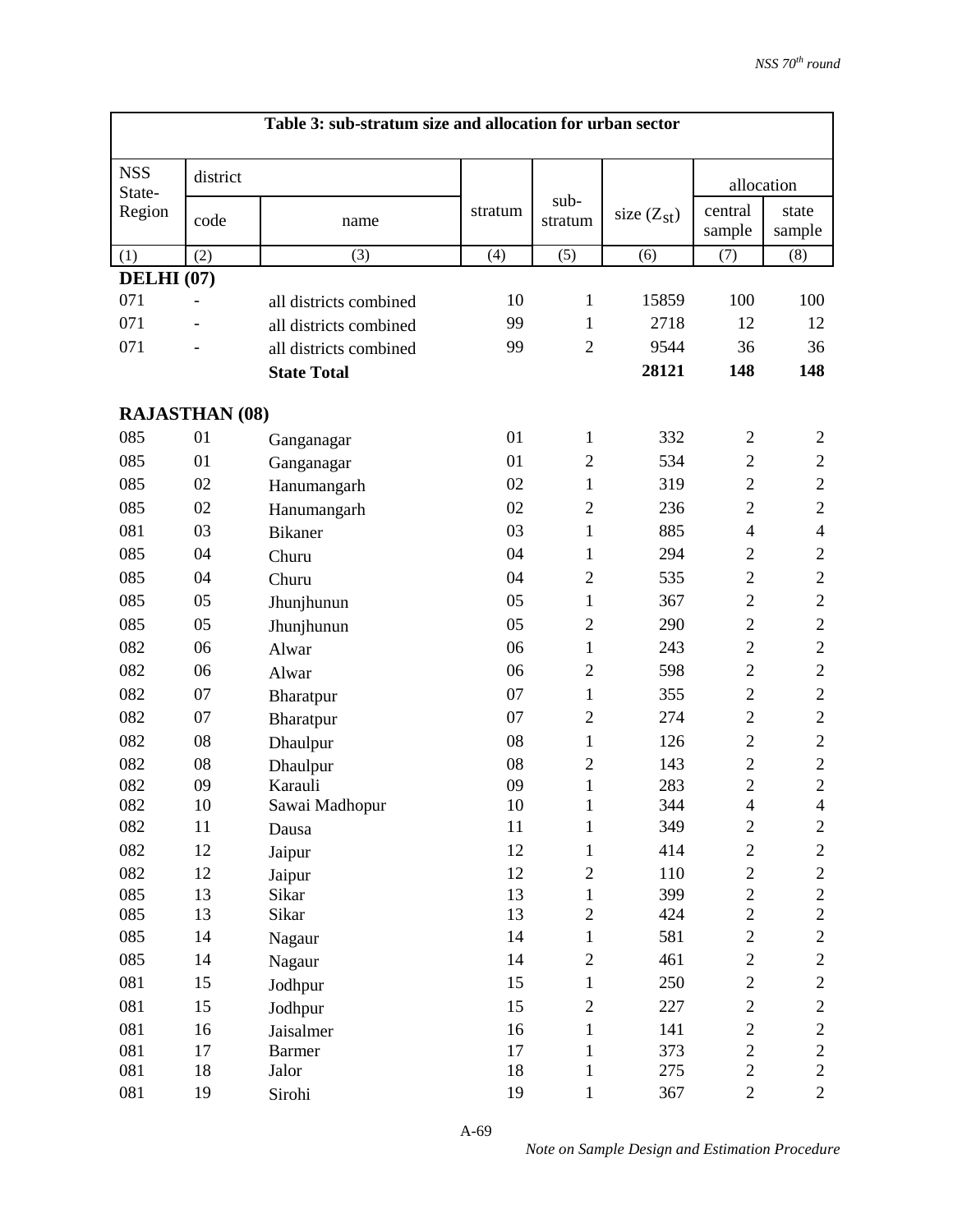| Table 3: sub-stratum size and allocation for urban sector |                           |                    |         |                 |                 |                          |                 |  |  |  |
|-----------------------------------------------------------|---------------------------|--------------------|---------|-----------------|-----------------|--------------------------|-----------------|--|--|--|
| <b>NSS</b><br>State-                                      | district                  |                    |         |                 |                 |                          | allocation      |  |  |  |
| Region                                                    | code                      | name               | stratum | sub-<br>stratum | size $(Z_{st})$ | central<br>sample        | state<br>sample |  |  |  |
| (1)                                                       | (2)                       | (3)                | (4)     | (5)             | (6)             | (7)                      | (8)             |  |  |  |
| 081                                                       | 20                        | Pali               | 20      | 1               | 439             | $\overline{2}$           | $\overline{2}$  |  |  |  |
| 081                                                       | 20                        | Pali               | 20      | $\overline{2}$  | 403             | $\mathbf{2}$             | $\sqrt{2}$      |  |  |  |
| 082                                                       | 21                        | Ajmer              | 21      | $\mathbf{1}$    | 296             | $\mathbf{2}$             | $\mathbf{2}$    |  |  |  |
| 082                                                       | 21                        | Ajmer              | 21      | $\overline{2}$  | 1414            | $\overline{4}$           | $\overline{4}$  |  |  |  |
| 082                                                       | 22                        | Tonk               | 22      | $\mathbf{1}$    | 233             | $\mathbf{2}$             | $\mathfrak{2}$  |  |  |  |
| 082                                                       | 22                        | Tonk               | 22      | $\overline{2}$  | 227             | $\overline{2}$           | $\overline{2}$  |  |  |  |
| 084                                                       | 23                        | Bundi              | 23      | 1               | 333             | $\overline{2}$           | $\overline{2}$  |  |  |  |
| 082                                                       | 24                        | Bhilwara           | 24      | $\mathbf{1}$    | 252             | $\mathbf{2}$             | $\sqrt{2}$      |  |  |  |
| 082                                                       | 24                        | Bhilwara           | 24      | $\mathfrak{2}$  | 528             | $\overline{2}$           | $\overline{2}$  |  |  |  |
| 083                                                       | 25                        | Rajsamand          | 25      | $\mathbf{1}$    | 322             | $\overline{c}$           | $\sqrt{2}$      |  |  |  |
| 083                                                       | 26                        | Udaipur            | 26      | $\mathbf{1}$    | 318             | $\overline{c}$           | $\sqrt{2}$      |  |  |  |
| 083                                                       | 26                        | Udaipur            | 26      | $\overline{c}$  | 824             | $\overline{c}$           | $\overline{2}$  |  |  |  |
| 083                                                       | 27                        | Dungarpur          | 27      | $\mathbf{1}$    | 178             | $\overline{c}$           | $\overline{2}$  |  |  |  |
| 083                                                       | 28                        | Banswara           | 28      | $\mathbf{1}$    | 245             | $\overline{2}$           | $\sqrt{2}$      |  |  |  |
| 084                                                       | 29                        | Chittaurgarh       | 29      | $\mathbf{1}$    | 191             | $\overline{2}$           | $\sqrt{2}$      |  |  |  |
| 084                                                       | 29                        | Chittaurgarh       | 29      | $\overline{c}$  | 324             | $\overline{2}$           | $\sqrt{2}$      |  |  |  |
| 084                                                       | 30                        | Kota               | 30      | $\mathbf{1}$    | 259             | $\overline{2}$           | $\sqrt{2}$      |  |  |  |
| 084                                                       | 31                        | <b>Baran</b>       | 31      | $\mathbf{1}$    | 191             | $\overline{2}$           | $\sqrt{2}$      |  |  |  |
| 084                                                       | 31                        | Baran              | 31      | $\overline{2}$  | 169             | $\overline{2}$           | $\overline{2}$  |  |  |  |
| 084                                                       | 32                        | Jhalawar           | 32      | $\mathbf{1}$    | 351             | $\overline{2}$           | $\sqrt{2}$      |  |  |  |
| 084                                                       | 33                        | Pratapgarh         | 33      | 1               | 128             | $\overline{2}$           | $\overline{2}$  |  |  |  |
| 082                                                       | 12                        | Jaipur             | 34      | $\mathbf{1}$    | 5656            | 16                       | 16              |  |  |  |
| 081                                                       | 15                        | Jodhpur            | 35      | $\mathbf{1}$    | 1733            | $\,8\,$                  | $8\,$           |  |  |  |
| 084                                                       | 30                        | Kota               | 36      | $\mathbf{1}$    | 1399            | 8                        | $\,8\,$         |  |  |  |
|                                                           |                           | <b>State Total</b> |         |                 | 26942           | 140                      | 140             |  |  |  |
|                                                           | <b>UTTAR PRADESH (09)</b> |                    |         |                 |                 |                          |                 |  |  |  |
| 091                                                       | 01                        | Saharanpur         | 01      | $\mathbf{1}$    | 332             | $\overline{c}$           | $\overline{c}$  |  |  |  |
| 091                                                       | 01                        | Saharanpur         | 01      | $\overline{2}$  | 928             | 6                        | 6               |  |  |  |
| 091                                                       | 02                        | Muzaffarnagar      | 02      | $\mathbf{1}$    | 820             | $\overline{4}$           | $\overline{4}$  |  |  |  |
| 091                                                       | 02                        | Muzaffarnagar      | 02      | $\overline{2}$  | 859             | $\overline{\mathcal{L}}$ | $\overline{4}$  |  |  |  |
| 091                                                       | 03                        | Bijnor             | 03      | $\mathbf{1}$    | 835             | $\overline{4}$           | $\overline{4}$  |  |  |  |
| 091                                                       | 03                        | <b>Bijnor</b>      | 03      | $\overline{2}$  | 458             | $\overline{4}$           | $\overline{4}$  |  |  |  |
| 091                                                       | 04                        | Moradabad          | 04      | $\mathbf{1}$    | 520             | $\overline{c}$           | $\mathbf{2}$    |  |  |  |
| 091                                                       | 04                        | Moradabad          | 04      | $\overline{2}$  | 1440            | $8\,$                    | $8\,$           |  |  |  |
| 091                                                       | 05                        | Rampur             | 05      | $\mathbf{1}$    | 376             | $\overline{c}$           | $\overline{c}$  |  |  |  |
| 091                                                       | 05                        | Rampur             | 05      | $\overline{2}$  | 425             | $\overline{c}$           | $\overline{2}$  |  |  |  |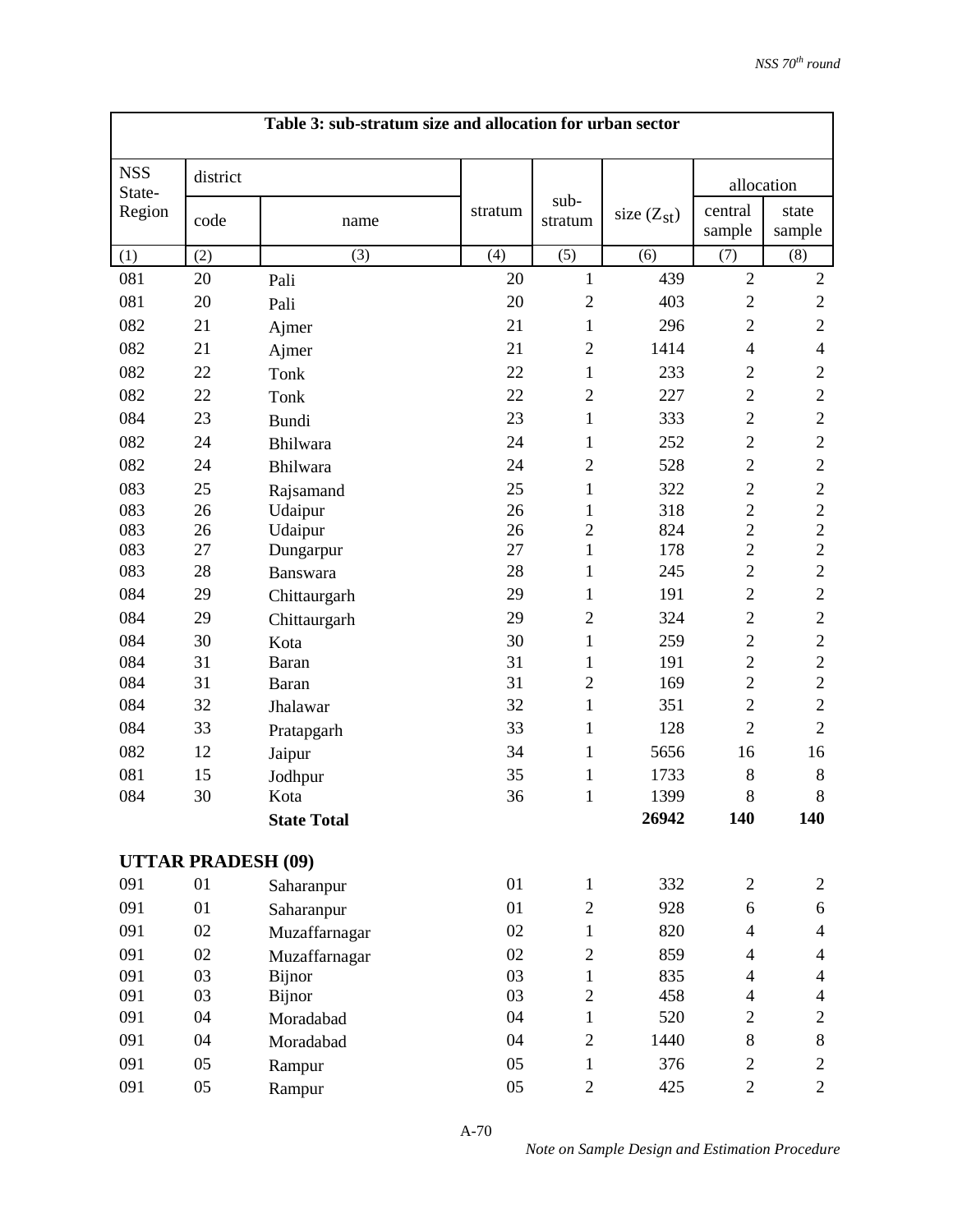|                      | Table 3: sub-stratum size and allocation for urban sector |                 |         |                 |                 |                          |                          |  |  |
|----------------------|-----------------------------------------------------------|-----------------|---------|-----------------|-----------------|--------------------------|--------------------------|--|--|
| <b>NSS</b><br>State- | district                                                  |                 |         |                 |                 | allocation               |                          |  |  |
| Region               | code                                                      | name            | stratum | sub-<br>stratum | size $(Z_{st})$ | central<br>sample        | state<br>sample          |  |  |
| (1)                  | (2)                                                       | (3)             | (4)     | (5)             | (6)             | (7)                      | (8)                      |  |  |
| 091                  | 06                                                        | J Phule Nagar   | 06      | $\mathbf{1}$    | 380             | $\overline{2}$           | $\mathfrak{2}$           |  |  |
| 091                  | 06                                                        | J Phule Nagar   | 06      | $\overline{c}$  | 211             | $\mathbf{2}$             | $\sqrt{2}$               |  |  |
| 091                  | 07                                                        | Meerut          | 07      | $\mathbf{1}$    | 463             | $\overline{2}$           | $\overline{c}$           |  |  |
| 091                  | 07                                                        | Meerut          | 07      | $\overline{2}$  | 308             | $\overline{2}$           | $\overline{2}$           |  |  |
| 091                  | 08                                                        | Baghpat         | 08      | 1               | 425             | $\overline{2}$           | $\overline{2}$           |  |  |
| 091                  | 09                                                        | Ghaziabad       | 09      | $\mathbf{1}$    | 427             | $\overline{2}$           | $\mathbf{2}$             |  |  |
| 091                  | 09                                                        | Ghaziabad       | 09      | $\overline{2}$  | 2556            | 6                        | 6                        |  |  |
| 091                  | 10                                                        | G. Buddha Nagar | 10      | $\mathbf{1}$    | 235             | $\overline{2}$           | $\overline{2}$           |  |  |
| 091                  | 10                                                        | G. Buddha Nagar | 10      | $\overline{2}$  | 2393            | 6                        | 6                        |  |  |
| 095                  | 11                                                        | Bulandshahr     | 11      | 1               | 590             | $\overline{\mathcal{L}}$ | $\overline{\mathcal{A}}$ |  |  |
| 095                  | 11                                                        | Bulandshahr     | 11      | $\overline{2}$  | 629             | $\overline{4}$           | $\overline{4}$           |  |  |
| 095                  | 12                                                        | Aligarh         | 12      | $\mathbf{1}$    | 586             | $\overline{2}$           | $\mathbf{2}$             |  |  |
| 095                  | 12                                                        | Aligarh         | 12      | $\overline{2}$  | 1352            | 6                        | 6                        |  |  |
| 095                  | 13                                                        | Hathras         | 13      | $\mathbf{1}$    | 301             | $\overline{2}$           | $\overline{2}$           |  |  |
| 095                  | 13                                                        | Hathras         | 13      | $\overline{2}$  | 218             | $\overline{2}$           | $\mathbf{2}$             |  |  |
| 095                  | 14                                                        | Mathura         | 14      | $\mathbf{1}$    | 492             | $\overline{2}$           | $\mathfrak{2}$           |  |  |
| 095                  | 14                                                        | Mathura         | 14      | $\overline{2}$  | 499             | $\mathbf{2}$             | $\overline{c}$           |  |  |
| 095                  | 15                                                        | Agra            | 15      | $\mathbf{1}$    | 628             | $\overline{4}$           | $\overline{4}$           |  |  |
| 095                  | 16                                                        | Firozabad       | 16      | 1               | 228             | $\overline{2}$           | $\overline{2}$           |  |  |
| 095                  | 16                                                        | Firozabad       | 16      | $\overline{2}$  | 831             | $\overline{\mathcal{A}}$ | $\overline{\mathcal{A}}$ |  |  |
| 095                  | 17                                                        | Etah            | 17      | $\mathbf{1}$    | 446             | $\overline{2}$           | $\overline{2}$           |  |  |
| 095                  | 18                                                        | Mainpuri        | 18      | 1               | 234             | $\mathbf{2}$             | $\overline{2}$           |  |  |
| 095                  | 18                                                        | Mainpuri        | 18      | $\overline{2}$  | 150             | $\mathbf{2}$             | $\mathbf{2}$             |  |  |
| 095                  | 19                                                        | <b>Budaun</b>   | 19      | 1               | 656             | $\overline{c}$           | $\overline{2}$           |  |  |
| 095                  | 19                                                        | Budaun          | 19      | $\overline{c}$  | 205             | $\overline{c}$           | $\overline{2}$           |  |  |
| 095                  | 20                                                        | Bareilly        | 20      | $\mathbf{1}$    | 771             | $\overline{4}$           | $\overline{4}$           |  |  |
| 095                  | 20                                                        | <b>Bareilly</b> | 20      | $\mathbf{2}$    | 1237            | 6                        | 6                        |  |  |
| 095                  | 21                                                        | Pilibhit        | 21      | $\mathbf{1}$    | 292             | $\mathbf{2}$             | 2                        |  |  |
| 095                  | 21                                                        | Pilibhit        | 21      | $\mathbf{2}$    | 186             | $\overline{c}$           | $\mathbf{2}$             |  |  |
| 095                  | 22                                                        | Shahjahanpur    | 22      | $\mathbf{1}$    | 399             | $\overline{c}$           | $\overline{c}$           |  |  |
| 095                  | 22                                                        | Shahjahanpur    | 22      | $\mathbf{2}$    | 408             | $\overline{c}$           | $\mathbf{2}$             |  |  |
| 095                  | 23                                                        | Kheri           | 23      | $\mathbf{1}$    | 365             | $\overline{c}$           | $\mathbf{2}$             |  |  |
| 095                  | 23                                                        | Kheri           | 23      | $\mathbf{2}$    | 286             | $\boldsymbol{2}$         | $\boldsymbol{2}$         |  |  |
| 092                  | 24                                                        | Sitapur         | 24      | $\mathbf{1}$    | 424             | $\overline{c}$           | $\sqrt{2}$               |  |  |
| 092                  | 24                                                        | Sitapur         | 24      | $\overline{2}$  | 223             | $\overline{c}$           | $\overline{2}$           |  |  |
| 092                  | 25                                                        | Hardoi          | 25      | $\mathbf{1}$    | 422             | $\overline{c}$           | $\overline{2}$           |  |  |
| 092                  | 25                                                        | Hardoi          | 25      | $\mathbf{2}$    | 166             | $\boldsymbol{2}$         | $\mathbf{2}$             |  |  |
| 092                  | 26                                                        | Unnao           | 26      | $\mathbf{1}$    | 483             | $\overline{c}$           | $\overline{c}$           |  |  |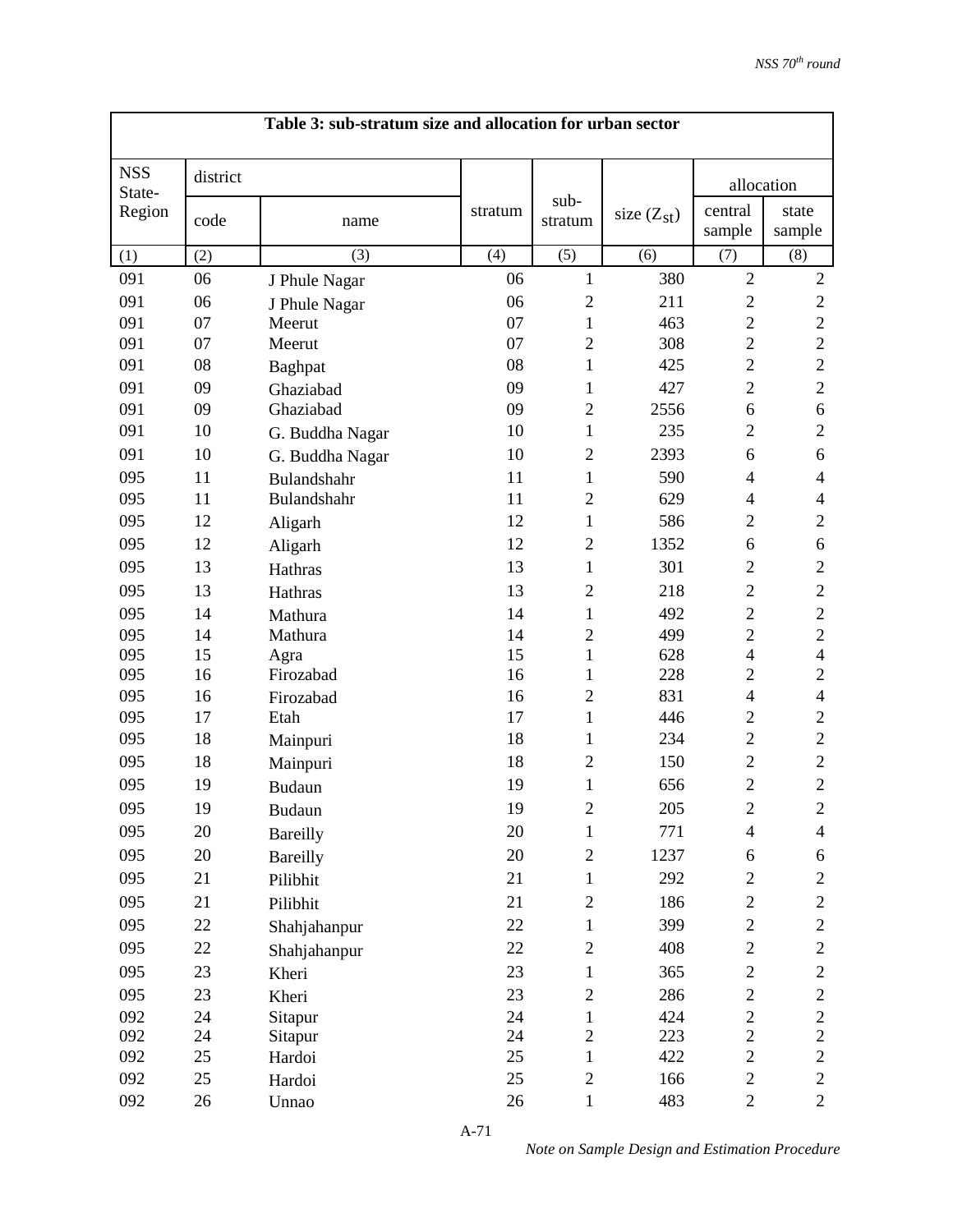|                      | Table 3: sub-stratum size and allocation for urban sector |                |         |                 |                 |                   |                  |  |  |
|----------------------|-----------------------------------------------------------|----------------|---------|-----------------|-----------------|-------------------|------------------|--|--|
| <b>NSS</b><br>State- | district                                                  |                |         |                 |                 | allocation        |                  |  |  |
| Region               | code                                                      | name           | stratum | sub-<br>stratum | size $(Z_{st})$ | central<br>sample | state<br>sample  |  |  |
| (1)                  | (2)                                                       | (3)            | (4)     | (5)             | (6)             | (7)               | (8)              |  |  |
| 092                  | 26                                                        | Unnao          | 26      | $\overline{2}$  | 392             | $\overline{2}$    | $\mathbf{2}$     |  |  |
| 092                  | 27                                                        | Lucknow        | 27      | $\mathbf{1}$    | 482             | $\mathbf{2}$      | $\sqrt{2}$       |  |  |
| 092                  | 28                                                        | Rae Bareli     | 28      | 1               | 177             | $\overline{2}$    | $\sqrt{2}$       |  |  |
| 092                  | 28                                                        | Rae Bareli     | 28      | $\overline{2}$  | 253             | $\mathbf{2}$      | $\mathbf{2}$     |  |  |
| 095                  | 29                                                        | Farrukhabad    | 29      | 1               | 522             | $\overline{4}$    | $\overline{4}$   |  |  |
| 095                  | 30                                                        | Kannauj        | 30      | $\mathbf{1}$    | 273             | $\overline{2}$    | $\mathbf{2}$     |  |  |
| 095                  | 30                                                        | Kannauj        | 30      | $\overline{2}$  | 133             | $\overline{2}$    | $\overline{2}$   |  |  |
| 095                  | 31                                                        | Etawah         | 31      | $\mathbf{1}$    | 166             | $\overline{2}$    | $\mathbf{2}$     |  |  |
| 095                  | 31                                                        | Etawah         | 31      | $\overline{2}$  | 375             | $\overline{2}$    | $\mathbf{2}$     |  |  |
| 095                  | 32                                                        | Auraiya        | 32      | $\mathbf{1}$    | 336             | $\overline{2}$    | $\overline{2}$   |  |  |
| 092                  | 33                                                        | Kanpur Dehat   | 33      | 1               | 288             | $\overline{2}$    | $\sqrt{2}$       |  |  |
| 092                  | 34                                                        | Kanpur Nagar   | 34      | $\mathbf{1}$    | 409             | $\overline{2}$    | $\sqrt{2}$       |  |  |
| 094                  | 35                                                        | Jalaun         | 35      | $\mathbf{1}$    | 336             | $\overline{2}$    | $\overline{c}$   |  |  |
| 094                  | 35                                                        | Jalaun         | 35      | $\overline{2}$  | 250             | $\overline{2}$    | $\overline{2}$   |  |  |
| 094                  | 36                                                        | Jhansi         | 36      | $\mathbf{1}$    | 423             | $\overline{2}$    | $\overline{2}$   |  |  |
| 094                  | 36                                                        | Jhansi         | 36      | $\overline{2}$  | 996             | 6                 | $\boldsymbol{6}$ |  |  |
| 094                  | 37                                                        | Lalitpur       | 37      | 1               | 275             | $\overline{2}$    | $\overline{2}$   |  |  |
| 094                  | 38                                                        | Hamirpur       | 38      | $\mathbf{1}$    | 282             | $\overline{c}$    | $\overline{c}$   |  |  |
| 094                  | 39                                                        | Mahoba         | 39      | 1               | 250             | $\overline{2}$    | $\mathbf{2}$     |  |  |
| 094                  | 40                                                        | Banda          | 40      | 1               | 397             | $\overline{c}$    | $\overline{c}$   |  |  |
| 094                  | 41                                                        | Chitrakoot     | 41      | $\mathbf{1}$    | 151             | $\overline{2}$    | $\overline{2}$   |  |  |
| 092                  | 42                                                        | Fatehpur       | 42      | 1               | 195             | $\overline{2}$    | $\overline{2}$   |  |  |
| 092                  | 42                                                        | Fatehpur       | 42      | $\overline{2}$  | 283             | $\overline{2}$    | $\overline{c}$   |  |  |
| 093                  | 43                                                        | Pratapgarh     | 43      | $\mathbf{1}$    | 273             | $\overline{c}$    | $\mathbf{2}$     |  |  |
| 093                  | 44                                                        | Kaushambi      | 44      | $\mathbf{1}$    | 192             | $\overline{c}$    | $\sqrt{2}$       |  |  |
| 093                  | 45                                                        | Allahabad      | 45      | $\mathbf{1}$    | 507             | $\overline{4}$    | 4                |  |  |
| 092                  | 46                                                        | Barabanki      | 46      | $\mathbf{1}$    | 468             | $\mathbf{2}$      | $\overline{c}$   |  |  |
| 092                  | 46                                                        | Barabanki      | 46      | $\overline{c}$  | 141             | $\mathbf{2}$      | $\mathbf{2}$     |  |  |
| 093                  | 47                                                        | Faizabad       | 47      | 1               | 201             | $\overline{c}$    | $\overline{c}$   |  |  |
| 093                  | 47                                                        | Faizabad       | 47      | $\mathfrak{2}$  | 283             | $\mathbf{2}$      | $\mathbf{2}$     |  |  |
| 093                  | 48                                                        | Ambedkar Nagar | 48      | 1               | 122             | $\mathbf{2}$      | $\mathbf{2}$     |  |  |
| 093                  | 48                                                        | Ambedkar Nagar | 48      | $\overline{2}$  | 273             | $\mathbf{2}$      | $\overline{c}$   |  |  |
| 093                  | 49                                                        | Sultanpur      | 49      | 1               | 375             | $\overline{c}$    | $\overline{c}$   |  |  |
| 093                  | 50                                                        | Bahraich       | 50      | 1               | 152             | $\overline{2}$    | $\overline{c}$   |  |  |
| 093                  | 50                                                        | Bahraich       | 50      | $\overline{2}$  | 279             | $\overline{2}$    | $\mathbf{2}$     |  |  |
| 093                  | 51                                                        | Shrawasti      | 51      | $\mathbf{1}$    | 55              | $\mathbf{2}$      | $\mathbf{2}$     |  |  |
| 093                  | 52                                                        | Balrampur      | 52      | 1               | 223             | $\mathbf{2}$      | $\sqrt{2}$       |  |  |
| 093                  | 53                                                        | Gonda          | 53      | $\mathbf{1}$    | 321             | $\overline{c}$    | $\overline{2}$   |  |  |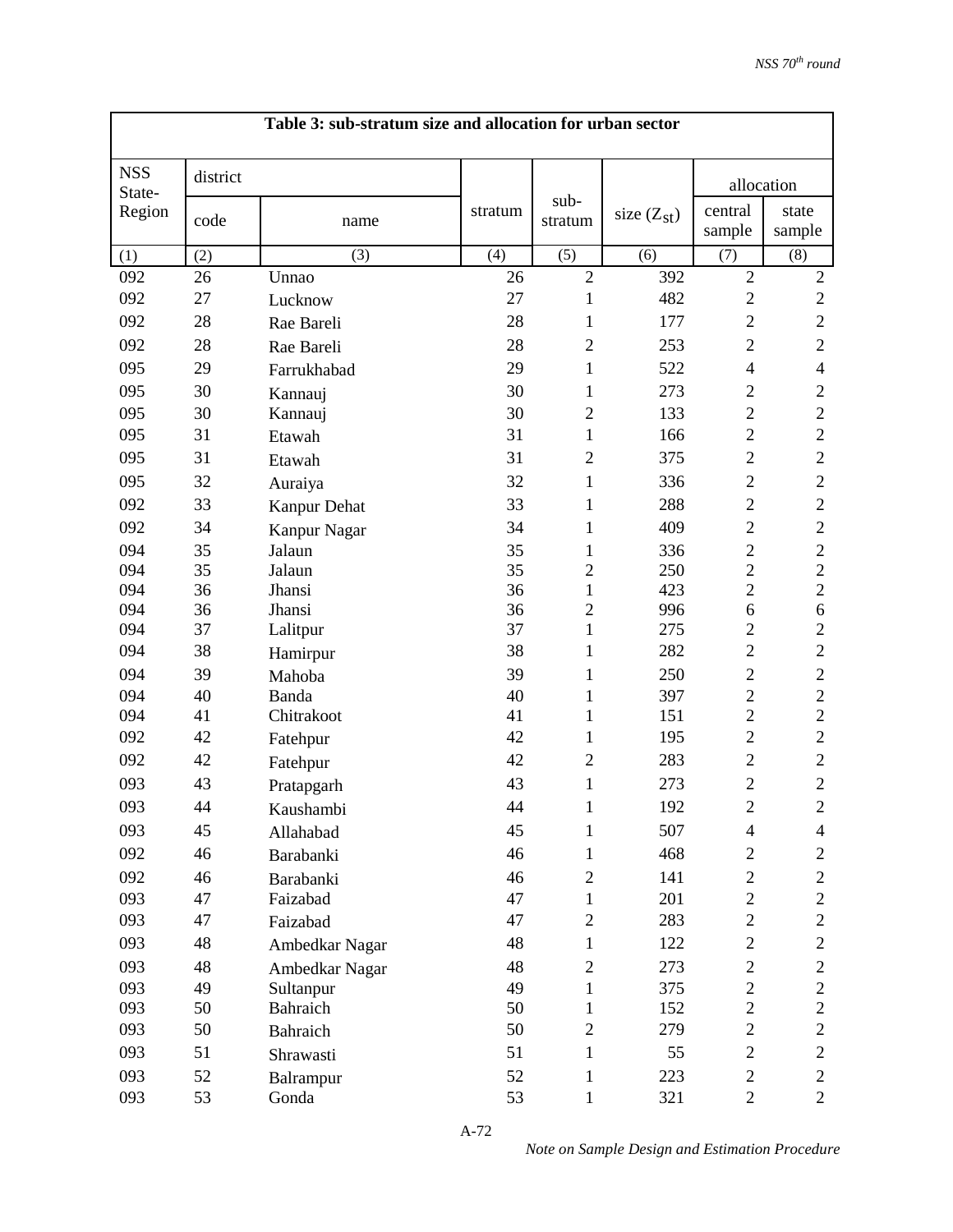|                      | Table 3: sub-stratum size and allocation for urban sector |                     |         |                 |                 |                   |                 |  |
|----------------------|-----------------------------------------------------------|---------------------|---------|-----------------|-----------------|-------------------|-----------------|--|
| <b>NSS</b><br>State- | district                                                  |                     |         |                 |                 | allocation        |                 |  |
| Region               | code                                                      | name                | stratum | sub-<br>stratum | size $(Z_{st})$ | central<br>sample | state<br>sample |  |
| (1)                  | (2)                                                       | (3)                 | (4)     | (5)             | (6)             | (7)               | (8)             |  |
| 093                  | 54                                                        | Siddharthnagar      | 54      | $\mathbf{1}$    | 200             | $\overline{2}$    | $\sqrt{2}$      |  |
| 093                  | 55                                                        | Basti               | 55      | 1               | 200             | $\mathbf{2}$      | $\overline{2}$  |  |
| 093                  | 56                                                        | S. Kabir Nagar      | 56      | 1               | 170             | $\overline{2}$    | $\overline{c}$  |  |
| 093                  | 57                                                        | Maharajganj         | 57      | 1               | 210             | $\overline{2}$    | $\mathbf{2}$    |  |
| 093                  | 58                                                        | Gorakhpur           | 58      | 1               | 257             | $\overline{2}$    | $\mathbf{2}$    |  |
| 093                  | 58                                                        | Gorakhpur           | 58      | $\mathfrak{2}$  | 1096            | 6                 | 6               |  |
| 093                  | 59                                                        | Kushinagar          | 59      | $\mathbf{1}$    | 260             | $\overline{2}$    | $\overline{c}$  |  |
| 093                  | 60                                                        | Deoria              | 60      | 1               | 280             | $\overline{c}$    | $\mathbf{2}$    |  |
| 093                  | 60                                                        | Deoria              | 60      | $\overline{2}$  | 169             | $\overline{2}$    | $\overline{2}$  |  |
| 093                  | 61                                                        | Azamgarh            | 61      | $\mathbf{1}$    | 492             | $\overline{4}$    | $\overline{4}$  |  |
| 093                  | 62                                                        | Mau                 | 62      | $\mathbf{1}$    | 315             | $\overline{c}$    | $\overline{c}$  |  |
| 093                  | 62                                                        | Mau                 | 62      | $\overline{c}$  | 347             | $\overline{c}$    | $\overline{c}$  |  |
| 093                  | 63                                                        | Ballia              | 63      | $\mathbf{1}$    | 291             | $\overline{c}$    | $\sqrt{2}$      |  |
| 093                  | 63                                                        | Ballia              | 63      | $\overline{2}$  | 155             | $\overline{c}$    | $\overline{c}$  |  |
| 093                  | 64                                                        | Jaunpur             | 64      | $\mathbf{1}$    | 229             | $\overline{2}$    | $\overline{2}$  |  |
| 093                  | 64                                                        | Jaunpur             | 64      | $\overline{2}$  | 202             | $\overline{2}$    | $\overline{2}$  |  |
| 093                  | 65                                                        | Ghazipur            | 65      | 1               | 395             | $\overline{2}$    | $\overline{2}$  |  |
| 093                  | 66                                                        | Chandauli           | 66      | $\mathbf{1}$    | 338             | $\mathbf{2}$      | $\mathbf{2}$    |  |
| 093                  | 67                                                        | Varanasi            | 67      | 1               | 679             | $\overline{4}$    | $\overline{4}$  |  |
| 093                  | 68                                                        | S. R. Nagar Bhadohi | 68      | 1               | 345             | $\overline{2}$    | $\overline{2}$  |  |
| 093                  | 69                                                        | Mirzapur            | 69      | $\mathbf{1}$    | 564             | $\overline{4}$    | $\overline{4}$  |  |
| 093                  | 70                                                        | Sonbhadra           | 70      | 1               | 532             | $\overline{4}$    | 4               |  |
| 095                  | 71                                                        | Kashiramnagar       | 71      | $\mathbf{1}$    | 279             | $\overline{2}$    | $\overline{2}$  |  |
| 095                  | 71                                                        | Kashiramnagar       | 71      | $\overline{2}$  | 169             | $\overline{2}$    | $\overline{2}$  |  |
| 091                  | 07                                                        | Meerut              | 72      | $\mathbf{1}$    | 2279            | 10                | 10              |  |
| 091                  | 09                                                        | Ghaziabad           | 73      | $\mathbf{1}$    | 3381            | 10                | 10              |  |
| 095                  | 15                                                        | Agra                | 74      | 1               | 2088            | 10                | 10              |  |
| 092                  | 27                                                        | Lucknow             | 75      | 1               | 4366            | 12                | 12              |  |
| 092                  | 34                                                        | Kanpur Nagar        | 76      | $\mathbf{1}$    | 4890            | 12                | 12              |  |
| 093                  | 45                                                        | Allahabad           | 77      | 1               | 1867            | 8                 | 8               |  |
| 093                  | 67                                                        | Varanasi            | 78      | $\mathbf{1}$    | 1782            | 10                | 10              |  |
|                      |                                                           | <b>State Total</b>  |         |                 | 68434           | 356               | 356             |  |
|                      |                                                           |                     |         |                 |                 |                   |                 |  |
| <b>BIHAR (10)</b>    |                                                           |                     |         |                 |                 |                   |                 |  |
| 101                  | 01                                                        | Champaran (W)       | 01      | 1               | 499             | $\overline{c}$    | $\overline{c}$  |  |
| 101                  | 02                                                        | Champaran (E)       | 02      | $\mathbf{1}$    | 386             | $\mathbf{2}$      | $\overline{c}$  |  |
| 101                  | 03                                                        | Sheohar             | 03      | 1               | 36              | $\mathbf{2}$      | $\overline{c}$  |  |
| 101                  | 04                                                        | Sitamarhi           | 04      | $\mathbf{1}$    | 250             | $\overline{c}$    | $\mathbf{2}$    |  |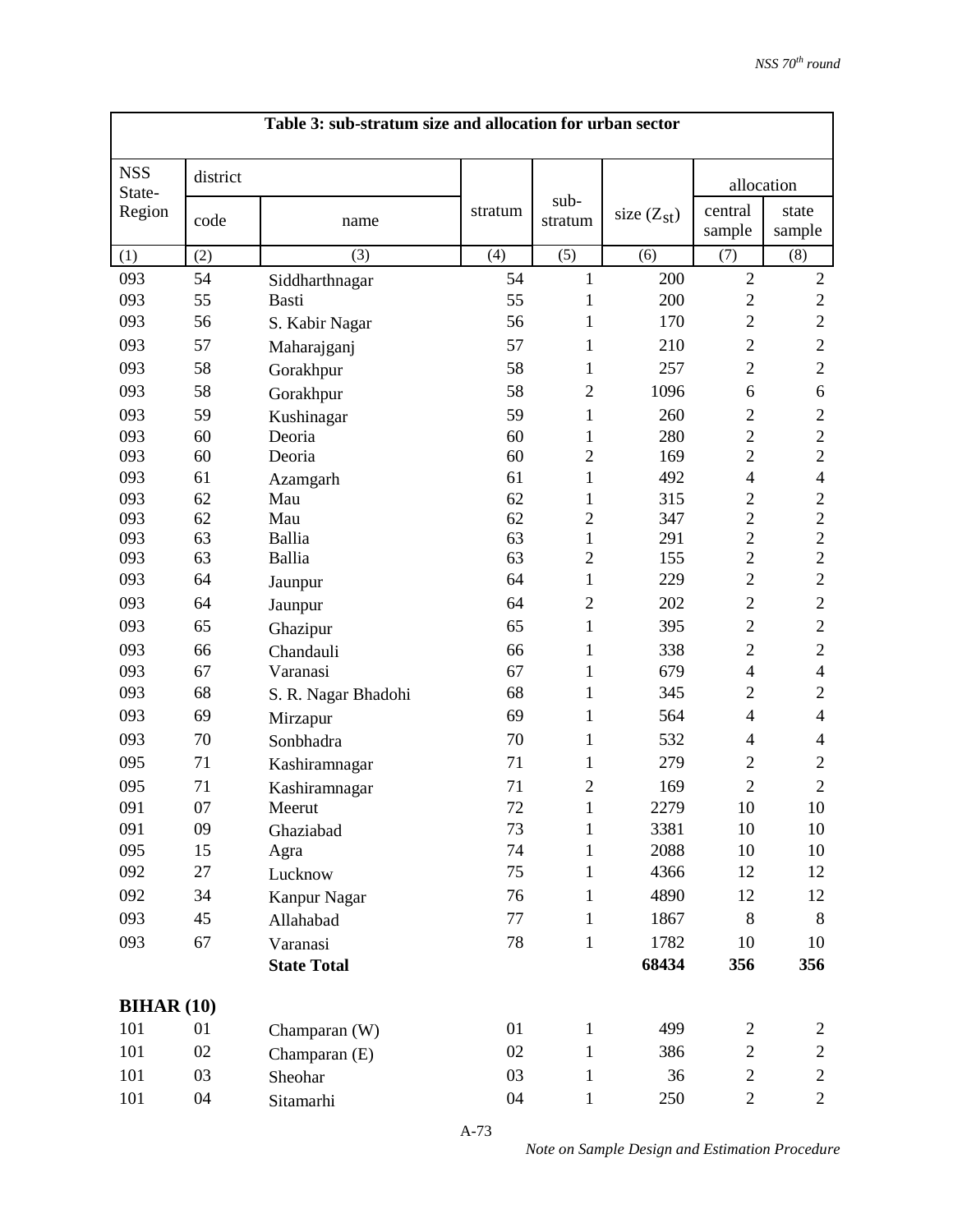|                      | Table 3: sub-stratum size and allocation for urban sector |                    |         |                 |                 |                   |                  |  |  |  |
|----------------------|-----------------------------------------------------------|--------------------|---------|-----------------|-----------------|-------------------|------------------|--|--|--|
| <b>NSS</b><br>State- | district                                                  |                    |         |                 |                 | allocation        |                  |  |  |  |
| Region               | code                                                      | name               | stratum | sub-<br>stratum | size $(Z_{st})$ | central<br>sample | state<br>sample  |  |  |  |
| (1)                  | (2)                                                       | (3)                | (4)     | (5)             | (6)             | (7)               | (8)              |  |  |  |
| 101                  | 05                                                        | Madhubani          | 05      | $\mathbf{1}$    | 200             | $\overline{2}$    | $\sqrt{2}$       |  |  |  |
| 101                  | 06                                                        | Supaul             | 06      | 1               | 168             | $\mathbf{2}$      | $\overline{c}$   |  |  |  |
| 101                  | 07                                                        | Araria             | 07      | 1               | 230             | $\overline{2}$    | $\overline{c}$   |  |  |  |
| 101                  | 08                                                        | Kishanganj         | 08      | 1               | 276             | $\mathbf{2}$      | $\mathbf{2}$     |  |  |  |
| 101                  | 09                                                        | Purnia             | 09      | 1               | 777             | $\overline{2}$    | $\mathbf{2}$     |  |  |  |
| 101                  | 10                                                        | Katihar            | 10      | 1               | 434             | $\overline{2}$    | $\overline{c}$   |  |  |  |
| 101                  | 11                                                        | Madhepura          | 11      | 1               | 134             | $\overline{c}$    | $\overline{2}$   |  |  |  |
| 101                  | 12                                                        | Saharsa            | 12      | $\overline{2}$  | 265             | $\mathbf{2}$      | $\mathbf{2}$     |  |  |  |
| 101                  | 13                                                        | Darbhanga          | 13      | $\mathbf{1}$    | 430             | $\overline{c}$    | $\overline{c}$   |  |  |  |
| 101                  | 14                                                        | Muzaffarpur        | 14      | 1               | 527             | $\mathbf{2}$      | $\mathbf{2}$     |  |  |  |
| 101                  | 15                                                        | Gopalganj          | 15      | $\mathbf{1}$    | 190             | $\overline{c}$    | $\overline{c}$   |  |  |  |
| 101                  | 16                                                        | Siwan              | 16      | 1               | 232             | $\overline{c}$    | $\overline{c}$   |  |  |  |
| 101                  | 17                                                        | Saran              | 17      | 1               | 361             | $\overline{c}$    | $\overline{c}$   |  |  |  |
| 101                  | 18                                                        | Vaishali           | 18      | 1               | 240             | $\overline{c}$    | $\overline{2}$   |  |  |  |
| 101                  | 19                                                        | Samastipur         | 19      | 1               | 257             | $\overline{2}$    | $\mathbf{2}$     |  |  |  |
| 101                  | 20                                                        | Begusarai          | 20      | 1               | 227             | $\overline{c}$    | $\overline{c}$   |  |  |  |
| 101                  | 21                                                        | Khagaria           | 21      | 1               | 137             | $\overline{2}$    | $\mathbf{2}$     |  |  |  |
| 102                  | 22                                                        | Bhagalpur          | 22      | 1               | 272             | $\overline{2}$    | $\overline{2}$   |  |  |  |
| 102                  | 22                                                        | Bhagalpur          | 22      | $\overline{2}$  | 572             | $\overline{c}$    | $\overline{c}$   |  |  |  |
| 102                  | 23                                                        | <b>Banka</b>       | 23      | 1               | 136             | $\overline{2}$    | $\overline{2}$   |  |  |  |
| 102                  | 24                                                        | Munger             | 24      | 1               | 589             | $\overline{2}$    | $\mathbf{2}$     |  |  |  |
| 102                  | 25                                                        | Lakhisarai         | 25      | 1               | 198             | $\overline{c}$    | $\overline{2}$   |  |  |  |
| 102                  | 26                                                        | Sheikhpura         | 26      | 1               | 125             | $\overline{c}$    | $\overline{2}$   |  |  |  |
| 102                  | 27                                                        | Nalanda            | 27      | $\mathbf{1}$    | 690             | $\sqrt{2}$        | $\sqrt{2}$       |  |  |  |
| 102                  | 28                                                        | Patna              | 28      | 1               | 555             | $\sqrt{2}$        | $\sqrt{2}$       |  |  |  |
| 102                  | 28                                                        | Patna              | 28      | $\overline{c}$  | 569             | $\overline{c}$    | $\overline{c}$   |  |  |  |
| 102                  | 29                                                        | Bhojpur            | 29      | 1               | 574             | $\overline{2}$    | $\mathbf{2}$     |  |  |  |
| 102                  | 30                                                        | <b>Buxar</b>       | 30      | 1               | 227             | $\mathbf{2}$      | $\mathbf{2}$     |  |  |  |
| 102                  | 31                                                        | Kaimur (Bhabua)    | 31      | 1               | 125             | $\sqrt{2}$        | $\overline{c}$   |  |  |  |
| 102                  | 32                                                        | Rohtas             | 32      | 1               | 550             | $\overline{2}$    | $\boldsymbol{2}$ |  |  |  |
| 102                  | 33                                                        | Jehanabad          | 33      | $\mathbf{1}$    | 160             | $\overline{2}$    | $\overline{c}$   |  |  |  |
| 102                  | 34                                                        | Aurangabad         | 34      | 1               | 282             | $\mathbf{2}$      | $\overline{2}$   |  |  |  |
| 102                  | 35                                                        | Gaya               | 35      | $\mathbf{1}$    | 750             | $\overline{4}$    | $\overline{4}$   |  |  |  |
| 102                  | 36                                                        | Nawada             | 36      | 1               | 213             | $\overline{c}$    | $\mathbf{2}$     |  |  |  |
| 102                  | 37                                                        | Jamui              | 37      | $\mathbf{1}$    | 188             | $\overline{c}$    | $\overline{2}$   |  |  |  |
| 102                  | 28                                                        | Patna              | 39      | $\mathbf{1}$    | 2683            | $8\,$             | 8                |  |  |  |
|                      |                                                           | <b>State Total</b> |         |                 | 15714           | 88                | 88               |  |  |  |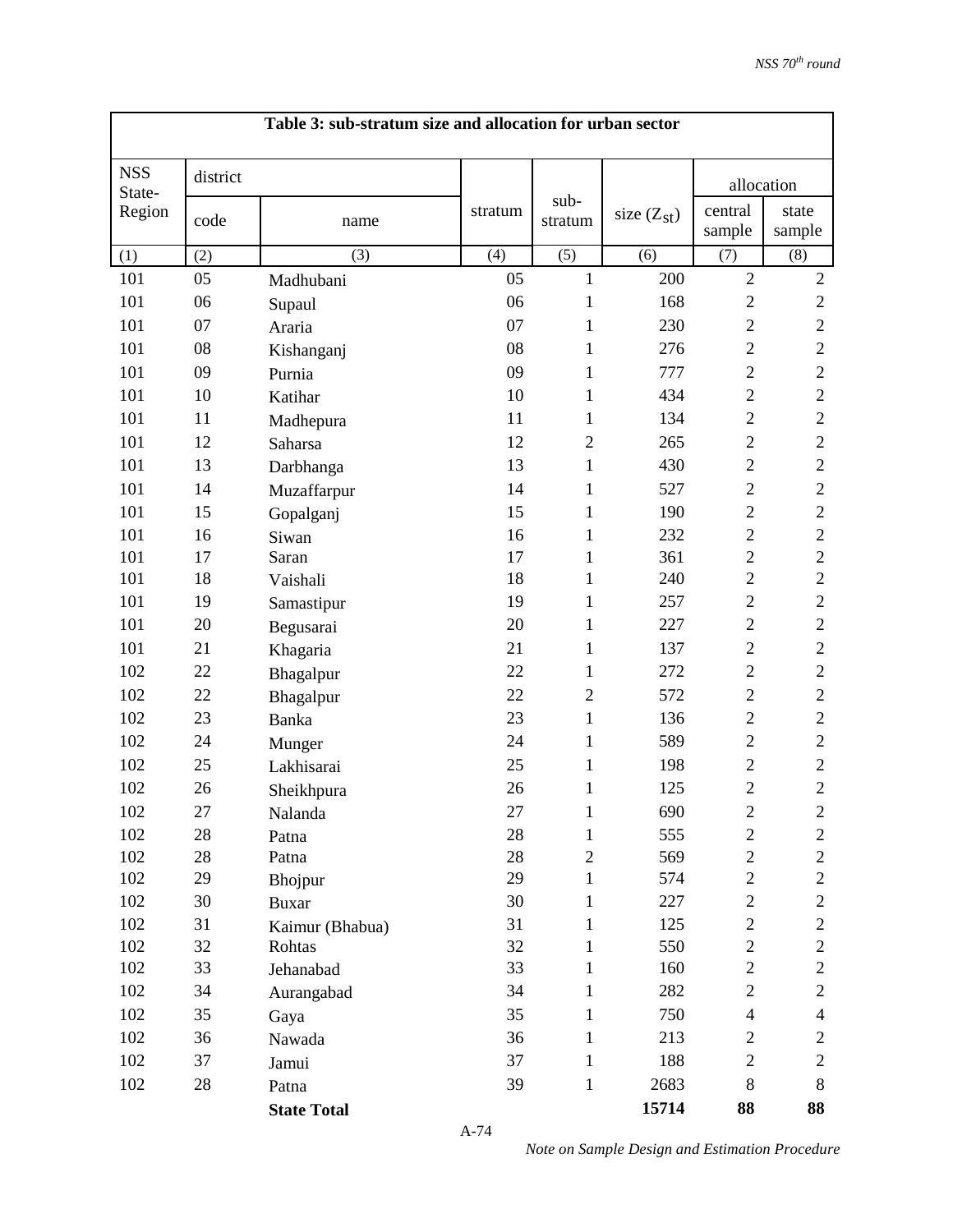|                      | Table 3: sub-stratum size and allocation for urban sector |                               |         |                 |                 |                          |                          |  |
|----------------------|-----------------------------------------------------------|-------------------------------|---------|-----------------|-----------------|--------------------------|--------------------------|--|
| <b>NSS</b><br>State- | district                                                  |                               |         |                 |                 |                          | allocation               |  |
| Region               | code                                                      | name                          | stratum | sub-<br>stratum | size $(Z_{st})$ | central<br>sample        | state<br>sample          |  |
| (1)                  | (2)                                                       | (3)                           | (4)     | (5)             | (6)             | (7)                      | (8)                      |  |
| <b>SIKKIM (11)</b>   |                                                           |                               |         |                 |                 |                          |                          |  |
| 111                  | 01                                                        | North                         | 01      | $\mathbf{1}$    | 10              | $\overline{2}$           | $\overline{c}$           |  |
| 111                  | 02                                                        | West                          | 02      | 1               | 5               | $\mathbf{2}$             | $\mathbf{2}$             |  |
| 111                  | 03                                                        | South                         | 03      | 1               | 41              | $\overline{4}$           | $\overline{4}$           |  |
| 111                  | 04                                                        | East                          | 04      | 1               | 45              | $\overline{4}$           | $\overline{4}$           |  |
| 111                  | 04                                                        | East                          | 04      | $\overline{2}$  | 187             | 12                       | 12                       |  |
|                      |                                                           | <b>State Total</b>            |         |                 | 288             | 24                       | 24                       |  |
|                      |                                                           | <b>ARUNACHAL PRADESH (12)</b> |         |                 |                 |                          |                          |  |
| 121                  | 01                                                        | Tawang                        | 01      | $\mathbf{1}$    | 14              | $\overline{2}$           | $\overline{2}$           |  |
| 121                  | 02                                                        | West Kameng                   | 02      | $\mathbf{1}$    | 33              | $\overline{2}$           | $\overline{2}$           |  |
| 121                  | 03                                                        | <b>East Kameng</b>            | 03      | $\mathbf{1}$    | 35              | $\mathbf{2}$             | $\sqrt{2}$               |  |
| 121                  | 04                                                        | Papum Pare                    | 04      | 1               | 92              | $\overline{4}$           | $\overline{4}$           |  |
| 121                  | 05                                                        | Lower Subansiri               | 05      | $\mathbf{1}$    | 16              | $\mathbf{2}$             | $\mathfrak{2}$           |  |
| 121                  | 06                                                        | Upper Subansiri               | 06      | $\mathbf{1}$    | 26              | $\overline{2}$           | $\overline{2}$           |  |
| 121                  | 07                                                        | <b>West Siang</b>             | 07      | 1               | 71              | $\overline{4}$           | $\overline{4}$           |  |
| 121                  | 08                                                        | <b>East Siang</b>             | 08      | 1               | 28              | $\overline{4}$           | $\overline{\mathcal{A}}$ |  |
| 121                  | 11                                                        | Lohit                         | 11      | 1               | 71              | $\overline{\mathcal{A}}$ | $\overline{4}$           |  |
| 121                  | 12                                                        | Changlang                     | 12      | $\mathbf{1}$    | 21              | $\mathbf{2}$             | $\sqrt{2}$               |  |
| 121                  | 13                                                        | Tirap                         | 13      | 1               | 33              | $\overline{2}$           | $\overline{2}$           |  |
| 121                  | 16                                                        | Lower Dibang Valley           | 16      | $\mathbf{1}$    | 30              | $\overline{2}$           | $\overline{2}$           |  |
|                      |                                                           | <b>State Total</b>            |         |                 | 470             | 32                       | 32                       |  |
|                      | <b>NAGALAND (13)</b>                                      |                               |         |                 |                 |                          |                          |  |
| 131                  | 01                                                        | Mon                           | 01      | $\mathbf{1}$    | 35              | $\overline{c}$           | 6                        |  |
| 131                  | 02                                                        | Tuensang                      | 02      | $\mathbf{1}$    | 26              | $\overline{c}$           | 6                        |  |
| 131                  | 03                                                        | Mokokchung                    | 03      | $\mathbf{1}$    | 108             | $\overline{c}$           | 6                        |  |
| 131                  | 04                                                        | Zunheboto                     | 04      | $\mathbf{1}$    | 43              | $\overline{c}$           | 6                        |  |
| 131                  | 05                                                        | Wokha                         | 05      | $\mathbf{1}$    | 57              | $\overline{2}$           | 6                        |  |
| 131                  | 06                                                        | Dimapur                       | 06      | $\mathbf{1}$    | 78              | $\overline{c}$           | 6                        |  |
| 131                  | 06                                                        | Dimapur                       | 06      | $\sqrt{2}$      | 104             | $\overline{4}$           | 12                       |  |
| 131                  | 07                                                        | Kohima                        | 07      | $\mathbf{1}$    | 41              | $\overline{c}$           | 6                        |  |
| 131                  | 07                                                        | Kohima                        | 07      | $\overline{2}$  | 107             | $\overline{c}$           | 6                        |  |
| 131                  | ${\bf 08}$                                                | Phek                          | 08      | $\mathbf{1}$    | 50              | $\overline{c}$           | 6                        |  |
| 131                  | 09                                                        | Kiphire                       | 09      | $\mathbf{1}$    | 25              | $\mathbf{2}$             | 6                        |  |
| 131                  | $10\,$                                                    | Longleng                      | 10      | $\mathbf{1}$    | 10              | $\overline{2}$           | 6                        |  |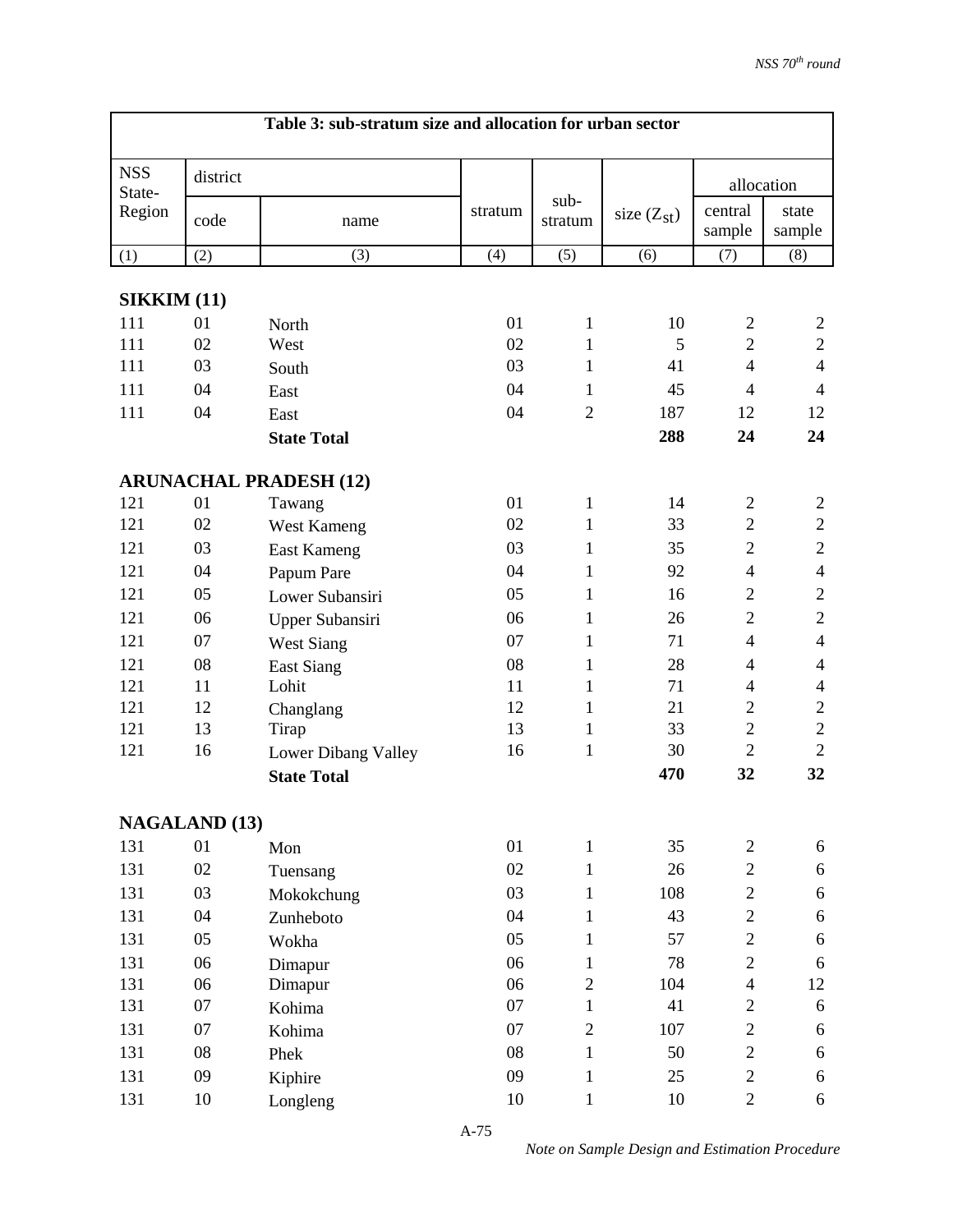|                      | Table 3: sub-stratum size and allocation for urban sector |                                         |            |                              |                 |                           |                     |  |  |  |
|----------------------|-----------------------------------------------------------|-----------------------------------------|------------|------------------------------|-----------------|---------------------------|---------------------|--|--|--|
| <b>NSS</b><br>State- | district                                                  |                                         |            |                              |                 | allocation                |                     |  |  |  |
| Region               | code                                                      | name                                    | stratum    | sub-<br>stratum              | size $(Z_{st})$ | central<br>sample         | state<br>sample     |  |  |  |
| (1)                  | (2)                                                       | (3)                                     | (4)        | (5)                          | (6)             | (7)                       | (8)                 |  |  |  |
| 131                  | 11                                                        | Peren                                   | 11         | $\mathbf{1}$                 | 23              | $\overline{2}$            | 6                   |  |  |  |
|                      |                                                           | <b>State Total</b>                      |            |                              | 707             | 28                        | 84                  |  |  |  |
| <b>MANIPUR (14)</b>  |                                                           |                                         |            |                              |                 |                           |                     |  |  |  |
| 142                  | 01                                                        | Senapati (Excluding 3<br>Sub-Divisions) | 01         | $\mathbf{1}$                 | 17              | $\overline{2}$            | $\overline{4}$      |  |  |  |
| 142                  | 02                                                        | Tamenglong                              | 02         | $\mathbf{1}$                 | 39              | $\overline{2}$            | $\overline{4}$      |  |  |  |
| 142                  | 03                                                        | Churachandpur                           | 03         | $\mathbf{1}$                 | 35              | $\overline{2}$            | $\overline{4}$      |  |  |  |
| 141                  | 04                                                        | Bishnupur                               | 04         | 1                            | 142             | 10                        | 20                  |  |  |  |
| 141                  | 05                                                        | Thoubal                                 | 05         | 1                            | 281             | 16                        | 32                  |  |  |  |
| 141                  | 06                                                        | <b>Imphal West</b>                      | 06         | 1                            | 163             | 8                         | 16                  |  |  |  |
| 141                  | 06                                                        | <b>Imphal West</b>                      | 06         | $\overline{2}$               | 357             | 16                        | 32                  |  |  |  |
| 141                  | 07                                                        | <b>Imphal East</b>                      | 07         | $\mathbf{1}$                 | 164             | 18                        | 36                  |  |  |  |
| 142                  | 08                                                        | <b>Ukhrul</b>                           | 08         | $\mathbf{1}$                 | 81              | $\overline{4}$            | $\,8\,$             |  |  |  |
| 142                  | 09                                                        | Chandel                                 | 09         | $\mathbf{1}$                 | 17              | $\overline{2}$            | $\overline{4}$      |  |  |  |
|                      |                                                           | <b>State Total</b>                      |            |                              | 1296            | 80                        | 160                 |  |  |  |
|                      | <b>MIZORAM (15)</b>                                       |                                         |            |                              |                 |                           |                     |  |  |  |
| 151                  | 01                                                        | Mamit                                   | 01         | $\mathbf{1}$                 | 32              | $\overline{c}$            | $\overline{c}$      |  |  |  |
| 151                  | 02                                                        | Kolasib                                 | 02         | $\mathbf{1}$                 | 77              | $\overline{4}$            | $\overline{4}$      |  |  |  |
| 151                  | 03                                                        | Aizwal                                  | 03         | 1                            | 46              | $\overline{4}$            | $\overline{4}$      |  |  |  |
| 151                  | 03                                                        | Aizwal                                  | 03         | $\overline{2}$               | 335             | 20                        | 20                  |  |  |  |
| 151                  | 04                                                        | Champhai                                | 04         | $\mathbf{1}$                 | 59              | $\overline{4}$            | $\overline{4}$      |  |  |  |
| 151<br>151           | 05<br>06                                                  | Serchip                                 | 05<br>06   | $\mathbf{1}$<br>$\mathbf{1}$ | 52<br>100       | $\overline{4}$<br>$\bf 8$ | $\overline{4}$<br>8 |  |  |  |
| 151                  | 08                                                        | Lunglei<br>Saiha                        | ${\bf 08}$ | $\mathbf{1}$                 | 34              | $\mathfrak{2}$            | $\mathbf{2}$        |  |  |  |
|                      |                                                           |                                         |            |                              | 735             | 48                        | 48                  |  |  |  |
|                      |                                                           | <b>State Total</b>                      |            |                              |                 |                           |                     |  |  |  |
| <b>TRIPURA (16)</b>  |                                                           |                                         |            |                              |                 |                           |                     |  |  |  |
| 161                  | 01                                                        | West Tripura                            | 01         | $\mathbf{1}$                 | 449             | 28                        | 28                  |  |  |  |
| 161                  | 01                                                        | West Tripura                            | 01         | $\overline{2}$               | 321             | 20                        | 20                  |  |  |  |
| 161                  | 02                                                        | South Tripura                           | 02         | $\mathbf{1}$                 | 130             | 10                        | 10                  |  |  |  |
| 161                  | 03                                                        | Dhalai                                  | 03         | $\mathbf{1}$                 | 49              | $\overline{4}$            | $\overline{4}$      |  |  |  |
| 161                  | 04                                                        | North Tripura                           | 04         | $\mathbf{1}$                 | 145             | 10                        | 10                  |  |  |  |
|                      |                                                           | <b>State Total</b>                      |            |                              | 1094            | 72                        | 72                  |  |  |  |
|                      | <b>MEGHALAYA (17)</b>                                     |                                         |            |                              |                 |                           |                     |  |  |  |
| 171                  | 01                                                        | West Garo Hills                         | 01         | $\overline{2}$               | 97              | 6                         | 6                   |  |  |  |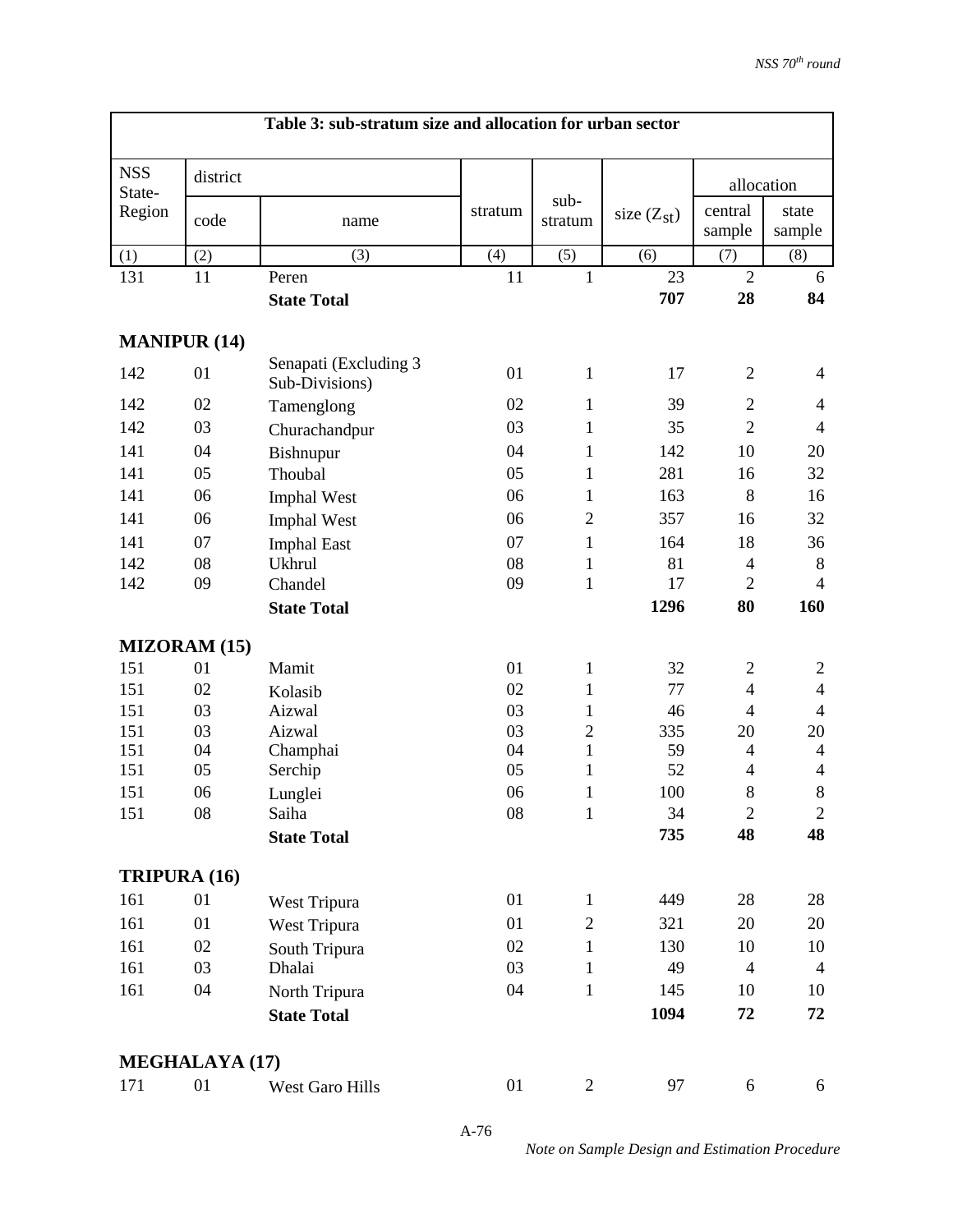|                      |          | Table 3: sub-stratum size and allocation for urban sector |         |                 |                 |                   |                  |
|----------------------|----------|-----------------------------------------------------------|---------|-----------------|-----------------|-------------------|------------------|
| <b>NSS</b><br>State- | district |                                                           |         |                 |                 | allocation        |                  |
| Region               | code     | name                                                      | stratum | sub-<br>stratum | size $(Z_{st})$ | central<br>sample | state<br>sample  |
| (1)                  | (2)      | (3)                                                       | (4)     | (5)             | (6)             | (7)               | (8)              |
| 171                  | 02       | <b>East Garo Hills</b>                                    | 02      | 1               | 61              | $\overline{4}$    | $\overline{4}$   |
| 171                  | 03       | South Garo Hills                                          | 03      | 1               | 20              | $\overline{2}$    | $\overline{2}$   |
| 171                  | 04       | West Khasi Hills                                          | 04      | $\mathbf{1}$    | 88              | $\overline{4}$    | $\overline{4}$   |
| 171                  | 05       | Ri Bhoi                                                   | 05      | 1               | 40              | $\overline{2}$    | $\overline{2}$   |
| 171                  | 06       | East Khasi Hills                                          | 06      | 1               | 313             | $\,8\,$           | 8                |
| 171                  | 06       | East Khasi Hills                                          | 06      | $\overline{2}$  | 377             | 8                 | $8\,$            |
| 171                  | 07       | Jaintia Hills                                             | 07      | 1               | 65              | $\overline{2}$    | $\overline{2}$   |
|                      |          | <b>State Total</b>                                        |         |                 | 1061            | 36                | 36               |
| ASSAM (18)           |          |                                                           |         |                 |                 |                   |                  |
| 182                  | 01       | Kokrajhar                                                 | 01      | 1               | 102             | $\overline{2}$    | $\overline{2}$   |
| 182                  | 02       | Dhubri                                                    | 02      | 1               | 197             | $\overline{c}$    | $\boldsymbol{2}$ |
| 182                  | 02       | Dhubri                                                    | 02      | $\overline{2}$  | 109             | $\overline{c}$    | $\sqrt{2}$       |
| 182                  | 03       | Goalpara                                                  | 03      | $\mathbf{1}$    | 186             | $\overline{2}$    | $\overline{2}$   |
| 182                  | 04       | Bongaigaon                                                | 04      | 1               | 147             | $\mathbf{2}$      | $\sqrt{2}$       |
| 182                  | 05       | Barpeta                                                   | 05      | 1               | 251             | $\mathbf{2}$      | $\sqrt{2}$       |
| 182                  | 06       | Kamrup                                                    | 06      | 1               | 405             | $\mathbf{2}$      | $\sqrt{2}$       |
| 182                  | 07       | Nalbari                                                   | 07      | $\mathbf{1}$    | 147             | $\mathbf{2}$      | $\sqrt{2}$       |
| 184                  | 08       | Darrang                                                   | 08      | 1               | 85              | $\mathbf{2}$      | $\mathfrak{2}$   |
| 184                  | 09       | Marigaon                                                  | 09      | 1               | 162             | $\mathbf{2}$      | $\sqrt{2}$       |
| 184                  | 10       | Nagaon                                                    | 10      | $\mathbf{1}$    | 405             | $\mathbf{2}$      | $\sqrt{2}$       |
| 184                  | 10       | Nagaon                                                    | 10      | $\overline{2}$  | 196             | $\overline{c}$    | $\sqrt{2}$       |
| 184                  | 11       | Sonitpur                                                  | 11      | 1               | 232             | $\overline{2}$    | $\overline{2}$   |
| 181                  | 12       | Lakhimpur                                                 | 12      | 1               | 76              | 2                 | 2                |
| 181                  | 13       | Dhemaji                                                   | 13      | $\mathbf{1}$    | 83              | $\boldsymbol{2}$  | $\overline{c}$   |
| 181                  | 14       | Tinsukia                                                  | 14      | 1               | 309             | $\mathbf{2}$      | $\mathbf{2}$     |
| 181                  | 14       | Tinsukia                                                  | 14      | $\overline{2}$  | 192             | $\boldsymbol{2}$  | $\boldsymbol{2}$ |
| 181                  | 15       | Dibrugarh                                                 | 15      | $\mathbf{1}$    | 148             | $\overline{c}$    | $\overline{c}$   |
| 181                  | 15       | Dibrugarh                                                 | 15      | $\overline{2}$  | 239             | $\overline{2}$    | $\mathbf{2}$     |
| 181                  | 16       | Sibsagar                                                  | 16      | $\mathbf{1}$    | 168             | $\overline{c}$    | $\mathbf{2}$     |
| 181                  | 17       | Jorhat                                                    | 17      | $\mathbf{1}$    | 147             | $\mathbf{2}$      | $\overline{c}$   |
| 181                  | 17       | Jorhat                                                    | 17      | $\overline{c}$  | 229             | $\overline{c}$    | $\overline{c}$   |
| 181                  | 18       | Golaghat                                                  | 18      | $\mathbf{1}$    | 172             | $\overline{c}$    | $\mathbf{2}$     |
| 183                  | 19       | Karbi Anglong                                             | 19      | $\mathbf{1}$    | 180             | $\overline{c}$    | $\overline{c}$   |
| 183                  | 20       | North Cachar Hills                                        | 20      | 1               | 107             | $\sqrt{2}$        | $\mathbf{2}$     |
| 183                  | 21       | Cachar                                                    | 21      | $\mathbf{1}$    | 252             | $\overline{c}$    | $\mathbf{2}$     |
| 183                  | 21       | Cachar                                                    | 21      | $\mathbf{2}$    | 264             | $\overline{c}$    | $\mathbf{2}$     |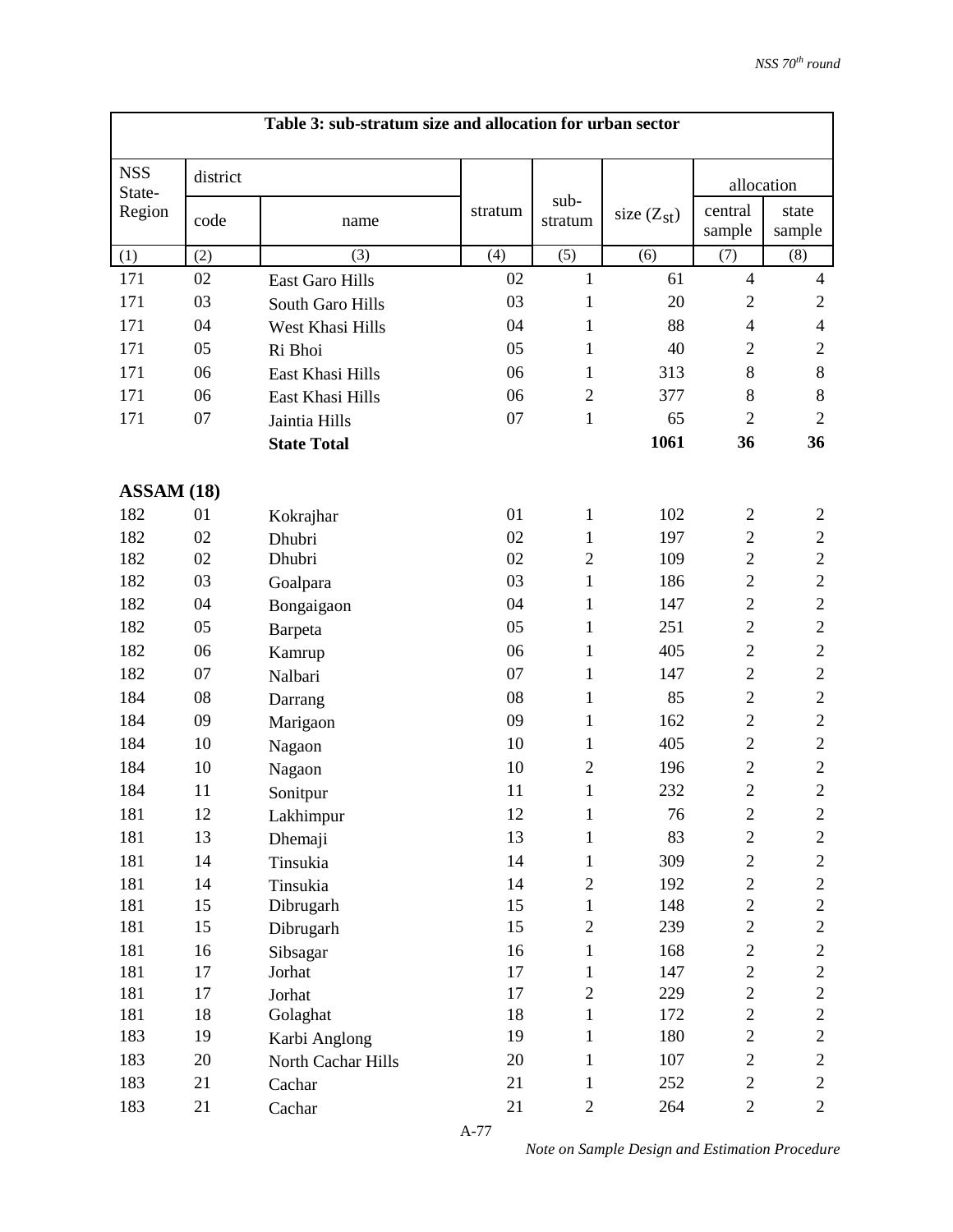|                      |                         | Table 3: sub-stratum size and allocation for urban sector |            |                   |                 |                          |                 |
|----------------------|-------------------------|-----------------------------------------------------------|------------|-------------------|-----------------|--------------------------|-----------------|
| <b>NSS</b><br>State- | district                |                                                           |            |                   |                 | allocation               |                 |
| Region               | code                    | name                                                      | stratum    | $sub-$<br>stratum | size $(Z_{st})$ | central<br>sample        | state<br>sample |
| (1)                  | (2)                     | (3)                                                       | (4)        | (5)               | (6)             | (7)                      | (8)             |
| 183                  | 22                      | Karimganj                                                 | 22         | 1                 | 163             | $\overline{2}$           | $\sqrt{2}$      |
| 183                  | 23                      | Hailakandi                                                | 23         | 1                 | 68              | $\overline{2}$           | $\sqrt{2}$      |
| 182                  | 24                      | Chirang                                                   | 24         | 1                 | 22              | $\overline{2}$           | $\sqrt{2}$      |
| 182                  | 26                      | Guwahati                                                  | 26         | 1                 | 22              | $\overline{2}$           | $\mathbf{2}$    |
| 182                  | 26                      | Guwahati                                                  | 26         | $\overline{2}$    | 1740            | $\overline{4}$           | $\overline{4}$  |
| 184                  | 27                      | Udalguri                                                  | 27         | $\mathbf{1}$      | 49              | $\overline{2}$           | $\overline{2}$  |
|                      |                         | <b>State Total</b>                                        |            |                   | 7254            | 68                       | 68              |
|                      | <b>WEST BENGAL (19)</b> |                                                           |            |                   |                 |                          |                 |
| 191                  | 01                      | Darjiling                                                 | 01         | $\mathbf{1}$      | 632             | $\overline{2}$           | $\mathbf{2}$    |
| 191                  | 01                      | Darjiling                                                 | 01         | $\mathfrak{2}$    | 1290            | 6                        | 6               |
| 191                  | 02                      | Jalpaiguri                                                | 02         | $\mathbf{1}$      | 716             | 6                        | 6               |
| 191                  | 02                      | Jalpaiguri                                                | 02         | $\overline{2}$    | 491             | 6                        | 6               |
| 191                  | 03                      | Koch Bihar                                                | 03         | $\mathbf{1}$      | 446             | $\overline{2}$           | $\mathfrak{2}$  |
| 191                  | 03                      | Koch Bihar                                                | 03         | $\overline{2}$    | 179             | $\mathbf{2}$             | $\sqrt{2}$      |
| 192                  | 04                      | <b>Uttar Dinajpur</b>                                     | 04         | $\mathbf{1}$      | 99              | $\overline{2}$           | $\sqrt{2}$      |
| 192                  | 04                      | <b>Uttar Dinajpur</b>                                     | 04         | $\mathfrak{2}$    | 457             | $\overline{2}$           | $\mathbf{2}$    |
| 192                  | 05                      | Dakshin Dinajpur                                          | 05         | $\mathbf{1}$      | 52              | $\mathbf{2}$             | $\sqrt{2}$      |
| 192                  | 05                      | Dakshin Dinajpur                                          | 05         | $\mathfrak{2}$    | 282             | $\overline{2}$           | $\sqrt{2}$      |
| 192                  | 06                      | Maldah                                                    | 06         | $\mathbf{1}$      | 475             | $\overline{2}$           | $\mathbf{2}$    |
| 192                  | 06                      | Maldah                                                    | 06         | $\mathfrak{2}$    | 581             | $\overline{4}$           | $\overline{4}$  |
| 192                  | 07                      | Murshidabad                                               | 07         | $\mathbf{1}$      | 1158            | $8\,$                    | $8\,$           |
| 192                  | 07                      | Murshidabad                                               | 07         | $\overline{2}$    | 561             | 6                        | 6               |
| 192                  | 08                      | Birbhum                                                   | ${\bf 08}$ | $\mathbf{1}$      | 588             | $\overline{\mathcal{A}}$ | $\overline{4}$  |
| 192                  | 08                      | <b>Birbhum</b>                                            | 08         | $\mathbf{2}$      | 164             | $\overline{2}$           | $\mathfrak{2}$  |
| 194                  | 09                      | Barddhaman                                                | 09         | $\mathbf{1}$      | 1635            | 10                       | 10              |
| 194                  | 09                      | Barddhaman                                                | 09         | $\overline{2}$    | 3371            | 22                       | 22              |
| 192                  | 10                      | Nadia                                                     | 10         | $\mathbf{1}$      | 1234            | $8\,$                    | $\, 8$          |
| 192                  | 10                      | Nadia                                                     | 10         | $\overline{c}$    | 1298            | $8\,$                    | 8               |
| 193                  | 11                      | North 24-Parganas                                         | 11         | $\mathbf{1}$      | 1274            | 6                        | 6               |
| 193                  | 11                      | North 24-Parganas                                         | 11         | $\overline{c}$    | 8259            | 42                       | 42              |
| 194                  | 12                      | Hugli                                                     | 12         | 1                 | 1316            | $\,8\,$                  | 8               |
| 194                  | 12                      | Hugli                                                     | 12         | $\overline{2}$    | 1993            | 14                       | 14              |
| 195                  | 13                      | <b>Bankura</b>                                            | 13         | $\mathbf{1}$      | 179             | $\mathbf{2}$             | $\overline{c}$  |
| 195                  | 13                      | <b>Bankura</b>                                            | 13         | $\overline{c}$    | 390             | $\overline{c}$           | $\mathbf{2}$    |
| 195                  | 14                      | Puruliya                                                  | 14         | $\mathbf{1}$      | 493             | $\overline{c}$           | $\mathbf{2}$    |
| 195                  | 14                      | Puruliya                                                  | 14         | $\overline{2}$    | 287             | $\overline{2}$           | $\overline{2}$  |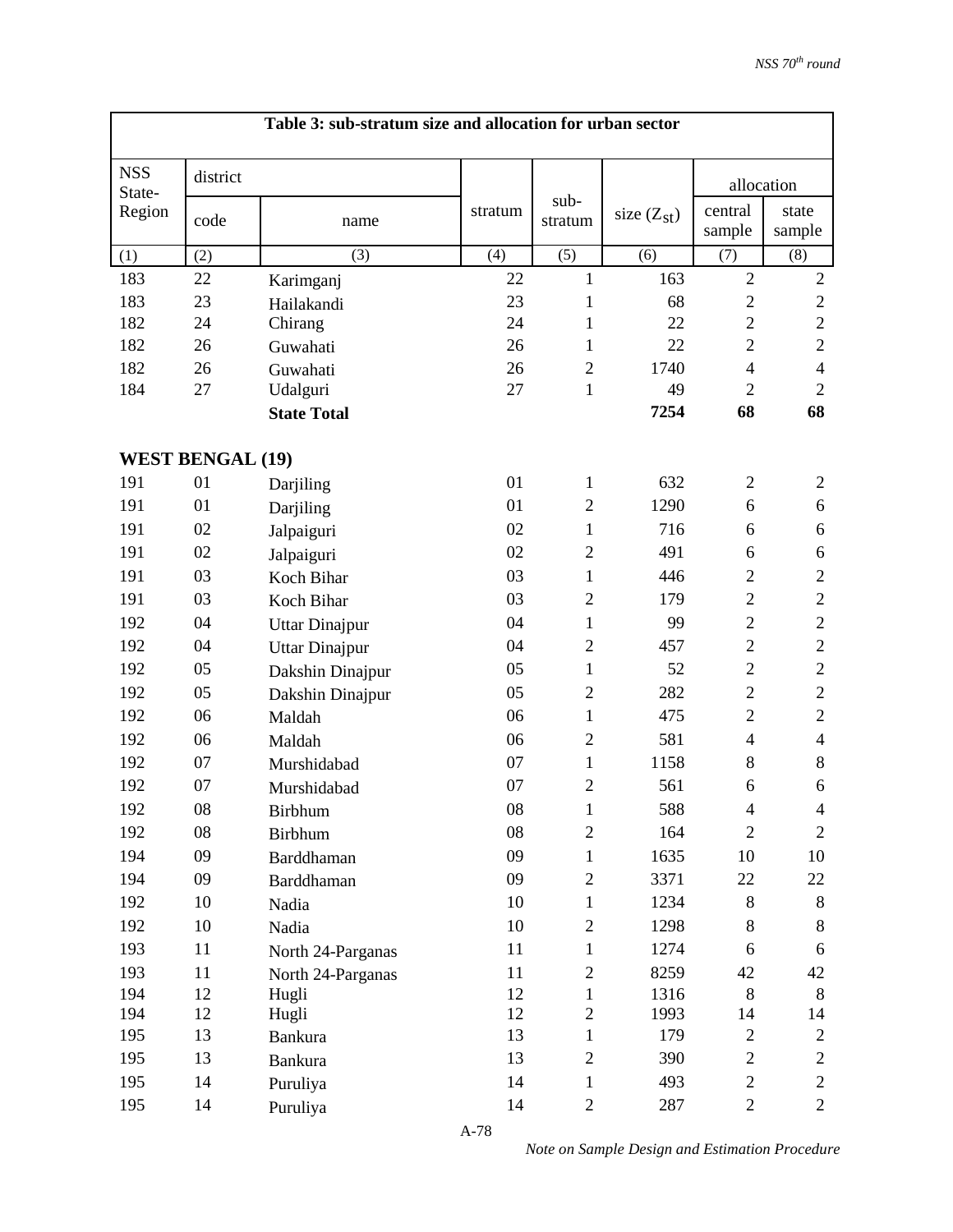| Table 3: sub-stratum size and allocation for urban sector |                       |                    |         |                 |                 |                   |                 |  |  |
|-----------------------------------------------------------|-----------------------|--------------------|---------|-----------------|-----------------|-------------------|-----------------|--|--|
| <b>NSS</b><br>State-                                      | district              |                    |         |                 |                 | allocation        |                 |  |  |
| Region                                                    | code                  | name               | stratum | sub-<br>stratum | size $(Z_{st})$ | central<br>sample | state<br>sample |  |  |
| (1)                                                       | (2)                   | (3)                | (4)     | (5)             | (6)             | (7)               | (8)             |  |  |
| 195                                                       | 15                    | Paschim Midnapur   | 15      | $\mathbf{1}$    | 318             | $\overline{2}$    | $\sqrt{2}$      |  |  |
| 195                                                       | 15                    | Paschim Midnapur   | 15      | $\overline{2}$  | 912             | 6                 | 6               |  |  |
| 194                                                       | 16                    | Howrah             | 16      | $\mathbf{1}$    | 1568            | 12                | 12              |  |  |
| 194                                                       | 16                    | Howrah             | 16      | $\overline{2}$  | 1388            | 10                | 10              |  |  |
| 193                                                       | 18                    | South 24-Parganas  | 18      | $\mathbf{1}$    | 1397            | 10                | 10              |  |  |
| 193                                                       | 18                    | South 24-Parganas  | 18      | $\overline{2}$  | 1780            | 12                | 12              |  |  |
| 195                                                       | 19                    | Purba Midnapur     | 19      | $\mathbf{1}$    | 449             | $\overline{4}$    | $\overline{4}$  |  |  |
| 195                                                       | 19                    | Purba Midnapur     | 19      | $\mathbf{2}$    | 387             | $\overline{2}$    | $\overline{2}$  |  |  |
| 194                                                       | 16                    | Howrah             | 20      | $\mathbf{1}$    | 1569            | 12                | 12              |  |  |
| 193                                                       | 17                    | Kolkata            | 21      | $\overline{2}$  | 8159            | 46                | 46              |  |  |
|                                                           |                       | <b>State Total</b> |         |                 | 47827           | 300               | 300             |  |  |
|                                                           | <b>JHARKHAND (20)</b> |                    |         |                 |                 |                   |                 |  |  |
| 201                                                       | 01                    | Garhwa             | 01      | 1               | 85              | $\overline{2}$    | $\overline{c}$  |  |  |
| 201                                                       | 02                    | Palamu             | 02      | 1               | 323             | $\mathfrak{2}$    | $\mathfrak{2}$  |  |  |
| 202                                                       | 03                    | Chatra             | 03      | 1               | 90              | $\overline{2}$    | $\sqrt{2}$      |  |  |
| 202                                                       | 04                    | Hazaribag          | 04      | 1               | 625             | $\overline{2}$    | $\sqrt{2}$      |  |  |
| 202                                                       | 05                    | Kodarma            | 05      | 1               | 235             | $\overline{2}$    | $\sqrt{2}$      |  |  |
| 202                                                       | 06                    | Giridih            | 06      | 1               | 378             | $\overline{2}$    | $\sqrt{2}$      |  |  |
| 202                                                       | 07                    | Deoghar            | 07      | 1               | 346             | $\overline{2}$    | $\overline{c}$  |  |  |
| 202                                                       | 08                    | Godda              | 08      | 1               | 102             | $\overline{2}$    | $\sqrt{2}$      |  |  |
| 202                                                       | 09                    | Sahibganj          | 09      | $\mathbf{1}$    | 275             | $\mathbf{2}$      | $\sqrt{2}$      |  |  |
| 202                                                       | 10                    | Pakaur             | 10      | $\mathbf{1}$    | 77              | $\overline{2}$    | $\overline{2}$  |  |  |
| 202                                                       | 11                    | Dumka              | 11      | 1               | 147             | 2                 | 2               |  |  |
| 202                                                       | 12                    | Dhanbad            | 12      | $\mathbf{1}$    | 2279            | $\boldsymbol{2}$  | $\overline{c}$  |  |  |
| 202                                                       | 13                    | <b>Bokaro</b>      | 13      | 1               | 573             | $\overline{c}$    | $\overline{c}$  |  |  |
| 202                                                       | 13                    | <b>Bokaro</b>      | 13      | $\overline{c}$  | 1138            | $\overline{c}$    | $\overline{c}$  |  |  |
| 201                                                       | 14                    | Ranchi             | 14      | $\mathbf{1}$    | 348             | $\mathbf{2}$      | $\overline{c}$  |  |  |
| 201                                                       | 15                    | Lohardaga          | 15      | $\mathbf{1}$    | 88              | $\overline{c}$    | $\overline{c}$  |  |  |
| 201                                                       | 16                    | Gumla              | 16      | 1               | 88              | $\mathbf{2}$      | $\overline{c}$  |  |  |
| 201                                                       | 17                    | Singhbhum (W)      | 17      | $\mathbf{1}$    | 458             | $\overline{c}$    | $\overline{c}$  |  |  |
| 201                                                       | 18                    | Singhbhum (E)      | 18      | 1               | 597             | $\overline{c}$    | $\mathbf{2}$    |  |  |
| 201                                                       | 18                    | Singhbhum (E)      | 18      | $\overline{2}$  | 2474            | $\sqrt{6}$        | 6               |  |  |
| 201                                                       | 19                    | Latehar            | 19      | $\mathbf{1}$    | 91              | $\mathbf{2}$      | $\overline{c}$  |  |  |
| 201                                                       | 20                    | Simdega            | 20      | $\mathbf{1}$    | 52              | $\mathbf{2}$      | $\overline{c}$  |  |  |
| 202                                                       | 21                    | Jamtara            | 21      | $\mathbf{1}$    | 111             | $\overline{2}$    | $\overline{2}$  |  |  |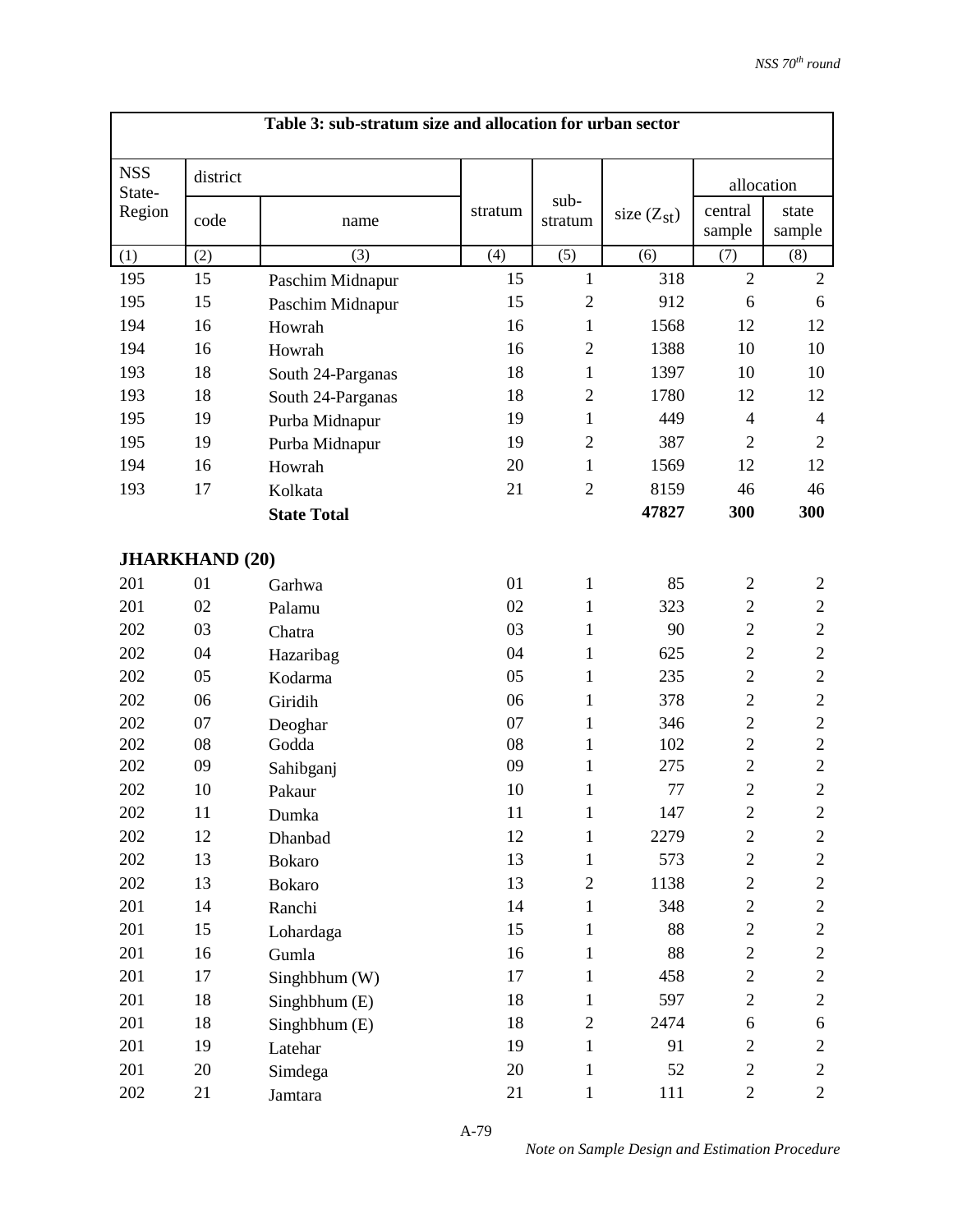| <b>NSS</b><br>district<br>allocation<br>State-<br>sub-<br>central<br>state<br>Region<br>stratum<br>size $(Z_{st})$<br>code<br>stratum<br>name<br>sample<br>sample<br>(5)<br>(3)<br>(4)<br>(6)<br>(7)<br>(8)<br>(1)<br>(2)<br>$\overline{2}$<br>22<br>344<br>$\mathbf{2}$<br>201<br>22<br>$\mathbf{1}$<br>Seraikela Khareswan<br>$\overline{2}$<br>202<br>23<br>23<br>585<br>$\mathfrak{2}$<br>1<br>Ramgarh<br>$\overline{c}$<br>$\overline{2}$<br>201<br>24<br>24<br>1<br>61<br>Khunti<br>202<br>25<br>349<br>12<br>1<br>6<br>6<br>Dhanbad<br>$\mathbf{1}$<br>201<br>14<br>26<br>2177<br>6<br>6<br>Ranchi<br>68<br>68<br>14496<br><b>State Total</b><br><b>ODISHA (21)</b><br>01<br>$\mathbf{1}$<br>293<br>213<br>01<br>$\overline{c}$<br>$\overline{2}$<br>Bargarh<br>02<br>92<br>$\overline{2}$<br>$\mathbf{2}$<br>213<br>02<br>1<br>Jharsuguda<br>$\overline{2}$<br>02<br>02<br>$\overline{2}$<br>314<br>$\overline{c}$<br>213<br>Jharsuguda<br>$\overline{c}$<br>$\overline{c}$<br>213<br>03<br>03<br>159<br>1<br>Sambalpur<br>$\overline{2}$<br>$\overline{2}$<br>$\mathbf{2}$<br>213<br>03<br>03<br>489<br>Sambalpur<br>$\overline{c}$<br>04<br>40<br>$\overline{c}$<br>213<br>04<br>$\mathbf{1}$<br>Debagarh<br>$\overline{2}$<br>$\overline{c}$<br>05<br>05<br>1<br>286<br>213<br>Sundargarh<br>$\overline{c}$<br>$\sqrt{2}$<br>213<br>05<br>05<br>$\overline{2}$<br>1096<br>Sundargarh<br>$\overline{c}$<br>$\mathbf{2}$<br>213<br>06<br>$\mathbf{1}$<br>233<br>06<br>Kendujhar<br>$\overline{2}$<br>$\mathbf{2}$<br>213<br>06<br>06<br>$\overline{2}$<br>209<br>Kendujhar<br>$\overline{c}$<br>$\overline{c}$<br>07<br>07<br>1<br>312<br>213<br>Mayurbhanj<br>$\overline{c}$<br>211<br>08<br>08<br>172<br>$\mathbf{2}$<br>1<br><b>Baleshwar</b><br>$\overline{c}$<br>08<br>$\overline{2}$<br>288<br>$\sqrt{2}$<br>211<br>08<br><b>Baleshwar</b><br>$\overline{c}$<br>211<br>09<br>09<br>$\mathbf{1}$<br>298<br>$\mathbf{2}$<br><b>Bhadrak</b><br>$\overline{2}$<br>$\overline{2}$<br>10<br>10<br>$\mathbf{1}$<br>146<br>211<br>Kendrapara<br>211<br>11<br>11<br>211<br>$\boldsymbol{2}$<br>$\overline{c}$<br>1<br>Jagatsinghapur<br>12<br>12<br>$\overline{c}$<br>$\overline{c}$<br>211<br>$\mathbf{1}$<br>119<br>Cuttack<br>$\overline{c}$<br>12<br>12<br>$\overline{2}$<br>$\overline{2}$<br>211<br>Cuttack<br>1047<br>$\overline{c}$<br>$\overline{c}$<br>13<br>239<br>211<br>13<br>$\mathbf{1}$<br>Jajapur<br>14<br>$\overline{c}$<br>213<br>14<br>213<br>$\overline{c}$<br>$\mathbf{1}$<br>Dhenkanal<br>15<br>415<br>$\sqrt{2}$<br>$\overline{c}$<br>213<br>15<br>$\mathbf{1}$<br>Anugul<br>$\overline{c}$<br>$\overline{2}$<br>211<br>16<br>144<br>16<br>$\mathbf{1}$<br>Nayagarh<br>17<br>228<br>$\sqrt{2}$<br>$\overline{c}$<br>211<br>17<br>$\mathbf{1}$<br>Khordha |  | Table 3: sub-stratum size and allocation for urban sector |  |  |  |
|----------------------------------------------------------------------------------------------------------------------------------------------------------------------------------------------------------------------------------------------------------------------------------------------------------------------------------------------------------------------------------------------------------------------------------------------------------------------------------------------------------------------------------------------------------------------------------------------------------------------------------------------------------------------------------------------------------------------------------------------------------------------------------------------------------------------------------------------------------------------------------------------------------------------------------------------------------------------------------------------------------------------------------------------------------------------------------------------------------------------------------------------------------------------------------------------------------------------------------------------------------------------------------------------------------------------------------------------------------------------------------------------------------------------------------------------------------------------------------------------------------------------------------------------------------------------------------------------------------------------------------------------------------------------------------------------------------------------------------------------------------------------------------------------------------------------------------------------------------------------------------------------------------------------------------------------------------------------------------------------------------------------------------------------------------------------------------------------------------------------------------------------------------------------------------------------------------------------------------------------------------------------------------------------------------------------------------------------------------------------------------------------------------------------------------------------------------------------------------------------------------------------------------------------------------------------------------------------------------------------------------------------------------------------------------------------------------------------------------------------------------------------------------------|--|-----------------------------------------------------------|--|--|--|
|                                                                                                                                                                                                                                                                                                                                                                                                                                                                                                                                                                                                                                                                                                                                                                                                                                                                                                                                                                                                                                                                                                                                                                                                                                                                                                                                                                                                                                                                                                                                                                                                                                                                                                                                                                                                                                                                                                                                                                                                                                                                                                                                                                                                                                                                                                                                                                                                                                                                                                                                                                                                                                                                                                                                                                                        |  |                                                           |  |  |  |
|                                                                                                                                                                                                                                                                                                                                                                                                                                                                                                                                                                                                                                                                                                                                                                                                                                                                                                                                                                                                                                                                                                                                                                                                                                                                                                                                                                                                                                                                                                                                                                                                                                                                                                                                                                                                                                                                                                                                                                                                                                                                                                                                                                                                                                                                                                                                                                                                                                                                                                                                                                                                                                                                                                                                                                                        |  |                                                           |  |  |  |
|                                                                                                                                                                                                                                                                                                                                                                                                                                                                                                                                                                                                                                                                                                                                                                                                                                                                                                                                                                                                                                                                                                                                                                                                                                                                                                                                                                                                                                                                                                                                                                                                                                                                                                                                                                                                                                                                                                                                                                                                                                                                                                                                                                                                                                                                                                                                                                                                                                                                                                                                                                                                                                                                                                                                                                                        |  |                                                           |  |  |  |
|                                                                                                                                                                                                                                                                                                                                                                                                                                                                                                                                                                                                                                                                                                                                                                                                                                                                                                                                                                                                                                                                                                                                                                                                                                                                                                                                                                                                                                                                                                                                                                                                                                                                                                                                                                                                                                                                                                                                                                                                                                                                                                                                                                                                                                                                                                                                                                                                                                                                                                                                                                                                                                                                                                                                                                                        |  |                                                           |  |  |  |
|                                                                                                                                                                                                                                                                                                                                                                                                                                                                                                                                                                                                                                                                                                                                                                                                                                                                                                                                                                                                                                                                                                                                                                                                                                                                                                                                                                                                                                                                                                                                                                                                                                                                                                                                                                                                                                                                                                                                                                                                                                                                                                                                                                                                                                                                                                                                                                                                                                                                                                                                                                                                                                                                                                                                                                                        |  |                                                           |  |  |  |
|                                                                                                                                                                                                                                                                                                                                                                                                                                                                                                                                                                                                                                                                                                                                                                                                                                                                                                                                                                                                                                                                                                                                                                                                                                                                                                                                                                                                                                                                                                                                                                                                                                                                                                                                                                                                                                                                                                                                                                                                                                                                                                                                                                                                                                                                                                                                                                                                                                                                                                                                                                                                                                                                                                                                                                                        |  |                                                           |  |  |  |
|                                                                                                                                                                                                                                                                                                                                                                                                                                                                                                                                                                                                                                                                                                                                                                                                                                                                                                                                                                                                                                                                                                                                                                                                                                                                                                                                                                                                                                                                                                                                                                                                                                                                                                                                                                                                                                                                                                                                                                                                                                                                                                                                                                                                                                                                                                                                                                                                                                                                                                                                                                                                                                                                                                                                                                                        |  |                                                           |  |  |  |
|                                                                                                                                                                                                                                                                                                                                                                                                                                                                                                                                                                                                                                                                                                                                                                                                                                                                                                                                                                                                                                                                                                                                                                                                                                                                                                                                                                                                                                                                                                                                                                                                                                                                                                                                                                                                                                                                                                                                                                                                                                                                                                                                                                                                                                                                                                                                                                                                                                                                                                                                                                                                                                                                                                                                                                                        |  |                                                           |  |  |  |
|                                                                                                                                                                                                                                                                                                                                                                                                                                                                                                                                                                                                                                                                                                                                                                                                                                                                                                                                                                                                                                                                                                                                                                                                                                                                                                                                                                                                                                                                                                                                                                                                                                                                                                                                                                                                                                                                                                                                                                                                                                                                                                                                                                                                                                                                                                                                                                                                                                                                                                                                                                                                                                                                                                                                                                                        |  |                                                           |  |  |  |
|                                                                                                                                                                                                                                                                                                                                                                                                                                                                                                                                                                                                                                                                                                                                                                                                                                                                                                                                                                                                                                                                                                                                                                                                                                                                                                                                                                                                                                                                                                                                                                                                                                                                                                                                                                                                                                                                                                                                                                                                                                                                                                                                                                                                                                                                                                                                                                                                                                                                                                                                                                                                                                                                                                                                                                                        |  |                                                           |  |  |  |
|                                                                                                                                                                                                                                                                                                                                                                                                                                                                                                                                                                                                                                                                                                                                                                                                                                                                                                                                                                                                                                                                                                                                                                                                                                                                                                                                                                                                                                                                                                                                                                                                                                                                                                                                                                                                                                                                                                                                                                                                                                                                                                                                                                                                                                                                                                                                                                                                                                                                                                                                                                                                                                                                                                                                                                                        |  |                                                           |  |  |  |
|                                                                                                                                                                                                                                                                                                                                                                                                                                                                                                                                                                                                                                                                                                                                                                                                                                                                                                                                                                                                                                                                                                                                                                                                                                                                                                                                                                                                                                                                                                                                                                                                                                                                                                                                                                                                                                                                                                                                                                                                                                                                                                                                                                                                                                                                                                                                                                                                                                                                                                                                                                                                                                                                                                                                                                                        |  |                                                           |  |  |  |
|                                                                                                                                                                                                                                                                                                                                                                                                                                                                                                                                                                                                                                                                                                                                                                                                                                                                                                                                                                                                                                                                                                                                                                                                                                                                                                                                                                                                                                                                                                                                                                                                                                                                                                                                                                                                                                                                                                                                                                                                                                                                                                                                                                                                                                                                                                                                                                                                                                                                                                                                                                                                                                                                                                                                                                                        |  |                                                           |  |  |  |
|                                                                                                                                                                                                                                                                                                                                                                                                                                                                                                                                                                                                                                                                                                                                                                                                                                                                                                                                                                                                                                                                                                                                                                                                                                                                                                                                                                                                                                                                                                                                                                                                                                                                                                                                                                                                                                                                                                                                                                                                                                                                                                                                                                                                                                                                                                                                                                                                                                                                                                                                                                                                                                                                                                                                                                                        |  |                                                           |  |  |  |
|                                                                                                                                                                                                                                                                                                                                                                                                                                                                                                                                                                                                                                                                                                                                                                                                                                                                                                                                                                                                                                                                                                                                                                                                                                                                                                                                                                                                                                                                                                                                                                                                                                                                                                                                                                                                                                                                                                                                                                                                                                                                                                                                                                                                                                                                                                                                                                                                                                                                                                                                                                                                                                                                                                                                                                                        |  |                                                           |  |  |  |
|                                                                                                                                                                                                                                                                                                                                                                                                                                                                                                                                                                                                                                                                                                                                                                                                                                                                                                                                                                                                                                                                                                                                                                                                                                                                                                                                                                                                                                                                                                                                                                                                                                                                                                                                                                                                                                                                                                                                                                                                                                                                                                                                                                                                                                                                                                                                                                                                                                                                                                                                                                                                                                                                                                                                                                                        |  |                                                           |  |  |  |
|                                                                                                                                                                                                                                                                                                                                                                                                                                                                                                                                                                                                                                                                                                                                                                                                                                                                                                                                                                                                                                                                                                                                                                                                                                                                                                                                                                                                                                                                                                                                                                                                                                                                                                                                                                                                                                                                                                                                                                                                                                                                                                                                                                                                                                                                                                                                                                                                                                                                                                                                                                                                                                                                                                                                                                                        |  |                                                           |  |  |  |
|                                                                                                                                                                                                                                                                                                                                                                                                                                                                                                                                                                                                                                                                                                                                                                                                                                                                                                                                                                                                                                                                                                                                                                                                                                                                                                                                                                                                                                                                                                                                                                                                                                                                                                                                                                                                                                                                                                                                                                                                                                                                                                                                                                                                                                                                                                                                                                                                                                                                                                                                                                                                                                                                                                                                                                                        |  |                                                           |  |  |  |
|                                                                                                                                                                                                                                                                                                                                                                                                                                                                                                                                                                                                                                                                                                                                                                                                                                                                                                                                                                                                                                                                                                                                                                                                                                                                                                                                                                                                                                                                                                                                                                                                                                                                                                                                                                                                                                                                                                                                                                                                                                                                                                                                                                                                                                                                                                                                                                                                                                                                                                                                                                                                                                                                                                                                                                                        |  |                                                           |  |  |  |
|                                                                                                                                                                                                                                                                                                                                                                                                                                                                                                                                                                                                                                                                                                                                                                                                                                                                                                                                                                                                                                                                                                                                                                                                                                                                                                                                                                                                                                                                                                                                                                                                                                                                                                                                                                                                                                                                                                                                                                                                                                                                                                                                                                                                                                                                                                                                                                                                                                                                                                                                                                                                                                                                                                                                                                                        |  |                                                           |  |  |  |
|                                                                                                                                                                                                                                                                                                                                                                                                                                                                                                                                                                                                                                                                                                                                                                                                                                                                                                                                                                                                                                                                                                                                                                                                                                                                                                                                                                                                                                                                                                                                                                                                                                                                                                                                                                                                                                                                                                                                                                                                                                                                                                                                                                                                                                                                                                                                                                                                                                                                                                                                                                                                                                                                                                                                                                                        |  |                                                           |  |  |  |
|                                                                                                                                                                                                                                                                                                                                                                                                                                                                                                                                                                                                                                                                                                                                                                                                                                                                                                                                                                                                                                                                                                                                                                                                                                                                                                                                                                                                                                                                                                                                                                                                                                                                                                                                                                                                                                                                                                                                                                                                                                                                                                                                                                                                                                                                                                                                                                                                                                                                                                                                                                                                                                                                                                                                                                                        |  |                                                           |  |  |  |
|                                                                                                                                                                                                                                                                                                                                                                                                                                                                                                                                                                                                                                                                                                                                                                                                                                                                                                                                                                                                                                                                                                                                                                                                                                                                                                                                                                                                                                                                                                                                                                                                                                                                                                                                                                                                                                                                                                                                                                                                                                                                                                                                                                                                                                                                                                                                                                                                                                                                                                                                                                                                                                                                                                                                                                                        |  |                                                           |  |  |  |
|                                                                                                                                                                                                                                                                                                                                                                                                                                                                                                                                                                                                                                                                                                                                                                                                                                                                                                                                                                                                                                                                                                                                                                                                                                                                                                                                                                                                                                                                                                                                                                                                                                                                                                                                                                                                                                                                                                                                                                                                                                                                                                                                                                                                                                                                                                                                                                                                                                                                                                                                                                                                                                                                                                                                                                                        |  |                                                           |  |  |  |
|                                                                                                                                                                                                                                                                                                                                                                                                                                                                                                                                                                                                                                                                                                                                                                                                                                                                                                                                                                                                                                                                                                                                                                                                                                                                                                                                                                                                                                                                                                                                                                                                                                                                                                                                                                                                                                                                                                                                                                                                                                                                                                                                                                                                                                                                                                                                                                                                                                                                                                                                                                                                                                                                                                                                                                                        |  |                                                           |  |  |  |
|                                                                                                                                                                                                                                                                                                                                                                                                                                                                                                                                                                                                                                                                                                                                                                                                                                                                                                                                                                                                                                                                                                                                                                                                                                                                                                                                                                                                                                                                                                                                                                                                                                                                                                                                                                                                                                                                                                                                                                                                                                                                                                                                                                                                                                                                                                                                                                                                                                                                                                                                                                                                                                                                                                                                                                                        |  |                                                           |  |  |  |
|                                                                                                                                                                                                                                                                                                                                                                                                                                                                                                                                                                                                                                                                                                                                                                                                                                                                                                                                                                                                                                                                                                                                                                                                                                                                                                                                                                                                                                                                                                                                                                                                                                                                                                                                                                                                                                                                                                                                                                                                                                                                                                                                                                                                                                                                                                                                                                                                                                                                                                                                                                                                                                                                                                                                                                                        |  |                                                           |  |  |  |
|                                                                                                                                                                                                                                                                                                                                                                                                                                                                                                                                                                                                                                                                                                                                                                                                                                                                                                                                                                                                                                                                                                                                                                                                                                                                                                                                                                                                                                                                                                                                                                                                                                                                                                                                                                                                                                                                                                                                                                                                                                                                                                                                                                                                                                                                                                                                                                                                                                                                                                                                                                                                                                                                                                                                                                                        |  |                                                           |  |  |  |
|                                                                                                                                                                                                                                                                                                                                                                                                                                                                                                                                                                                                                                                                                                                                                                                                                                                                                                                                                                                                                                                                                                                                                                                                                                                                                                                                                                                                                                                                                                                                                                                                                                                                                                                                                                                                                                                                                                                                                                                                                                                                                                                                                                                                                                                                                                                                                                                                                                                                                                                                                                                                                                                                                                                                                                                        |  |                                                           |  |  |  |
|                                                                                                                                                                                                                                                                                                                                                                                                                                                                                                                                                                                                                                                                                                                                                                                                                                                                                                                                                                                                                                                                                                                                                                                                                                                                                                                                                                                                                                                                                                                                                                                                                                                                                                                                                                                                                                                                                                                                                                                                                                                                                                                                                                                                                                                                                                                                                                                                                                                                                                                                                                                                                                                                                                                                                                                        |  |                                                           |  |  |  |
|                                                                                                                                                                                                                                                                                                                                                                                                                                                                                                                                                                                                                                                                                                                                                                                                                                                                                                                                                                                                                                                                                                                                                                                                                                                                                                                                                                                                                                                                                                                                                                                                                                                                                                                                                                                                                                                                                                                                                                                                                                                                                                                                                                                                                                                                                                                                                                                                                                                                                                                                                                                                                                                                                                                                                                                        |  |                                                           |  |  |  |
|                                                                                                                                                                                                                                                                                                                                                                                                                                                                                                                                                                                                                                                                                                                                                                                                                                                                                                                                                                                                                                                                                                                                                                                                                                                                                                                                                                                                                                                                                                                                                                                                                                                                                                                                                                                                                                                                                                                                                                                                                                                                                                                                                                                                                                                                                                                                                                                                                                                                                                                                                                                                                                                                                                                                                                                        |  |                                                           |  |  |  |
|                                                                                                                                                                                                                                                                                                                                                                                                                                                                                                                                                                                                                                                                                                                                                                                                                                                                                                                                                                                                                                                                                                                                                                                                                                                                                                                                                                                                                                                                                                                                                                                                                                                                                                                                                                                                                                                                                                                                                                                                                                                                                                                                                                                                                                                                                                                                                                                                                                                                                                                                                                                                                                                                                                                                                                                        |  |                                                           |  |  |  |
| 17<br>211<br>17<br>$\overline{c}$<br>1757<br>$\overline{\mathbf{4}}$<br>$\overline{4}$<br>Khordha                                                                                                                                                                                                                                                                                                                                                                                                                                                                                                                                                                                                                                                                                                                                                                                                                                                                                                                                                                                                                                                                                                                                                                                                                                                                                                                                                                                                                                                                                                                                                                                                                                                                                                                                                                                                                                                                                                                                                                                                                                                                                                                                                                                                                                                                                                                                                                                                                                                                                                                                                                                                                                                                                      |  |                                                           |  |  |  |
| $\overline{c}$<br>211<br>18<br>18<br>108<br>Puri<br>$\mathbf{1}$<br>$\overline{c}$<br>$\overline{2}$<br>$\overline{2}$<br>18<br>$\overline{c}$<br>18<br>290<br>211<br>Puri                                                                                                                                                                                                                                                                                                                                                                                                                                                                                                                                                                                                                                                                                                                                                                                                                                                                                                                                                                                                                                                                                                                                                                                                                                                                                                                                                                                                                                                                                                                                                                                                                                                                                                                                                                                                                                                                                                                                                                                                                                                                                                                                                                                                                                                                                                                                                                                                                                                                                                                                                                                                             |  |                                                           |  |  |  |
| 212<br>19<br>728<br>$\overline{4}$<br>19<br>$\mathbf{1}$<br>$\overline{\mathcal{L}}$<br>Ganjam                                                                                                                                                                                                                                                                                                                                                                                                                                                                                                                                                                                                                                                                                                                                                                                                                                                                                                                                                                                                                                                                                                                                                                                                                                                                                                                                                                                                                                                                                                                                                                                                                                                                                                                                                                                                                                                                                                                                                                                                                                                                                                                                                                                                                                                                                                                                                                                                                                                                                                                                                                                                                                                                                         |  |                                                           |  |  |  |
| $\overline{2}$<br>$\overline{2}$<br>19<br>19<br>500<br>212<br>$\overline{c}$<br>Ganjam                                                                                                                                                                                                                                                                                                                                                                                                                                                                                                                                                                                                                                                                                                                                                                                                                                                                                                                                                                                                                                                                                                                                                                                                                                                                                                                                                                                                                                                                                                                                                                                                                                                                                                                                                                                                                                                                                                                                                                                                                                                                                                                                                                                                                                                                                                                                                                                                                                                                                                                                                                                                                                                                                                 |  |                                                           |  |  |  |
| 212<br>20<br>$\overline{2}$<br>20<br>$\mathbf{1}$<br>132<br>$\overline{2}$<br>Gajapati                                                                                                                                                                                                                                                                                                                                                                                                                                                                                                                                                                                                                                                                                                                                                                                                                                                                                                                                                                                                                                                                                                                                                                                                                                                                                                                                                                                                                                                                                                                                                                                                                                                                                                                                                                                                                                                                                                                                                                                                                                                                                                                                                                                                                                                                                                                                                                                                                                                                                                                                                                                                                                                                                                 |  |                                                           |  |  |  |

*Note on Sample Design and Estimation Procedure*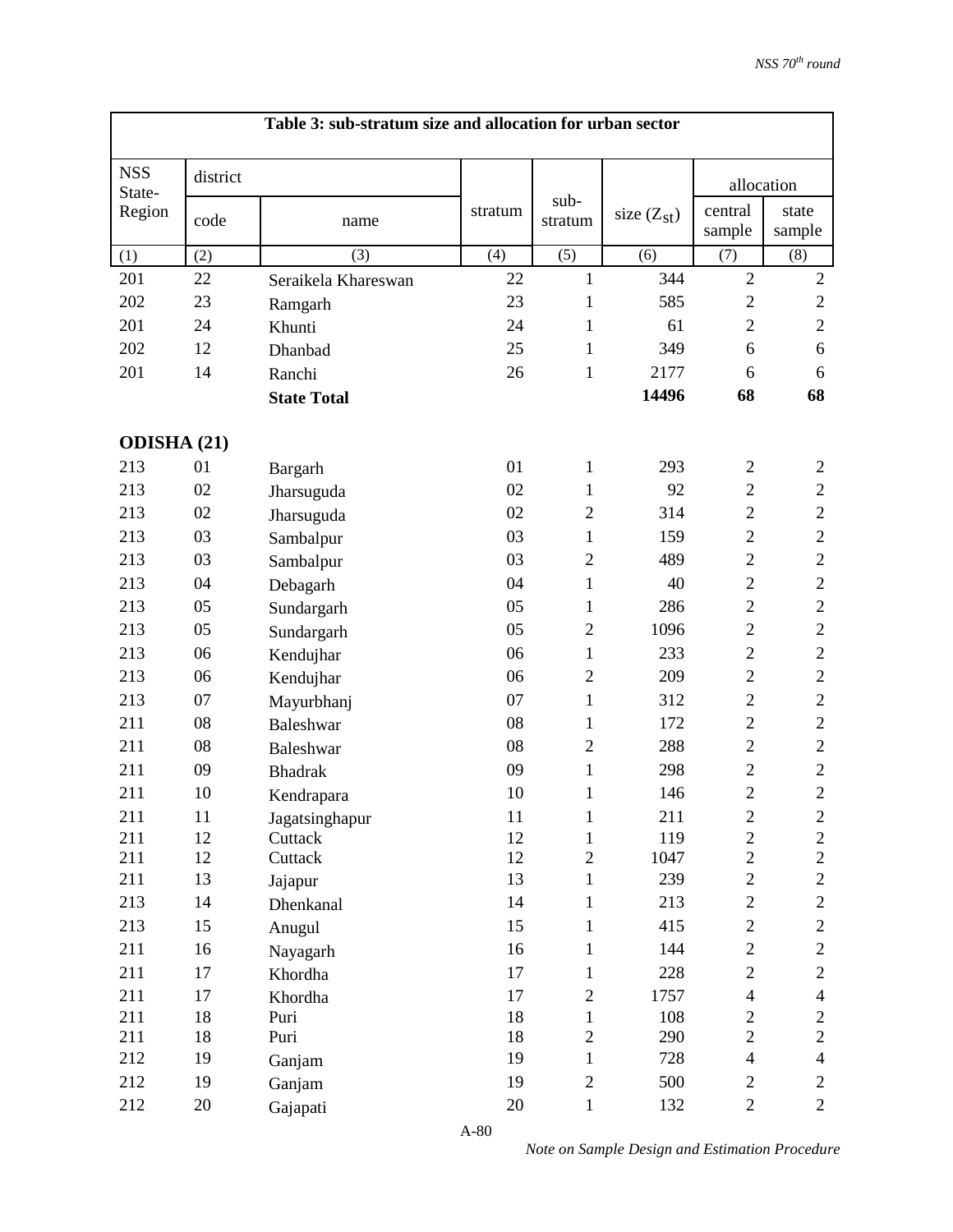|                      |                          | Table 3: sub-stratum size and allocation for urban sector |         |                 |                 |                   |                 |
|----------------------|--------------------------|-----------------------------------------------------------|---------|-----------------|-----------------|-------------------|-----------------|
| <b>NSS</b><br>State- | district                 |                                                           |         |                 |                 |                   | allocation      |
| Region               | code                     | name                                                      | stratum | sub-<br>stratum | size $(Z_{st})$ | central<br>sample | state<br>sample |
| (1)                  | (2)                      | (3)                                                       | (4)     | (5)             | (6)             | (7)               | (8)             |
| 212                  | 21                       | Kandhamal Phoolbani                                       | 21      | $\mathbf{1}$    | 107             | $\overline{2}$    | $\overline{2}$  |
| 212                  | 22                       | Baudh                                                     | 22      | 1               | 29              | $\mathbf{2}$      | $\mathbf{2}$    |
| 212                  | 23                       | Sonapur                                                   | 23      | $\mathbf{1}$    | 117             | $\overline{2}$    | $\overline{2}$  |
| 212                  | 24                       | Balangir                                                  | 24      | 1               | 357             | $\overline{2}$    | $\overline{2}$  |
| 212                  | 25                       | Nuapada                                                   | 25      | $\mathbf{1}$    | 47              | $\overline{2}$    | $\sqrt{2}$      |
| 212                  | 26                       | Kalahandi                                                 | 26      | 1               | 198             | $\overline{2}$    | $\overline{2}$  |
| 212                  | 27                       | Rayagada                                                  | 27      | $\mathbf{1}$    | 243             | $\overline{2}$    | $\sqrt{2}$      |
| 212                  | 28                       | Nabarangapur                                              | 28      | 1               | 116             | $\overline{2}$    | $\overline{2}$  |
| 212                  | 29                       | Koraput                                                   | 29      | $\mathbf{1}$    | 157             | $\overline{2}$    | $\mathfrak{2}$  |
| 212                  | 29                       | Koraput                                                   | 29      | $\overline{2}$  | 208             | $\overline{2}$    | $\mathbf{2}$    |
| 212                  | 30                       | Malkangiri                                                | 30      | $\mathbf{1}$    | 72              | $\overline{2}$    | $\overline{2}$  |
|                      |                          | <b>State Total</b>                                        |         |                 | 12209           | 84                | 84              |
|                      | <b>CHHATTISGARH (22)</b> |                                                           |         |                 |                 |                   |                 |
| 221                  | 01                       | Koriya                                                    | 01      | 1               | 415             | $\mathfrak{2}$    | $\mathbf{2}$    |
| 221                  | 02                       | Surguja                                                   | 02      | 1               | 367             | $\overline{2}$    | $\mathbf{2}$    |
| 222                  | 03                       | Jashpur                                                   | 03      | 1               | 124             | $\mathbf{2}$      | $\mathbf{2}$    |
| 222                  | 04                       | Raigarh                                                   | 04      | 1               | 378             | $\overline{2}$    | $\sqrt{2}$      |
| 222                  | 05                       | Korba                                                     | 05      | $\mathbf{1}$    | 116             | $\overline{2}$    | $\mathbf{2}$    |
| 222                  | 05                       | Korba                                                     | 05      | $\overline{2}$  | 542             | $\mathbf{2}$      | $\sqrt{2}$      |
| 222                  | 06                       | Janjgir - Champa                                          | 06      | $\mathbf{1}$    | 397             | $\overline{2}$    | $\mathbf{2}$    |
| 222                  | 07                       | Bilaspur                                                  | 07      | 1               | 551             | $\overline{2}$    | $\sqrt{2}$      |
| 222                  | 07                       | Bilaspur                                                  | 07      | $\overline{2}$  | 480             | $\overline{2}$    | $\sqrt{2}$      |
| 222                  | ${\bf 08}$               | Kawardha                                                  | 08      | 1               | 144             | $\overline{c}$    | $\sqrt{2}$      |
| 222                  | 09                       | Rajnandgaon                                               | 09      | $\mathbf{1}$    | 416             | $\boldsymbol{2}$  | $\mathbf{2}$    |
| 222                  | 10                       | Durg                                                      | 10      | $\mathbf{1}$    | 440             | $\overline{c}$    | $\overline{2}$  |
| 222                  | 10                       | Durg                                                      | 10      | $\mathbf{2}$    | 1764            | 6                 | 6               |
| 222                  | 11                       | Raipur                                                    | 11      | $\mathbf{1}$    | 566             | $\overline{c}$    | $\overline{c}$  |
| 222                  | 11                       | Raipur                                                    | 11      | $\overline{2}$  | 122             | $\overline{c}$    | $\overline{c}$  |
| 222                  | 12                       | Mahasamund                                                | 12      | $\mathbf{1}$    | 182             | $\overline{c}$    | $\mathbf{2}$    |
| 222                  | 13                       | Dhamtari                                                  | 13      | $\mathbf{1}$    | 214             | $\mathbf{2}$      | $\overline{c}$  |
| 223                  | 14                       | Kanker                                                    | 14      | $\mathbf{1}$    | 124             | $\overline{c}$    | $\mathbf{2}$    |
| 223                  | 15                       | <b>Bastar</b>                                             | 15      | $\mathbf{1}$    | 255             | $\overline{c}$    | $\mathbf{2}$    |
| 223                  | 16                       | Dantewada                                                 | 16      | $\mathbf{1}$    | 131             | $\overline{c}$    | $\overline{c}$  |
| 223                  | 17                       | Narayanpur                                                | 17      | $\mathbf{1}$    | 21              | $\overline{c}$    | $\mathbf{2}$    |
| 223                  | 18                       | Bijapur                                                   | 18      | $\mathbf{1}$    | 28              | $\overline{2}$    | $\overline{2}$  |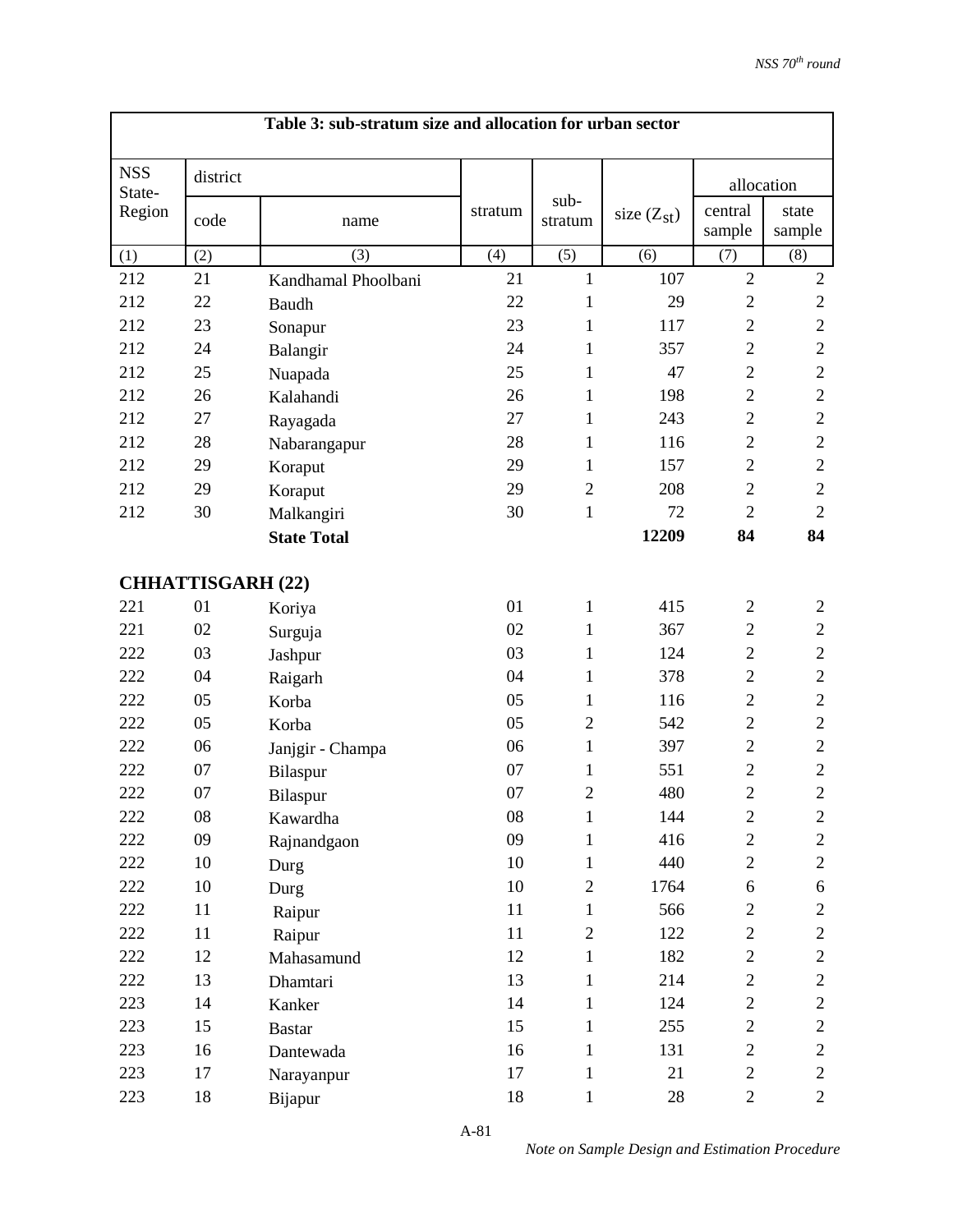|                      |          | Table 3: sub-stratum size and allocation for urban sector |         |                 |                 |                   |                  |
|----------------------|----------|-----------------------------------------------------------|---------|-----------------|-----------------|-------------------|------------------|
| <b>NSS</b><br>State- | district |                                                           |         |                 |                 | allocation        |                  |
| Region               | code     | name                                                      | stratum | sub-<br>stratum | size $(Z_{st})$ | central<br>sample | state<br>sample  |
| (1)                  | (2)      | (3)                                                       | (4)     | (5)             | (6)             | (7)               | (8)              |
| 222                  | 11       | Raipur                                                    | 19      | $\mathbf{1}$    | 1230            | 8                 | 8                |
|                      |          | <b>State Total</b>                                        |         |                 | 9007            | 56                | 56               |
|                      |          | <b>MADHYA PRADESH (23)</b>                                |         |                 |                 |                   |                  |
| 236                  | 01       | Sheopur                                                   | 01      | $\mathbf{1}$    | 172             | $\mathfrak{2}$    | $\overline{c}$   |
| 236                  | 02       | Morena                                                    | 02      | 1               | 397             | $\overline{2}$    | $\mathbf{2}$     |
| 236                  | 02       | Morena                                                    | 02      | $\mathfrak{2}$  | 271             | $\overline{2}$    | $\boldsymbol{2}$ |
| 236                  | 03       | <b>Bhind</b>                                              | 03      | $\mathbf{1}$    | 295             | $\overline{2}$    | $\sqrt{2}$       |
| 236                  | 03       | <b>Bhind</b>                                              | 03      | $\mathfrak{2}$  | 379             | $\overline{2}$    | $\sqrt{2}$       |
| 236                  | 04       | Gwalior                                                   | 04      | $\mathbf{1}$    | 331             | $\overline{2}$    | $\sqrt{2}$       |
| 236                  | 05       | Datia                                                     | 05      | 1               | 319             | $\overline{2}$    | $\mathbf{2}$     |
| 236                  | 06       | Shivpuri                                                  | 06      | 1               | 161             | $\overline{2}$    | $\overline{c}$   |
| 236                  | 06       | Shivpuri                                                  | 06      | $\overline{2}$  | 230             | $\overline{c}$    | $\sqrt{2}$       |
| 236                  | 07       | Guna                                                      | 07      | 1               | 157             | $\overline{2}$    | $\sqrt{2}$       |
| 236                  | 07       | Guna                                                      | 07      | $\overline{2}$  | 267             | $\overline{c}$    | $\boldsymbol{2}$ |
| 231                  | 08       | Tikamgarh                                                 | 08      | $\mathbf{1}$    | 373             | $\overline{2}$    | $\overline{c}$   |
| 231                  | 09       | Chhatarpur                                                | 09      | $\mathbf{1}$    | 396             | $\overline{2}$    | $\sqrt{2}$       |
| 231                  | 09       | Chhatarpur                                                | 09      | $\mathbf{2}$    | 261             | $\overline{2}$    | $\sqrt{2}$       |
| 231                  | 10       | Panna                                                     | 10      | 1               | 192             | $\overline{2}$    | $\mathbf{2}$     |
| 232                  | 11       | Sagar                                                     | 11      | $\mathbf{1}$    | 540             | $\overline{4}$    | $\overline{4}$   |
| 232                  | 11       | Sagar                                                     | 11      | $\mathbf{2}$    | 861             | $\overline{4}$    | $\overline{4}$   |
| 232                  | 12       | Damoh                                                     | 12      | 1               | 325             | $\overline{c}$    | $\boldsymbol{2}$ |
| 231                  | 13       | Satna                                                     | 13      | 1               | 277             | $\overline{2}$    | $\sqrt{2}$       |
| 231                  | 13       | Satna                                                     | 13      | $\sqrt{2}$      | 346             | $\mathbf{2}$      | $\sqrt{2}$       |
| 231                  | 14       | Rewa                                                      | 14      | $\mathbf{1}$    | 241             | $\boldsymbol{2}$  | $\overline{c}$   |
| 231                  | 14       | Rewa                                                      | 14      | $\overline{2}$  | 311             | $\boldsymbol{2}$  | $\mathbf{2}$     |
| 231                  | 15       | Umaria                                                    | 15      | $\mathbf{1}$    | 158             | $\overline{c}$    | $\mathbf{2}$     |
| 231                  | 16       | Shahdol                                                   | 16      | $\mathbf{1}$    | 326             | $\overline{c}$    | $\overline{c}$   |
| 231                  | 17       | Sidhi                                                     | 17      | $\mathbf{1}$    | 109             | $\sqrt{2}$        | $\overline{c}$   |
| 233                  | 18       | Neemuch                                                   | 18      | $\mathbf{1}$    | 343             | $\boldsymbol{2}$  | $\boldsymbol{2}$ |
| 233                  | 19       | Mandsaur                                                  | 19      | $\mathbf{1}$    | 214             | $\sqrt{2}$        | $\mathbf{2}$     |
| 233                  | 19       | Mandsaur                                                  | 19      | $\mathbf{2}$    | 183             | $\overline{c}$    | $\overline{c}$   |
| 233                  | 20       | Ratlam                                                    | 20      | $\mathbf{1}$    | 118             | $\sqrt{2}$        | $\mathbf{2}$     |
| 233                  | 20       | Ratlam                                                    | 20      | $\mathbf{2}$    | 483             | $\overline{c}$    | $\mathbf{2}$     |
| 233                  | 21       | Ujjain                                                    | 21      | $\mathbf{1}$    | 227             | $\overline{c}$    | $\mathbf{2}$     |
| 233                  | 21       | Ujjain                                                    | 21      | $\mathbf{2}$    | 906             | 6                 | 6                |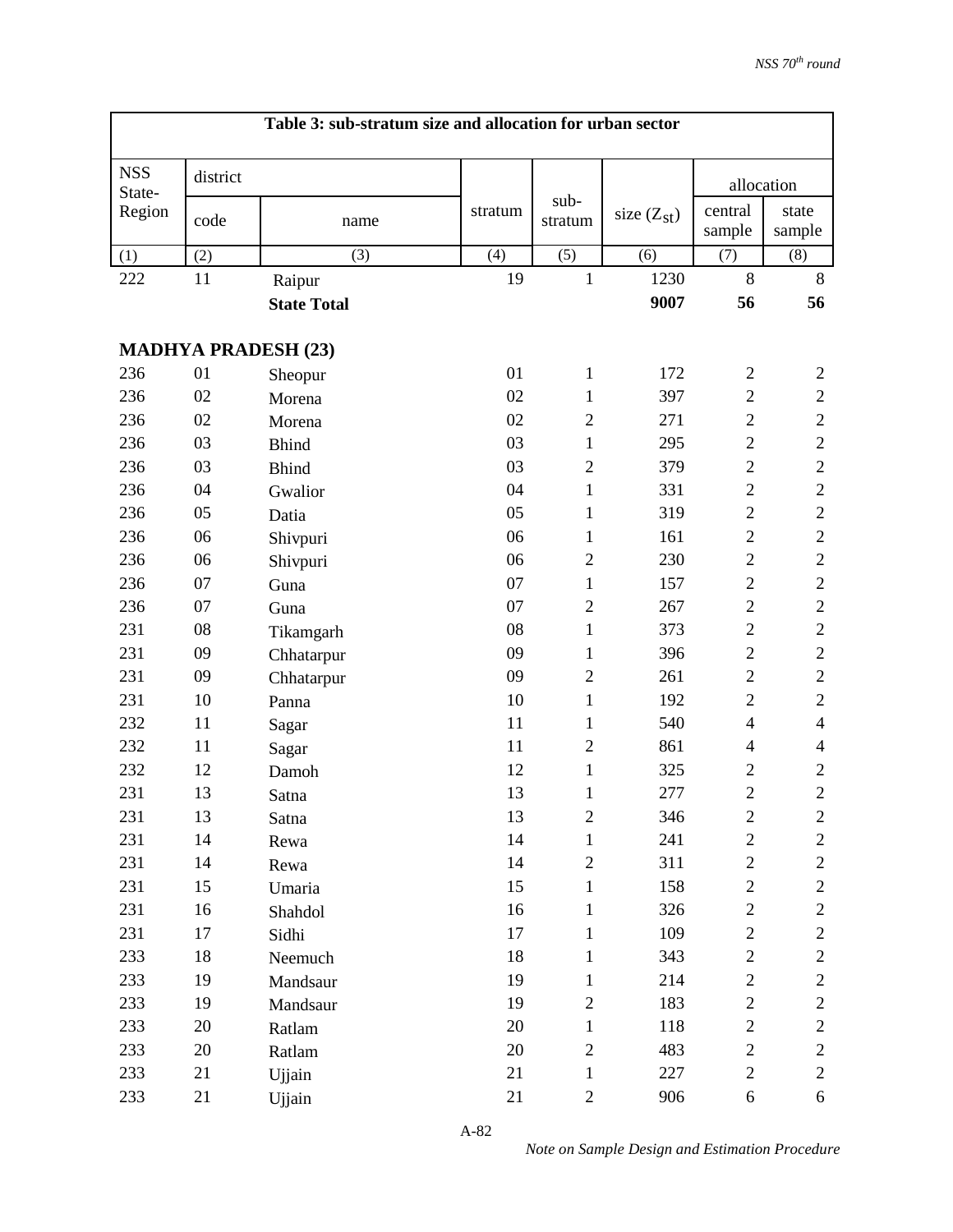|                      |          | Table 3: sub-stratum size and allocation for urban sector |         |                 |                 |                   |                 |
|----------------------|----------|-----------------------------------------------------------|---------|-----------------|-----------------|-------------------|-----------------|
| <b>NSS</b><br>State- | district |                                                           |         |                 |                 | allocation        |                 |
| Region               | code     | name                                                      | stratum | sub-<br>stratum | size $(Z_{st})$ | central<br>sample | state<br>sample |
| (1)                  | (2)      | (3)                                                       | (4)     | (5)             | (6)             | (7)               | (8)             |
| 233                  | 22       | Shajapur                                                  | 22      | $\mathbf{1}$    | 281             | $\sqrt{2}$        | $\mathbf{2}$    |
| 233                  | 22       | Shajapur                                                  | 22      | $\mathfrak{2}$  | 242             | $\overline{c}$    | $\mathbf{2}$    |
| 233                  | 23       | Dewas                                                     | 23      | $\mathbf{1}$    | 246             | $\overline{2}$    | $\sqrt{2}$      |
| 233                  | 23       | Dewas                                                     | 23      | $\mathfrak{2}$  | 399             | $\mathbf{2}$      | $\mathbf{2}$    |
| 233                  | 24       | Jhabua                                                    | 24      | $\mathbf{1}$    | 133             | $\overline{c}$    | $\sqrt{2}$      |
| 233                  | 25       | Dhar                                                      | 25      | 1               | 344             | $\mathbf{2}$      | $\sqrt{2}$      |
| 233                  | 25       | Dhar                                                      | 25      | $\overline{2}$  | 375             | $\mathbf{2}$      | $\sqrt{2}$      |
| 233                  | 26       | Indore                                                    | 26      | $\mathbf{1}$    | 602             | $\overline{4}$    | $\overline{4}$  |
| 235                  | 27       | W. Nimar                                                  | 27      | $\mathbf{1}$    | 230             | $\mathbf{2}$      | $\mathbf{2}$    |
| 235                  | 27       | W. Nimar                                                  | 27      | $\overline{2}$  | 173             | $\mathbf{2}$      | $\sqrt{2}$      |
| 235                  | 28       | Barwani                                                   | 28      | $\mathbf{1}$    | 283             | $\mathbf{2}$      | $\sqrt{2}$      |
| 235                  | 29       | E. Nimar                                                  | 29      | 1               | 375             | $\overline{c}$    | $\sqrt{2}$      |
| 233                  | 30       | Rajgarh                                                   | 30      | $\mathbf{1}$    | 351             | $\overline{4}$    | $\overline{4}$  |
| 232                  | 31       | Vidisha                                                   | 31      | 1               | 166             | $\mathbf{2}$      | $\mathbf{2}$    |
| 232                  | 31       | Vidisha                                                   | 31      | $\overline{2}$  | 263             | $\overline{c}$    | $\sqrt{2}$      |
| 232                  | 32       | Bhopal                                                    | 32      | 1               | 182             | $\mathbf{2}$      | $\sqrt{2}$      |
| 232                  | 33       | Sehore                                                    | 33      | $\mathbf{1}$    | 317             | $\mathbf{2}$      | $\sqrt{2}$      |
| 232                  | 34       | Raisen                                                    | 34      | 1               | 389             | $\overline{4}$    | $\overline{4}$  |
| 235                  | 35       | Betul                                                     | 35      | $\mathbf{1}$    | 187             | $\mathbf{2}$      | $\mathbf{2}$    |
| 235                  | 35       | <b>Betul</b>                                              | 35      | $\overline{c}$  | 298             | $\overline{c}$    | $\sqrt{2}$      |
| 235                  | 36       | Harda                                                     | 36      | $\mathbf{1}$    | 168             | $\overline{2}$    | $\sqrt{2}$      |
| 235                  | 37       | Hoshangabad                                               | 37      | $\mathbf{1}$    | 176             | $\overline{c}$    | $\sqrt{2}$      |
| 235                  | 37       | Hoshangabad                                               | 37      | $\overline{2}$  | 546             | $\overline{c}$    | $\overline{2}$  |
| 234                  | 38       | Katni                                                     | 38      | 1               | $77 \,$         | $\boldsymbol{2}$  | $\sqrt{2}$      |
| 234                  | 38       | Katni                                                     | 38      | $\mathbf{2}$    | 339             | $\boldsymbol{2}$  | $\overline{c}$  |
| 234                  | 39       | Jabalpur                                                  | 39      | $\mathbf{1}$    | 375             | $\overline{c}$    | $\overline{c}$  |
| 234                  | 39       | Jabalpur                                                  | 39      | $\mathbf{2}$    | 98              | $\overline{c}$    | $\overline{c}$  |
| 234                  | 40       | Narsimhapur                                               | 40      | $\mathbf{1}$    | 321             | $\overline{2}$    | $\overline{c}$  |
| 234                  | 41       | Dindori                                                   | 41      | $\mathbf{1}$    | 49              | $\overline{c}$    | $\mathbf{2}$    |
| 234                  | 42       | Mandla                                                    | 42      | 1               | 219             | $\overline{c}$    | $\overline{c}$  |
| 234                  | 43       | Chhindwara                                                | 43      | $\mathbf{1}$    | 598             | $\overline{2}$    | $\overline{c}$  |
| 234                  | 43       | Chhindwara                                                | 43      | $\mathbf{2}$    | 260             | $\overline{c}$    | $\overline{c}$  |
| 234                  | 44       | Seoni                                                     | 44      | $\mathbf{1}$    | 184             | $\overline{c}$    | $\overline{c}$  |
| 234                  | 45       | Balaghat                                                  | 45      | $\mathbf{1}$    | 388             | $\overline{c}$    | $\mathbf{2}$    |
| 236                  | 46       | Ashoknagar                                                | 46      | $\mathbf{1}$    | 249             | $\overline{c}$    | $\overline{c}$  |
| 231                  | 47       | Anuppur                                                   | 47      | $\mathbf{1}$    | 355             | $\overline{2}$    | $\overline{2}$  |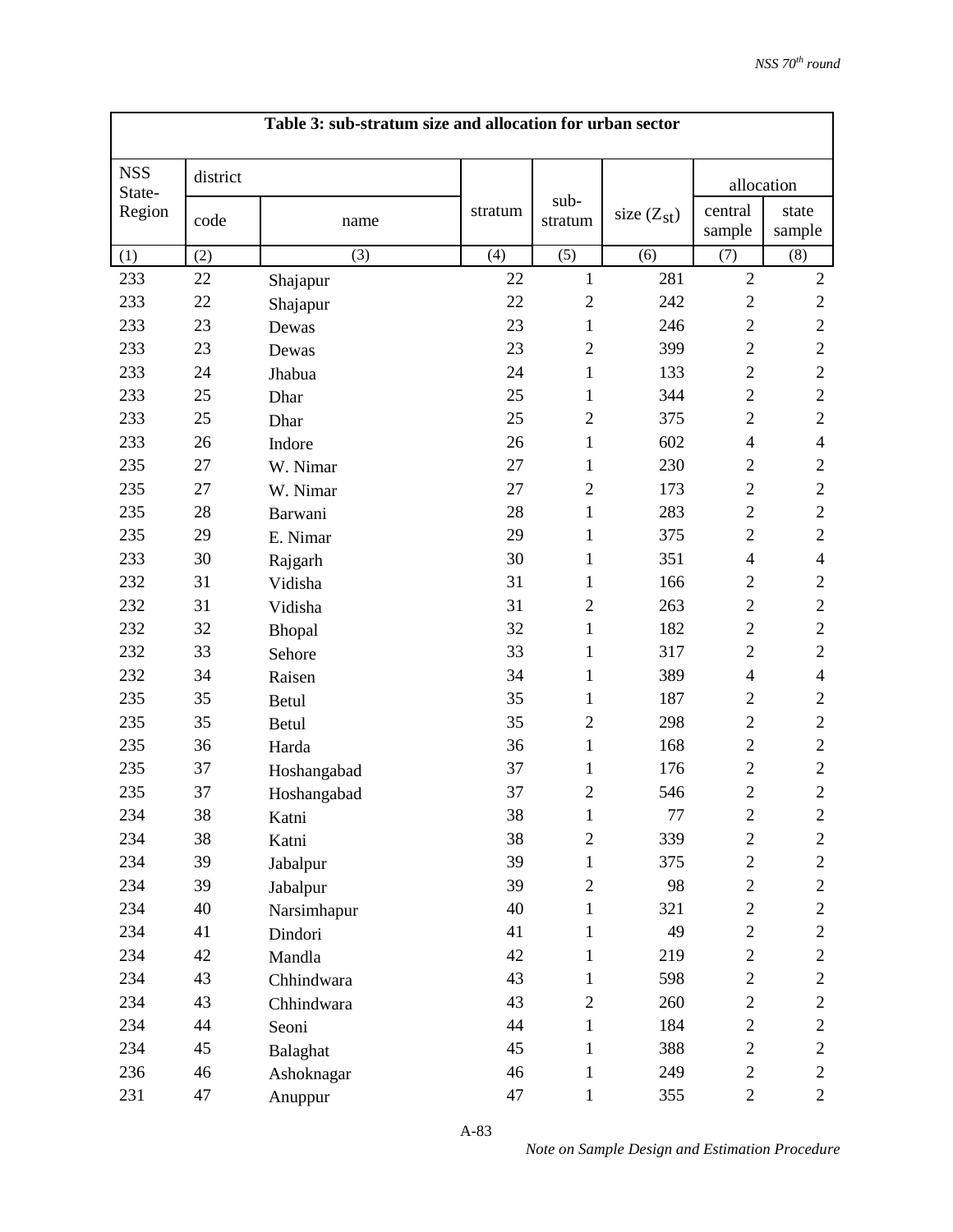|                      |          | Table 3: sub-stratum size and allocation for urban sector |         |                 |                 |                          |                 |
|----------------------|----------|-----------------------------------------------------------|---------|-----------------|-----------------|--------------------------|-----------------|
| <b>NSS</b><br>State- | district |                                                           |         |                 |                 | allocation               |                 |
| Region               | code     | name                                                      | stratum | sub-<br>stratum | size $(Z_{st})$ | central<br>sample        | state<br>sample |
| (1)                  | (2)      | (3)                                                       | (4)     | (5)             | (6)             | (7)                      | (8)             |
| 235                  | 48       | Burhampur                                                 | 48      | $\mathbf{1}$    | 348             | $\overline{2}$           | $\sqrt{2}$      |
| 233                  | 49       | Alirajpur                                                 | 49      | $\mathbf{1}$    | 72              | $\overline{2}$           | $\sqrt{2}$      |
| 231                  | 50       | Singrauli                                                 | 50      | $\mathbf{1}$    | 356             | $\overline{2}$           | $\overline{2}$  |
| 236                  | 04       | Gwalior                                                   | 51      | 1               | 1637            | 8                        | 8               |
| 233                  | 26       | Indore                                                    | 52      | $\mathbf{1}$    | 2891            | 10                       | 10              |
| 232                  | 32       | Bhopal                                                    | 53      | 1               | 2602            | 10                       | 10              |
| 234                  | 39       | Jabalpur                                                  | 54      | $\mathbf{1}$    | 1570            | 8                        | 8               |
|                      |          | <b>State Total</b>                                        |         |                 | 29883           | 192                      | 192             |
| <b>GUJARAT (24)</b>  |          |                                                           |         |                 |                 |                          |                 |
| 244                  | 01       | Kachchh                                                   | 01      | $\mathbf{1}$    | 335             | $\mathfrak{2}$           | $\mathfrak{2}$  |
| 244                  | 01       | Kachchh                                                   | 01      | $\overline{2}$  | 1166            | $\overline{\mathcal{A}}$ | $\overline{4}$  |
| 243                  | 02       | <b>Bans Kantha</b>                                        | 02      | $\mathbf{1}$    | 228             | $\overline{2}$           | $\mathbf{2}$    |
| 243                  | 02       | <b>Bans Kantha</b>                                        | 02      | $\overline{2}$  | 322             | $\overline{2}$           | $\sqrt{2}$      |
| 243                  | 03       | Patan                                                     | 03      | $\mathbf{1}$    | 432             | $\overline{2}$           | $\sqrt{2}$      |
| 242                  | 04       | Mahesana                                                  | 04      | 1               | 177             | $\overline{2}$           | $\sqrt{2}$      |
| 242                  | 04       | Mahesana                                                  | 04      | $\overline{2}$  | 633             | $\overline{2}$           | $\sqrt{2}$      |
| 242                  | 05       | Sabar Kantha                                              | 05      | 1               | 481             | $\overline{2}$           | $\sqrt{2}$      |
| 242                  | 06       | Gandhinagar                                               | 06      | 1               | 261             | $\overline{2}$           | $\sqrt{2}$      |
| 242                  | 06       | Gandhinagar                                               | 06      | $\overline{2}$  | 439             | $\overline{2}$           | $\sqrt{2}$      |
| 242                  | 07       | Ahmedabad                                                 | 07      | $\mathbf{1}$    | 354             | $\overline{2}$           | $\sqrt{2}$      |
| 242                  | 07       | Ahmedabad                                                 | 07      | $\overline{2}$  | 220             | $\overline{2}$           | $\sqrt{2}$      |
| 245                  | 08       | Surendranagar                                             | 08      | $\mathbf{1}$    | 224             | $\overline{2}$           | $\sqrt{2}$      |
| 245                  | $08\,$   | Surendranagar                                             | 08      | $\sqrt{2}$      | 597             | $\overline{c}$           | $\mathbf{2}$    |
| 245                  | 09       | Rajkot                                                    | 09      | $\mathbf{1}$    | 397             | $\overline{c}$           | $\overline{c}$  |
| 245                  | 09       | Rajkot                                                    | 09      | $\overline{2}$  | 1015            | $\overline{\mathcal{L}}$ | $\overline{4}$  |
| 245                  | 10       | Jamnagar                                                  | 10      | $\mathbf{1}$    | 460             | $\overline{c}$           | $\overline{c}$  |
| 245                  | 10       | Jamnagar                                                  | 10      | $\overline{2}$  | 646             | $\overline{\mathbf{4}}$  | $\overline{4}$  |
| 245                  | 11       | Porbandar                                                 | 11      | $\mathbf{1}$    | 464             | $\overline{c}$           | $\overline{c}$  |
| 245                  | 12       | Junagadh                                                  | 12      | $\mathbf{1}$    | 365             | $\overline{2}$           | $\overline{c}$  |
| 245                  | 12       | Junagadh                                                  | 12      | $\mathbf{2}$    | 937             | $\overline{4}$           | $\overline{4}$  |
| 245                  | 13       | Amreli                                                    | 13      | $\mathbf{1}$    | 613             | $\overline{c}$           | $\overline{c}$  |
| 245                  | 14       | Bhavnagar                                                 | 14      | $\mathbf{1}$    | 380             | $\overline{c}$           | $\overline{2}$  |
| 245                  | 14       | Bhavnagar                                                 | 14      | $\mathbf{2}$    | 1539            | 6                        | 6               |
| 242                  | 15       | Anand                                                     | 15      | $\mathbf{1}$    | 314             | $\overline{c}$           | $\overline{2}$  |
| 242                  | 15       | Anand                                                     | 15      | $\overline{2}$  | 514             | $\overline{2}$           | $\overline{2}$  |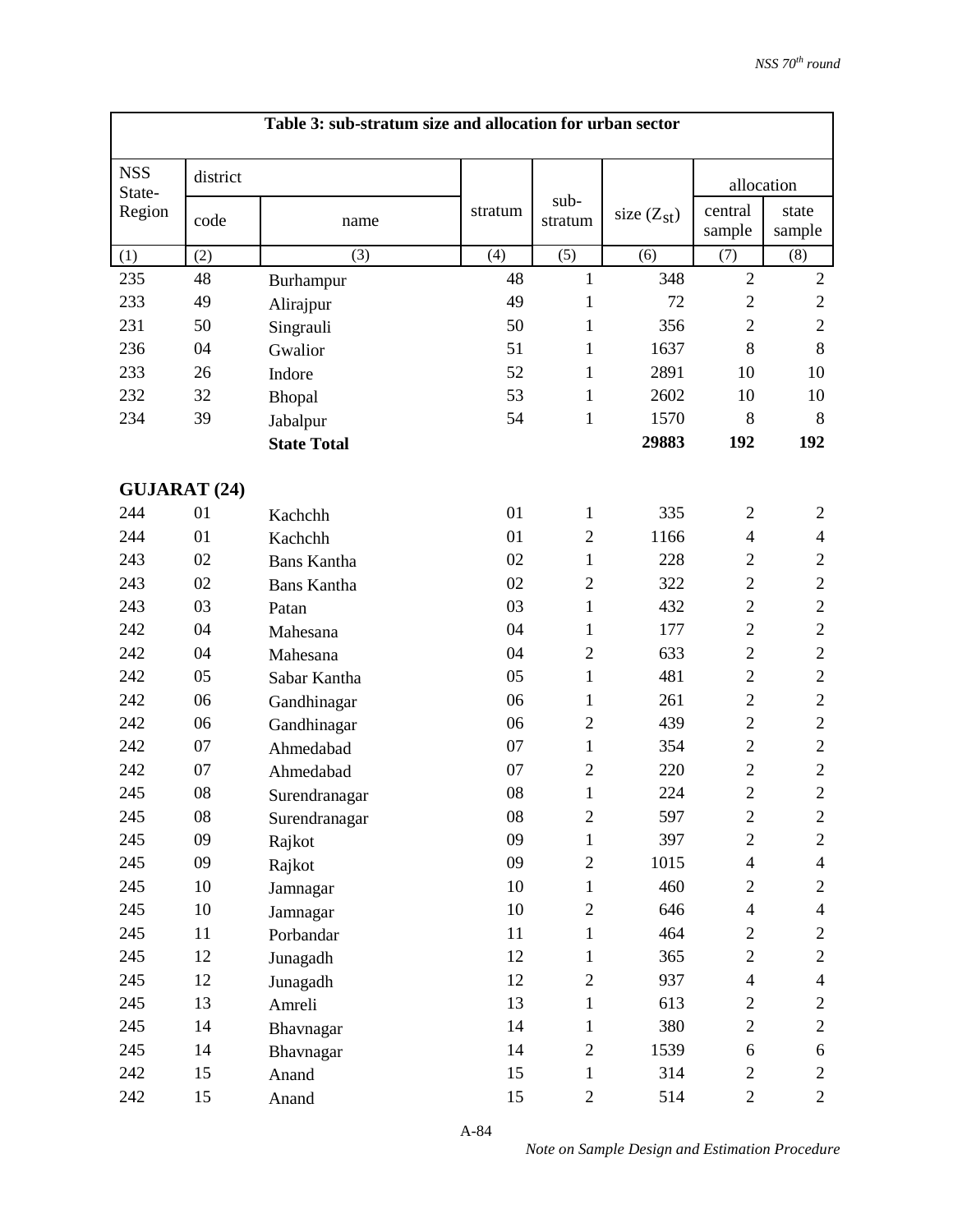| Table 3: sub-stratum size and allocation for urban sector |                         |                                       |         |                 |                 |                   |                  |  |  |
|-----------------------------------------------------------|-------------------------|---------------------------------------|---------|-----------------|-----------------|-------------------|------------------|--|--|
| <b>NSS</b><br>State-                                      | district                |                                       |         |                 |                 | allocation        |                  |  |  |
| Region                                                    | code                    | name                                  | stratum | sub-<br>stratum | size $(Z_{st})$ | central<br>sample | state<br>sample  |  |  |
| (1)                                                       | (2)                     | (3)                                   | (4)     | (5)             | (6)             | (7)               | (8)              |  |  |
| 242                                                       | 16                      | Kheda                                 | 16      | 1               | 388             | $\overline{2}$    | $\overline{2}$   |  |  |
| 242                                                       | 16                      | Kheda                                 | 16      | $\overline{2}$  | 387             | $\mathbf{2}$      | $\mathbf{2}$     |  |  |
| 241                                                       | 17                      | Panch Mahals                          | 17      | $\mathbf{1}$    | 482             | $\mathbf{2}$      | $\sqrt{2}$       |  |  |
| 241                                                       | 18                      | Dohad                                 | 18      | $\mathbf{1}$    | 291             | $\overline{2}$    | $\mathfrak{2}$   |  |  |
| 241                                                       | 19                      | Vadodara                              | 19      | $\mathbf{1}$    | 411             | $\overline{2}$    | $\sqrt{2}$       |  |  |
| 241                                                       | 19                      | Vadodara                              | 19      | $\overline{2}$  | 87              | $\overline{2}$    | $\sqrt{2}$       |  |  |
| 241                                                       | 20                      | Narmada                               | 20      | $\mathbf{1}$    | 116             | $\overline{2}$    | $\mathfrak{2}$   |  |  |
| 241                                                       | 21                      | Bharuch                               | 21      | $\mathbf{1}$    | 498             | $\mathbf{2}$      | $\sqrt{2}$       |  |  |
| 241                                                       | 21                      | <b>Bharuch</b>                        | 21      | $\overline{2}$  | 410             | $\overline{2}$    | $\sqrt{2}$       |  |  |
| 241                                                       | 22                      | Surat                                 | 22      | $\mathbf{1}$    | 574             | $\mathbf{2}$      | $\sqrt{2}$       |  |  |
| 241                                                       | 23                      | The Dangs                             | 23      | 1               | 44              | $\overline{2}$    | $\overline{2}$   |  |  |
| 241                                                       | 24                      | Navsari                               | 24      | $\mathbf{1}$    | 199             | $\mathbf{2}$      | $\mathfrak{2}$   |  |  |
| 241                                                       | 24                      | Navsari                               | 24      | $\overline{2}$  | 479             | $\overline{2}$    | $\sqrt{2}$       |  |  |
| 241                                                       | 25                      | Valsad                                | 25      | $\mathbf{1}$    | 537             | $\overline{2}$    | $\overline{2}$   |  |  |
| 241                                                       | 25                      | Valsad                                | 25      | $\overline{2}$  | 507             | $\overline{2}$    | $\sqrt{2}$       |  |  |
| 241                                                       | 26                      | Tapi                                  | 26      | $\mathbf{1}$    | 114             | $\overline{2}$    | $\overline{2}$   |  |  |
| 242                                                       | 07                      | Ahmedabad                             | 27      | $\mathbf{1}$    | 8189            | 26                | 26               |  |  |
| 245                                                       | 09                      | Rajkot                                | 28      | $\mathbf{1}$    | 2213            | 10                | 10               |  |  |
| 241                                                       | 19                      | Vadodara                              | 29      | 1               | 2408            | 12                | 12               |  |  |
| 241                                                       | 22                      | Surat                                 | 30      | $\mathbf{1}$    | 6109            | 20                | 20               |  |  |
|                                                           |                         | <b>State Total</b>                    |         |                 | 37956           | 164               | 164              |  |  |
|                                                           | DAMAN $&$ DIU (25)      |                                       |         |                 |                 |                   |                  |  |  |
| 251                                                       |                         | all districts combined                | 99      | $\mathbf{1}$    | 283             | 6                 | 6                |  |  |
| 251                                                       |                         | all districts combined                | 99      | $\overline{2}$  | 111             | $\overline{c}$    | 2                |  |  |
|                                                           |                         | <b>State Total</b>                    |         |                 | 394             | 8                 | 8                |  |  |
|                                                           |                         | <b>DADARA &amp; NAGAR HAVELI (26)</b> |         |                 |                 |                   |                  |  |  |
| 261                                                       | 01                      | Dadra & Nagar Haveli                  | 01      | 1               | 195             | 6                 | $\boldsymbol{0}$ |  |  |
| 261                                                       | 01                      | Dadra & Nagar Haveli                  | 01      | $\overline{2}$  | 63              | $\overline{c}$    | $\mathbf{0}$     |  |  |
|                                                           |                         | <b>State Total</b>                    |         |                 | 258             | 8                 | $\boldsymbol{0}$ |  |  |
|                                                           | <b>MAHARASHTRA (27)</b> |                                       |         |                 |                 |                   |                  |  |  |
| 273                                                       | 01                      | Nandurbar                             | 01      | $\mathbf{1}$    | 391             | $\overline{c}$    | 4                |  |  |
| 273                                                       | 02                      | Dhule                                 | 02      | $\mathbf{1}$    | 130             | $\mathbf{2}$      | $\overline{c}$   |  |  |
| 273                                                       | 02                      | Dhule                                 | 02      | $\overline{c}$  | 728             | $\overline{c}$    | $\overline{4}$   |  |  |

*Note on Sample Design and Estimation Procedure*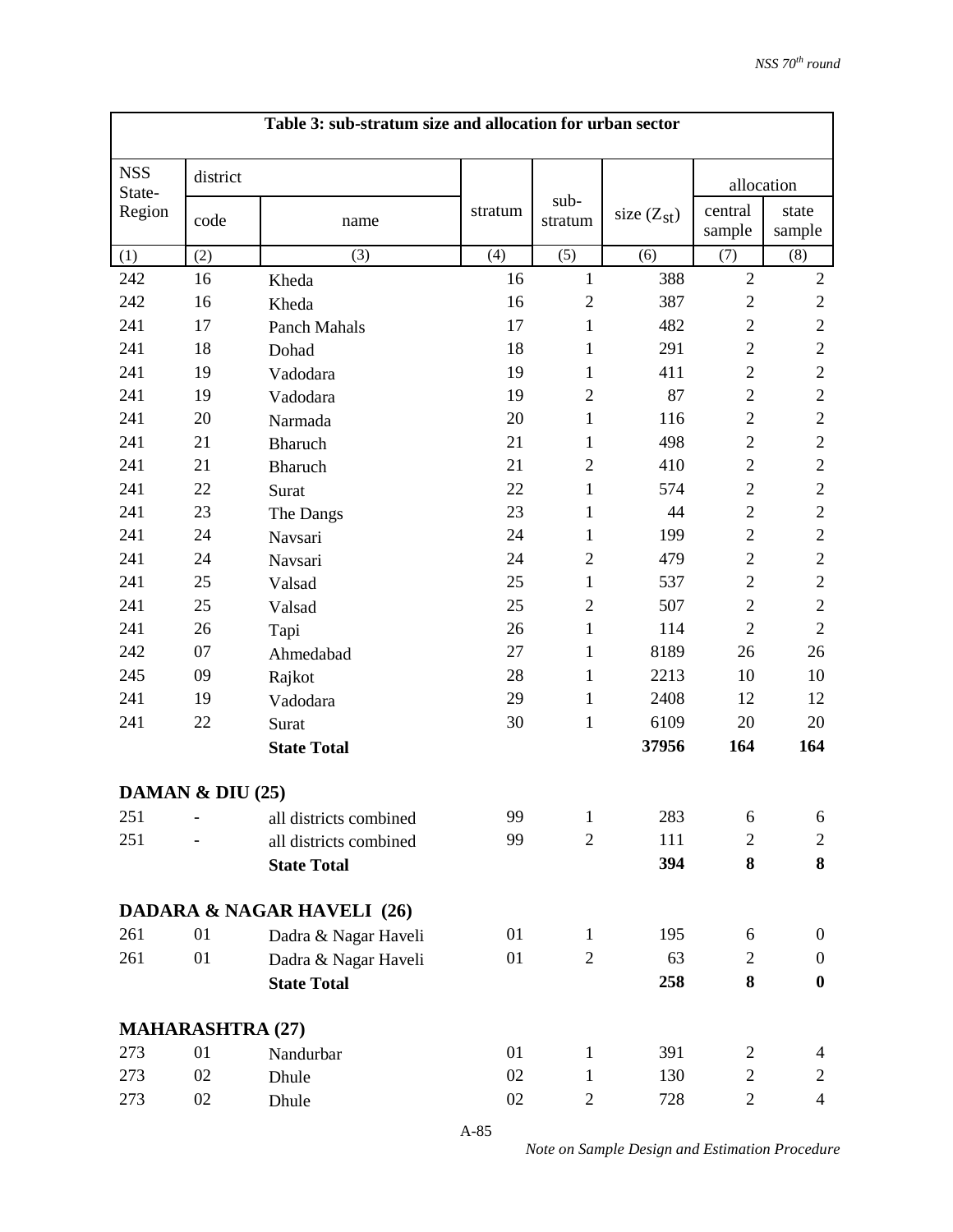|                      |          | Table 3: sub-stratum size and allocation for urban sector |         |                 |                 |                   |                 |
|----------------------|----------|-----------------------------------------------------------|---------|-----------------|-----------------|-------------------|-----------------|
| <b>NSS</b><br>State- | district |                                                           |         |                 |                 | allocation        |                 |
| Region               | code     | name                                                      | stratum | sub-<br>stratum | size $(Z_{st})$ | central<br>sample | state<br>sample |
| (1)                  | (2)      | (3)                                                       | (4)     | (5)             | (6)             | (7)               | (8)             |
| 273                  | 03       | Jalgaon                                                   | 03      | $\mathbf{1}$    | 608             | $\overline{4}$    | 6               |
| 273                  | 03       | Jalgaon                                                   | 03      | $\overline{2}$  | 1594            | 6                 | $8\,$           |
| 275                  | 04       | <b>Buldana</b>                                            | 04      | $\mathbf{1}$    | 544             | $\overline{2}$    | $\overline{4}$  |
| 275                  | 04       | Buldana                                                   | 04      | $\overline{2}$  | 210             | $\overline{2}$    | $\mathbf{2}$    |
| 275                  | 05       | Akola                                                     | 05      | 1               | 296             | $\overline{2}$    | $\overline{4}$  |
| 275                  | 05       | Akola                                                     | 05      | $\overline{2}$  | 744             | $\overline{4}$    | 6               |
| 275                  | 06       | Washim                                                    | 06      | 1               | 283             | $\overline{2}$    | $\overline{4}$  |
| 275                  | 07       | Amravati                                                  | 07      | 1               | 416             | $\overline{2}$    | $\overline{4}$  |
| 275                  | 07       | Amravati                                                  | 07      | $\overline{c}$  | 1085            | 6                 | $8\,$           |
| 275                  | 08       | Wardha                                                    | 08      | 1               | 376             | $\overline{2}$    | $\overline{2}$  |
| 275                  | 08       | Wardha                                                    | 08      | $\overline{2}$  | 324             | $\overline{2}$    | $\overline{4}$  |
| 275                  | 09       | Nagpur                                                    | 09      | 1               | 1062            | $\overline{4}$    | 6               |
| 275                  | 09       | Nagpur                                                    | 09      | $\overline{2}$  | 364             | $\overline{2}$    | $\overline{4}$  |
| 276                  | 10       | <b>Bhandara</b>                                           | 10      | 1               | 418             | $\overline{2}$    | $\overline{4}$  |
| 276                  | 11       | Gondiya                                                   | 11      | 1               | 408             | $\overline{2}$    | $\overline{2}$  |
| 276                  | 12       | Gadchiroli                                                | 12      | 1               | 206             | $\overline{2}$    | $\overline{4}$  |
| 276                  | 13       | Chandrapur                                                | 13      | 1               | 514             | $\mathbf{2}$      | $\overline{4}$  |
| 276                  | 13       | Chandrapur                                                | 13      | $\overline{2}$  | 784             | 4                 | $\overline{4}$  |
| 275                  | 14       | Yavatmal                                                  | 14      | 1               | 485             | $\overline{2}$    | $\overline{4}$  |
| 275                  | 14       | Yavatmal                                                  | 14      | $\overline{2}$  | 389             | $\overline{2}$    | $\mathbf{2}$    |
| 274                  | 15       | Nanded                                                    | 15      | $\mathbf{1}$    | 521             | $\overline{2}$    | $\overline{4}$  |
| 274                  | 15       | Nanded                                                    | 15      | $\overline{c}$  | 893             | $\overline{4}$    | $\overline{4}$  |
| 274                  | 16       | Hingoli                                                   | 16      | $\mathbf{1}$    | 278             | $\overline{2}$    | $\overline{2}$  |
| 274                  | 17       | Parbhani                                                  | 17      | 1               | 329             | $\mathbf{2}$      | $\sqrt{2}$      |
| 274                  | 17       | Parbhani                                                  | 17      | $\overline{2}$  | 645             | $\sqrt{2}$        | $\overline{4}$  |
| 274                  | 18       | Jalna                                                     | 18      | 1               | 141             | $\overline{c}$    | $\overline{c}$  |
| 274                  | 18       | Jalna                                                     | 18      | $\overline{c}$  | 339             | $\mathbf{2}$      | $\overline{4}$  |
| 274                  | 19       | Aurangabad                                                | 19      | $\mathbf{1}$    | 539             | $\overline{c}$    | $\overline{4}$  |
| 274                  | 19       | Aurangabad                                                | 19      | $\overline{2}$  | 258             | $\mathbf{2}$      | $\overline{c}$  |
| 273                  | 20       | Nashik                                                    | 20      | $\mathbf{1}$    | 596             | $\overline{4}$    | $\overline{4}$  |
| 273                  | 20       | Nashik                                                    | 20      | $\overline{c}$  | 1129            | $\overline{4}$    | 8               |
| 271                  | 21       | Thane                                                     | 21      | $\mathbf{1}$    | 973             | $\overline{4}$    | 8               |
| 271                  | 21       | Thane                                                     | 21      | $\overline{c}$  | 5496            | 16                | 22              |
| 271                  | 24       | Raigarh                                                   | 24      | $\mathbf{1}$    | 747             | $\mathbf{2}$      | $\overline{4}$  |
| 271                  | 24       | Raigarh                                                   | 24      | $\mathbf{2}$    | 746             | $\overline{4}$    | 6               |
| 272                  | 25       | Pune                                                      | 25      | $\mathbf{1}$    | 814             | $\overline{c}$    | $\overline{4}$  |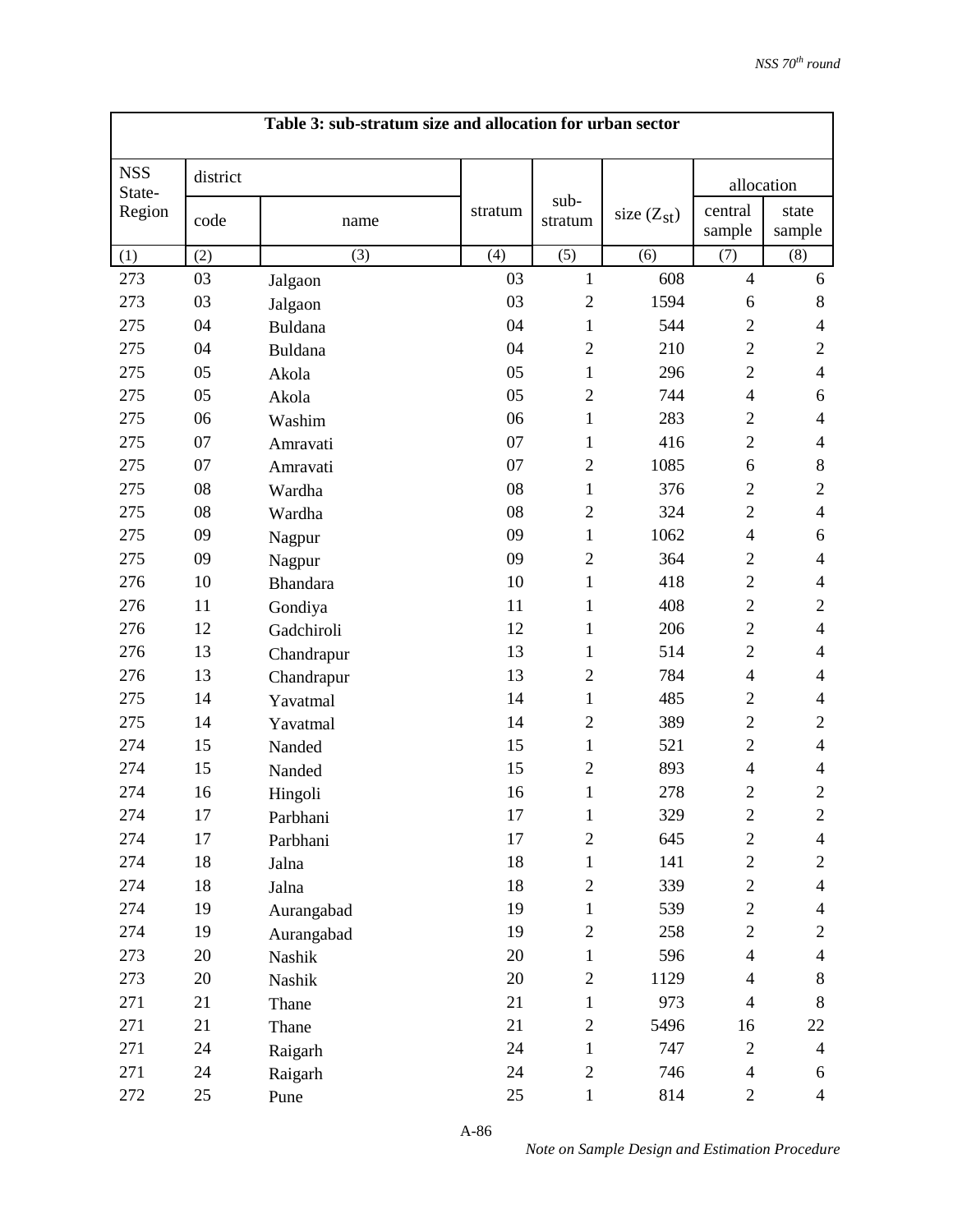|                      |          | Table 3: sub-stratum size and allocation for urban sector |         |                 |                 |                          |                 |
|----------------------|----------|-----------------------------------------------------------|---------|-----------------|-----------------|--------------------------|-----------------|
| <b>NSS</b><br>State- | district |                                                           |         |                 |                 | allocation               |                 |
| Region               | code     | name                                                      | stratum | sub-<br>stratum | size $(Z_{st})$ | central<br>sample        | state<br>sample |
| (1)                  | (2)      | (3)                                                       | (4)     | (5)             | (6)             | (7)                      | (8)             |
| 272                  | 25       | Pune                                                      | 25      | $\overline{2}$  | 818             | $\overline{4}$           | $\overline{4}$  |
| 272                  | 26       | Ahmadnagar                                                | 26      | $\mathbf{1}$    | 497             | $\mathbf{2}$             | $\overline{4}$  |
| 272                  | 26       | Ahmadnagar                                                | 26      | $\overline{2}$  | 760             | $\overline{4}$           | 6               |
| 274                  | 27       | <b>Bid</b>                                                | 27      | 1               | 259             | $\mathfrak{2}$           | $\mathbf{2}$    |
| 274                  | 27       | <b>Bid</b>                                                | 27      | $\overline{2}$  | 619             | $\overline{2}$           | $\overline{4}$  |
| 274                  | 28       | Latur                                                     | 28      | $\mathbf{1}$    | 226             | $\overline{2}$           | $\mathfrak{2}$  |
| 274                  | 28       | Latur                                                     | 28      | $\overline{2}$  | 743             | $\mathbf{2}$             | $\overline{4}$  |
| 274                  | 29       | Osmanabad                                                 | 29      | $\mathbf{1}$    | 366             | $\overline{2}$           | $\overline{4}$  |
| 272                  | 30       | Solapur                                                   | 30      | 1               | 284             | $\overline{2}$           | $\overline{4}$  |
| 272                  | 30       | Solapur                                                   | 30      | $\overline{2}$  | 1835            | 8                        | 12              |
| 272                  | 31       | Satara                                                    | 31      | $\mathbf{1}$    | 549             | $\overline{2}$           | $\overline{4}$  |
| 272                  | 31       | Satara                                                    | 31      | $\overline{2}$  | 296             | $\overline{2}$           | $\mathbf{2}$    |
| 271                  | 32       | Ratnagiri                                                 | 32      | $\mathbf{1}$    | 413             | $\overline{2}$           | $\sqrt{2}$      |
| 271                  | 33       | Sindhudurg                                                | 33      | 1               | 167             | $\overline{2}$           | $\sqrt{2}$      |
| 272                  | 34       | Kolhapur                                                  | 34      | $\mathbf{1}$    | 590             | $\overline{4}$           | $\overline{4}$  |
| 272                  | 34       | Kolhapur                                                  | 34      | $\overline{2}$  | 1062            | $\overline{\mathcal{A}}$ | $8\,$           |
| 272                  | 35       | Sangli                                                    | 35      | $\mathbf{1}$    | 256             | $\overline{2}$           | $\overline{4}$  |
| 272                  | 35       | Sangli                                                    | 35      | $\overline{2}$  | 610             | $\overline{4}$           | $\overline{4}$  |
| 275                  | 09       | Nagpur                                                    | 36      | $\mathbf{1}$    | 3981            | 16                       | 24              |
| 274                  | 19       | Aurangabad                                                | 37      | 1               | 1654            | 8                        | 12              |
| 273                  | 20       | Nashik                                                    | 38      | 1               | 2097            | 10                       | 14              |
| 271                  | 21       | Thane                                                     | 39      | 1               | 2136            | 12                       | 18              |
| 271                  | 21       | Thane                                                     | 40      | $\mathbf{1}$    | 1515            | 8                        | 12              |
| 271                  | 21       | Thane                                                     | 41      | $\mathbf{1}$    | 2070            | $8\,$                    | 12              |
| 271                  | 22       | Mumbai and Mumbai<br>(Suburban)                           | 42      | $\mathbf{1}$    | 18900           | 64                       | 96              |
| 272                  | 25       | Pune                                                      | 43      | $\mathbf{1}$    | 5036            | 20                       | 30              |
| 272                  | 25       | Pune                                                      | 44      | $\mathbf{1}$    | 2429            | 12                       | 18              |
|                      |          | <b>State Total</b>                                        |         |                 | 76971           | 328                      | 492             |
|                      |          | <b>ANDHRA PRADESH (28)</b>                                |         |                 |                 |                          |                 |
| 281                  | 11       | Srikakulam                                                | 11      | $\mathbf{1}$    | 370             | 10                       | 20              |
| 281                  | 11       | Srikakulam                                                | 11      | $\overline{2}$  | 407             | 10                       | 20              |
| 281                  | 12       | Vizianagaram                                              | 12      | $\mathbf{1}$    | 222             | $\overline{2}$           | 4               |
| 281                  | 12       | Vizianagaram                                              | 12      | $\overline{2}$  | 594             | $\overline{c}$           | $\overline{4}$  |
| 281                  | 13       | Visakhapatnam                                             | 13      | 1               | 213             | $\overline{2}$           | 4               |
| 281                  | 13       | Visakhapatnam                                             | 13      | $\overline{c}$  | 481             | $\overline{c}$           | $\overline{4}$  |

*Note on Sample Design and Estimation Procedure*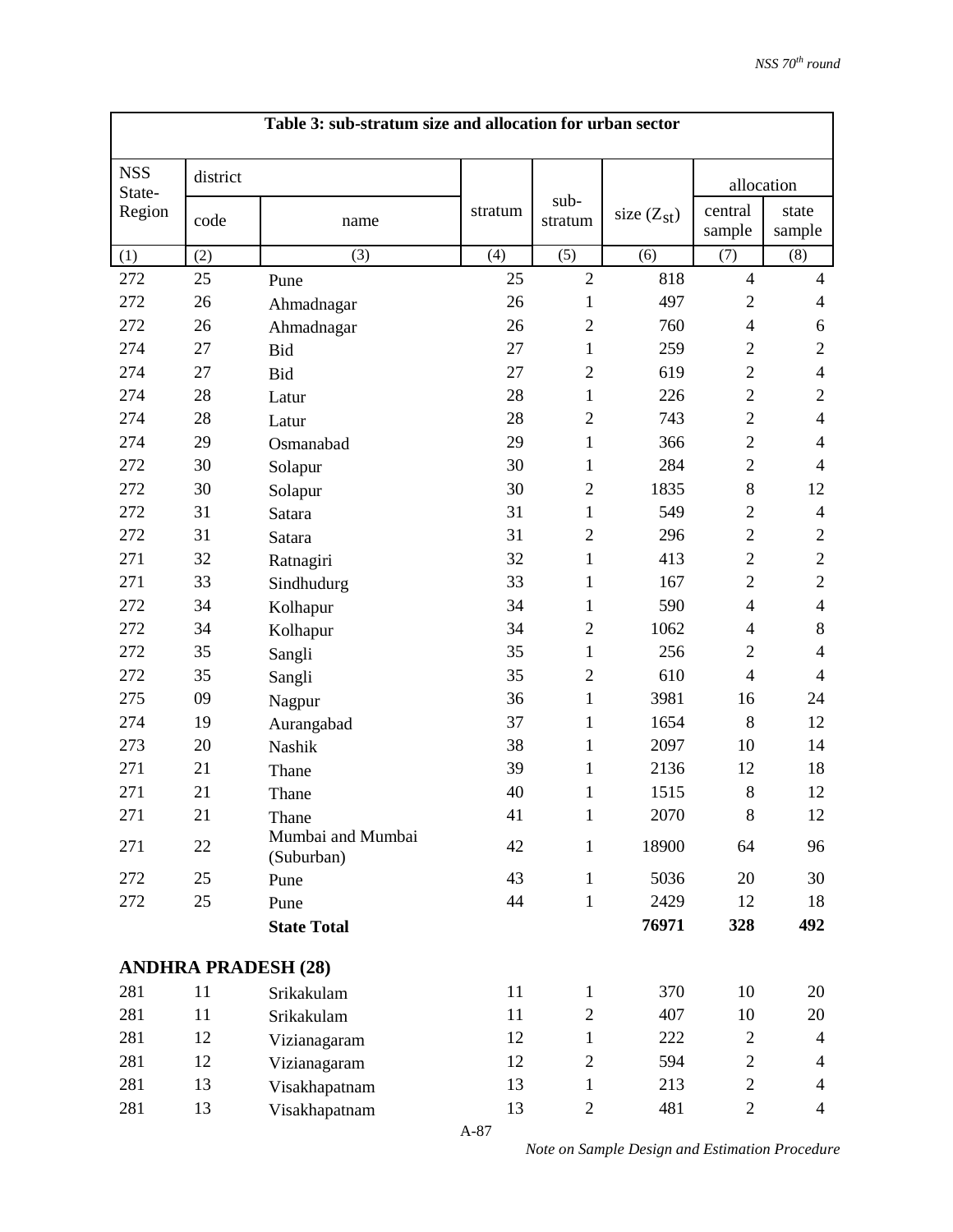| Table 3: sub-stratum size and allocation for urban sector |                       |                    |         |                 |              |                   |                 |  |  |
|-----------------------------------------------------------|-----------------------|--------------------|---------|-----------------|--------------|-------------------|-----------------|--|--|
| <b>NSS</b><br>State-                                      | district              |                    |         |                 |              | allocation        |                 |  |  |
| Region                                                    | code                  | name               | stratum | sub-<br>stratum | size $(Zst)$ | central<br>sample | state<br>sample |  |  |
| (1)                                                       | (2)                   | (3)                | (4)     | (5)             | (6)          | (7)               | (8)             |  |  |
| 281                                                       | 14                    | East Godavari      | 14      | $\mathbf{1}$    | 432          | $\overline{2}$    | $\overline{4}$  |  |  |
| 281                                                       | 14                    | East Godavari      | 14      | $\overline{2}$  | 2238         | 10                | 20              |  |  |
| 281                                                       | 15                    | West Godavari      | 15      | $\mathbf{1}$    | 86           | $\overline{2}$    | $\overline{4}$  |  |  |
| 281                                                       | 15                    | West Godavari      | 15      | $\overline{2}$  | 1366         | 6                 | 12              |  |  |
| 282                                                       | 16                    | Krishna            | 16      | $\mathbf{1}$    | 296          | $\mathbf{2}$      | $\overline{4}$  |  |  |
| 282                                                       | 16                    | Krishna            | 16      | $\overline{2}$  | 1074         | 6                 | 12              |  |  |
| 282                                                       | 17                    | Guntur             | 17      | 1               | 2349         | 14                | 28              |  |  |
| 282                                                       | 18                    | Prakasam           | 18      | $\mathbf{1}$    | 332          | $\mathfrak{2}$    | $\overline{4}$  |  |  |
| 282                                                       | 18                    | Prakasam           | 18      | $\overline{2}$  | 987          | $\overline{4}$    | 8               |  |  |
| 282                                                       | 19                    | Nellore            | 19      | $\mathbf{1}$    | 181          | $\overline{2}$    | $\overline{4}$  |  |  |
| 282                                                       | 19                    | Nellore            | 19      | $\overline{2}$  | 1298         | 6                 | 12              |  |  |
| 285                                                       | 20                    | Cuddapah           | 20      | $\mathbf{1}$    | 251          | $\mathbf{2}$      | $\overline{4}$  |  |  |
| 285                                                       | 20                    | Cuddapah           | 20      | $\overline{2}$  | 1447         | 6                 | 12              |  |  |
| 285                                                       | 21                    | Kurnool            | 21      | $\mathbf{1}$    | 240          | $\overline{2}$    | $\overline{4}$  |  |  |
| 285                                                       | 21                    | Kurnool            | 21      | $\overline{2}$  | 1768         | 8                 | 16              |  |  |
| 285                                                       | 22                    | Anantapur          | 22      | $\mathbf{1}$    | 381          | $\mathbf{2}$      | $\overline{4}$  |  |  |
| 285                                                       | 22                    | Anantapur          | 22      | $\overline{2}$  | 1864         | 8                 | 16              |  |  |
| 285                                                       | 23                    | Chittoor           | 23      | $\mathbf{1}$    | 337          | $\mathfrak{2}$    | $\overline{4}$  |  |  |
| 285                                                       | 23                    | Chittoor           | 23      | $\overline{2}$  | 1525         | 10                | 20              |  |  |
| 281                                                       | 13                    | Visakhapatnam      | 25      | $\mathbf{1}$    | 3767         | 16                | 32              |  |  |
| 282                                                       | 16                    | Krishna            | 26      | $\mathbf{1}$    | 1989         | 10                | 20              |  |  |
|                                                           |                       | <b>State Total</b> |         |                 | 26495        | 150               | 300             |  |  |
|                                                           | <b>KARNATAKA (29)</b> |                    |         |                 |              |                   |                 |  |  |
| 294                                                       | 01                    | Belgaum            | 01      | $\mathbf{1}$    | 830          | $\overline{4}$    | $\overline{4}$  |  |  |
| 294                                                       | 01                    | Belgaum            | 01      | $\overline{2}$  | 1221         | 6                 | 6               |  |  |
| 294                                                       | 02                    | <b>Bagalkot</b>    | 02      | $\mathbf{1}$    | 375          | $\overline{c}$    | $\overline{c}$  |  |  |
| 294                                                       | $02\,$                | <b>Bagalkot</b>    | 02      | $\overline{c}$  | 593          | $\overline{c}$    | $\mathbf{2}$    |  |  |
| 294                                                       | 03                    | Bijapur            | 03      | $\mathbf{1}$    | 294          | $\overline{c}$    | $\overline{c}$  |  |  |
| 294                                                       | 03                    | Bijapur            | 03      | $\overline{2}$  | 496          | $\overline{c}$    | $\overline{c}$  |  |  |
| 294                                                       | 04                    | Gulbarga           | 04      | $\mathbf{1}$    | 444          | $\overline{c}$    | $\mathbf{2}$    |  |  |
| 294                                                       | 04                    | Gulbarga           | 04      | $\overline{2}$  | 581          | $\overline{2}$    | $\overline{c}$  |  |  |
| 294                                                       | 05                    | Bidar              | 05      | $\mathbf{1}$    | 264          | $\overline{c}$    | $\mathbf{2}$    |  |  |
| 294                                                       | 05                    | Bidar              | 05      | $\overline{2}$  | 230          | $\overline{c}$    | $\overline{c}$  |  |  |
| 294                                                       | 06                    | Raichur            | 06      | $\mathbf{1}$    | 211          | $\overline{c}$    | $\mathbf{2}$    |  |  |
| 294                                                       | 06                    | Raichur            | 06      | $\overline{c}$  | 367          | $\overline{c}$    | $\overline{c}$  |  |  |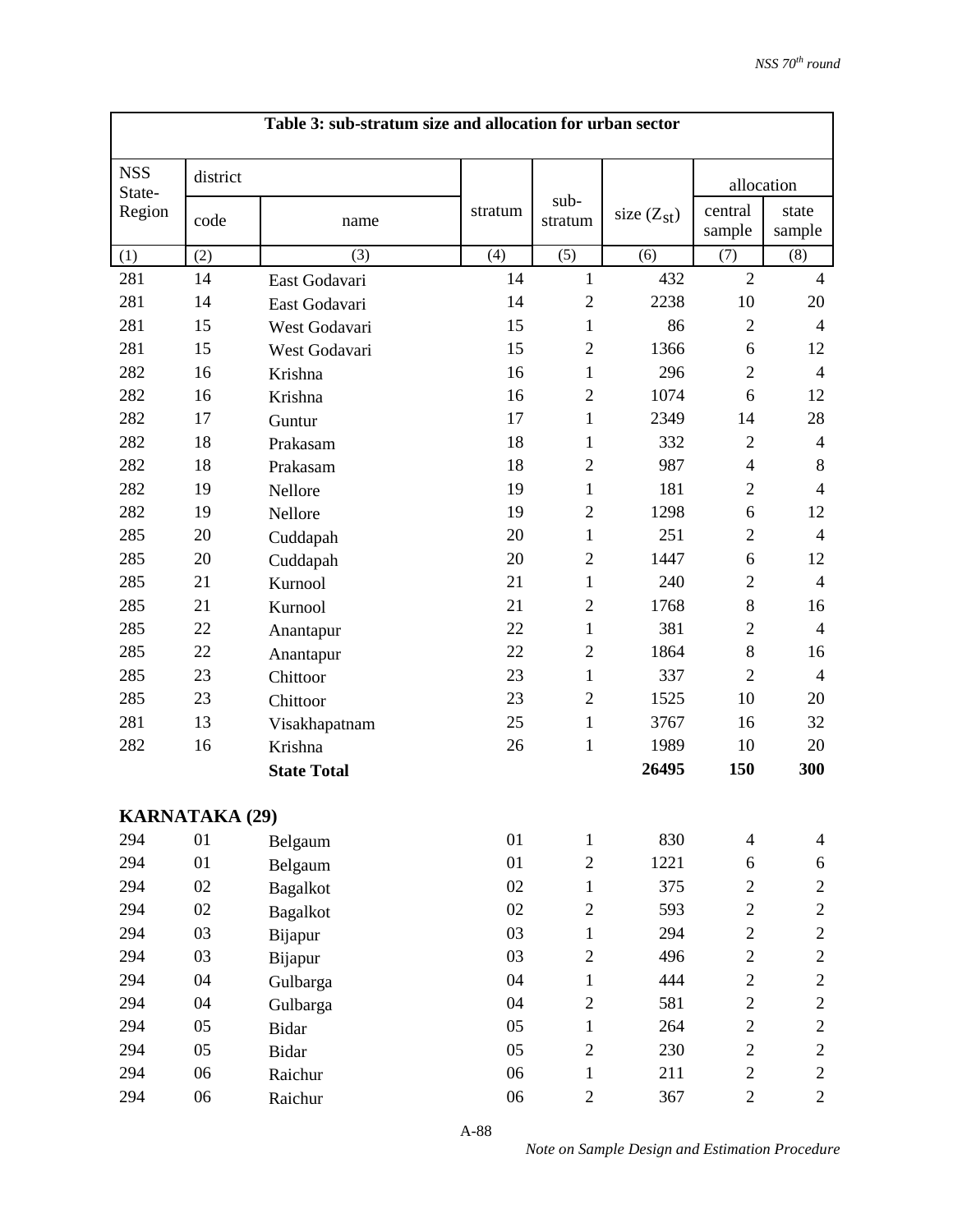| Table 3: sub-stratum size and allocation for urban sector |          |                        |         |                 |                 |                          |                 |
|-----------------------------------------------------------|----------|------------------------|---------|-----------------|-----------------|--------------------------|-----------------|
| <b>NSS</b><br>State-<br>Region                            | district |                        |         |                 |                 | allocation               |                 |
|                                                           | code     | name                   | stratum | sub-<br>stratum | size $(Z_{st})$ | central<br>sample        | state<br>sample |
| (1)                                                       | (2)      | (3)                    | (4)     | (5)             | (6)             | (7)                      | (8)             |
| 294                                                       | 07       | Koppal                 | 07      | $\mathbf{1}$    | 377             | $\overline{2}$           | $\overline{c}$  |
| 294                                                       | 08       | Gadag                  | 08      | 1               | 327             | $\mathbf{2}$             | $\mathbf{2}$    |
| 294                                                       | 08       | Gadag                  | 08      | $\overline{2}$  | 280             | $\overline{2}$           | $\sqrt{2}$      |
| 294                                                       | 09       | Dharwad                | 09      | 1               | 180             | $\overline{2}$           | $\mathbf{2}$    |
| 294                                                       | 09       | Dharwad                | 09      | $\overline{2}$  | 1519            | 6                        | 6               |
| 291                                                       | 10       | Uttara Kannada         | 10      | $\mathbf{1}$    | 521             | $\overline{2}$           | $\mathfrak{2}$  |
| 291                                                       | 10       | Uttara Kannada         | 10      | $\overline{2}$  | 184             | $\mathbf{2}$             | $\sqrt{2}$      |
| 294                                                       | 11       | Haveri                 | 11      | 1               | 274             | $\mathbf{2}$             | $\sqrt{2}$      |
| 294                                                       | 11       | Haveri                 | 11      | $\mathfrak{2}$  | 354             | $\mathbf{2}$             | $\sqrt{2}$      |
| 294                                                       | 12       | Bellary                | 12      | $\mathbf{1}$    | 366             | $\mathbf{2}$             | $\overline{2}$  |
| 294                                                       | 12       | Bellary                | 12      | $\mathfrak{2}$  | 848             | 6                        | 6               |
| 294                                                       | 13       | Chitradurga            | 13      | 1               | 526             | $\mathbf{2}$             | $\mathbf{2}$    |
| 294                                                       | 14       | Davanagere             | 14      | $\mathbf{1}$    | 116             | $\mathbf{2}$             | $\sqrt{2}$      |
| 294                                                       | 14       | Davanagere             | 14      | $\mathfrak{2}$  | 959             | $\overline{2}$           | $\sqrt{2}$      |
| 292                                                       | 15       | Shimoga                | 15      | $\mathbf{1}$    | 156             | $\overline{2}$           | $\sqrt{2}$      |
| 292                                                       | 15       | Shimoga                | 15      | $\mathfrak{2}$  | 988             | $\mathbf{2}$             | $\sqrt{2}$      |
| 291                                                       | 16       | Udupi                  | 16      | $\mathbf{1}$    | 355             | $\overline{2}$           | $\sqrt{2}$      |
| 291                                                       | 16       | Udupi                  | 16      | $\overline{2}$  | 213             | $\overline{2}$           | $\overline{2}$  |
| 292                                                       | 17       | Chikmagalur            | 17      | $\mathbf{1}$    | 428             | $\overline{2}$           | $\overline{2}$  |
| 293                                                       | 18       | Tumkur                 | 18      | $\mathbf{1}$    | 308             | $\overline{2}$           | $\overline{2}$  |
| 293                                                       | 18       | Tumkur                 | 18      | $\mathfrak{2}$  | 776             | $\mathbf{2}$             | $\mathbf{2}$    |
| 293                                                       | 19       | Kolar                  | 19      | $\mathbf{1}$    | 179             | $\boldsymbol{2}$         | $\overline{c}$  |
| 293                                                       | 19       | Kolar                  | 19      | $\overline{c}$  | 594             | $\overline{c}$           | $\overline{c}$  |
| 293                                                       | 20       | Bangalore              | 20      | $\mathbf{1}$    | 303             | $\overline{2}$           | $\overline{c}$  |
| 293                                                       | 21       | <b>Bangalore Rural</b> | 21      | $\mathbf{1}$    | 420             | $\mathbf{2}$             | $\mathbf{2}$    |
| 293                                                       | 22       | Mandya                 | 22      | $\mathbf{1}$    | 511             | $\mathbf{2}$             | $\overline{2}$  |
| 292                                                       | 23       | Hassan                 | 23      | $\mathbf{1}$    | 271             | $\overline{c}$           | $\mathbf{2}$    |
| 292                                                       | 23       | Hassan                 | 23      | $\mathbf{2}$    | 196             | $\mathbf{2}$             | $\overline{c}$  |
| 291                                                       | 24       | Dakshina Kannada       | 24      | $\mathbf{1}$    | 705             | $\overline{4}$           | $\overline{4}$  |
| 291                                                       | 24       | Dakshina Kannada       | 24      | $\mathbf{2}$    | 737             | $\overline{\mathcal{A}}$ | $\overline{4}$  |
| 292                                                       | 25       | Kodagu                 | 25      | 1               | 124             | $\mathbf{2}$             | $\overline{c}$  |
| 293                                                       | 26       | Mysore                 | 26      | $\mathbf{1}$    | 413             | $\overline{c}$           | $\mathbf{2}$    |
| 293                                                       | 26       | Mysore                 | 26      | $\overline{2}$  | 1835            | 8                        | $8\,$           |
| 293                                                       | 27       | Chamarajanagar         | 27      | $\mathbf{1}$    | 259             | $\overline{2}$           | $\mathbf{2}$    |
| 293                                                       | 28       | Ramanagara             | 28      | 1               | 361             | $\overline{c}$           | $\overline{c}$  |
| 293                                                       | 29       | Chikkaballapura        | 29      | 1               | 375             | $\mathbf{2}$             | $\overline{c}$  |
| 294                                                       | 30       | Yadgir                 | 30      | $\mathbf{1}$    | 187             | $\overline{c}$           | $\overline{c}$  |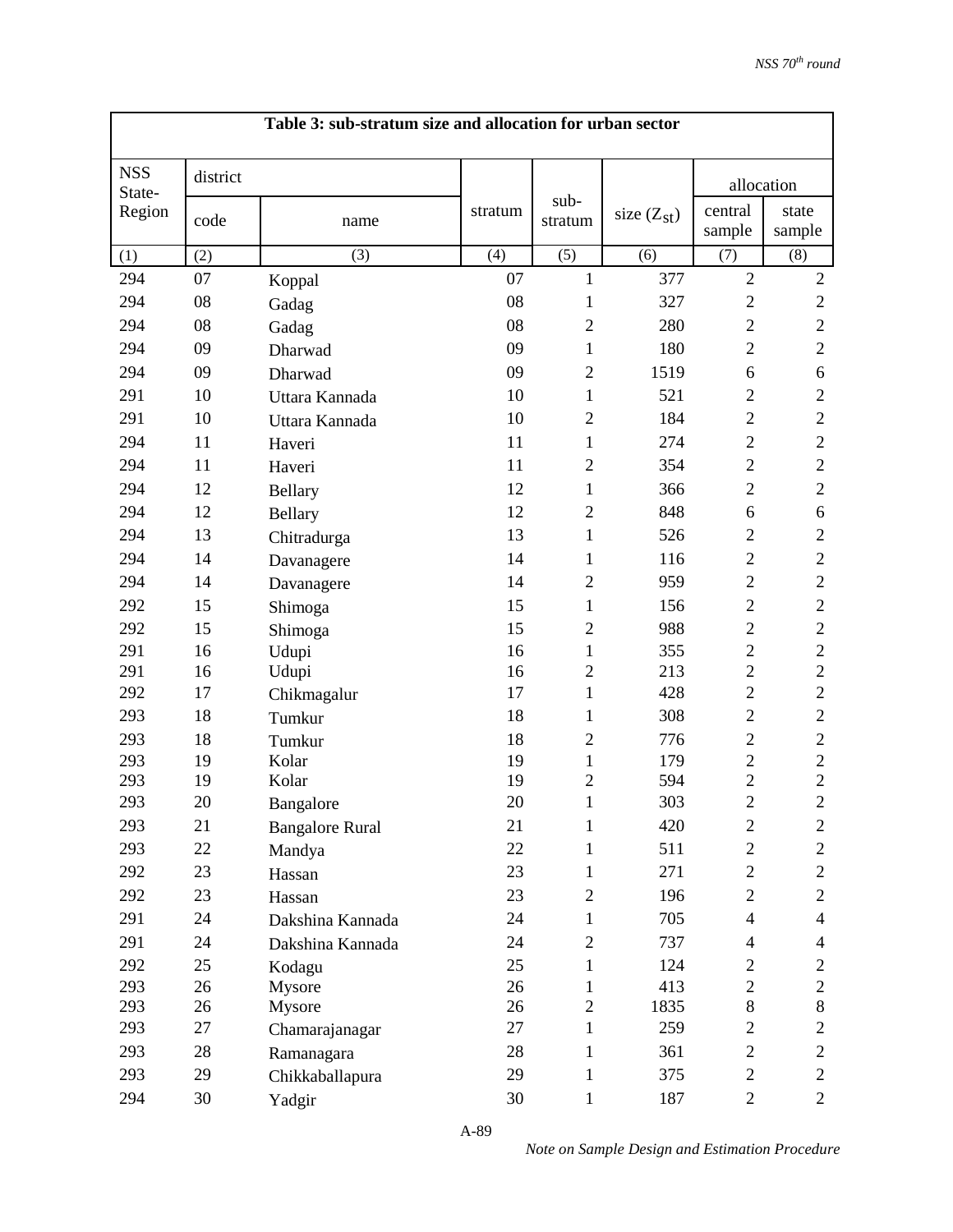| Table 3: sub-stratum size and allocation for urban sector |            |                    |         |                 |                 |                   |                  |
|-----------------------------------------------------------|------------|--------------------|---------|-----------------|-----------------|-------------------|------------------|
| <b>NSS</b><br>State-                                      | district   |                    |         |                 |                 | allocation        |                  |
| Region                                                    | code       | name               | stratum | sub-<br>stratum | size $(Z_{st})$ | central<br>sample | state<br>sample  |
| (1)                                                       | (2)        | (3)                | (4)     | (5)             | (6)             | (7)               | (8)              |
| 293                                                       | 20         | Bangalore          | 31      | $\mathbf{1}$    | 13443           | 46                | 46               |
|                                                           |            | <b>State Total</b> |         |                 | 36874           | 168               | 168              |
| <b>GOA (30)</b>                                           |            |                    |         |                 |                 |                   |                  |
| 301                                                       | 01         | North Goa          | 01      | 1               | 703             | $\overline{4}$    | $\overline{4}$   |
| 301                                                       | 01         | North Goa          | 01      | $\overline{2}$  | 111             | $\overline{2}$    | $\mathfrak{2}$   |
| 301                                                       | 02         | South Goa          | 02      | $\mathbf{1}$    | 313             | $\overline{2}$    | $\overline{2}$   |
| 301                                                       | 02         | South Goa          | 02      | $\overline{2}$  | 325             | $\overline{4}$    | $\overline{4}$   |
|                                                           |            | <b>State Total</b> |         |                 | 1452            | 12                | 12               |
| <b>LAKSHADWEEP (31)</b>                                   |            |                    |         |                 |                 |                   |                  |
| 311                                                       | 01         | Lakshadweep        | 01      | $\mathbf{1}$    | 62              | 8                 | $\boldsymbol{0}$ |
|                                                           |            | <b>State Total</b> |         |                 | 62              | 8                 | $\boldsymbol{0}$ |
| <b>KERALA (32)</b>                                        |            |                    |         |                 |                 |                   |                  |
| 321                                                       | 01         | Kasaragod          | 01      | $\mathbf{1}$    | 282             | $\overline{4}$    | 4                |
| 321                                                       | 01         | Kasaragod          | 01      | $\overline{2}$  | 228             | $\overline{2}$    | $\overline{2}$   |
| 321                                                       | 02         | Kannur             | 02      | $\mathbf{1}$    | 1852            | 12                | 12               |
| 321                                                       | 02         | Kannur             | 02      | $\overline{2}$  | 534             | $\overline{4}$    | $\overline{4}$   |
| 321                                                       | 03         | Wayanad            | 03      | $\mathbf{1}$    | 54              | $\mathfrak{2}$    | $\mathfrak{2}$   |
| 321                                                       | 04         | Kozhikode          | 04      | $\mathbf{1}$    | 834             | 8                 | $8\,$            |
| 321                                                       | 04         | Kozhikode          | 04      | $\overline{2}$  | 1322            | 10                | 10               |
| 321                                                       | 05         | Malappuram         | 05      | $\mathbf{1}$    | 196             | $\overline{4}$    | $\overline{4}$   |
| 321                                                       | 05         | Malappuram         | 05      | $\overline{2}$  | 490             | 14                | 14               |
| 321                                                       | 06         | Palakkad           | 06      | $\mathbf{1}$    | 210             | $\overline{4}$    | $\overline{4}$   |
| 321                                                       | 06         | Palakkad           | 06      | $\mathbf{2}$    | 413             | $\overline{4}$    | $\overline{4}$   |
| 322                                                       | 07         | Thrissur           | 07      | $\mathbf{1}$    | 1003            | 10                | 10               |
| 322                                                       | 07         | Thrissur           | 07      | $\mathbf{2}$    | 903             | 10                | 10               |
| 322                                                       | $08\,$     | Ernakulam          | 08      | $\mathbf{1}$    | 1490            | 10                | 10               |
| 322                                                       | ${\bf 08}$ | Ernakulam          | 08      | $\mathbf{2}$    | 1983            | 10                | 10               |
| 322                                                       | 09         | Idukki             | 09      | $\mathbf{1}$    | 105             | $\overline{2}$    | $\overline{c}$   |
| 322                                                       | 10         | Kottayam           | 10      | $\mathbf{1}$    | 453             | $\overline{c}$    | $\overline{c}$   |
| 322                                                       | 10         | Kottayam           | 10      | $\mathbf{2}$    | 430             | $\overline{4}$    | $\overline{4}$   |
| 322                                                       | 11         | Alappuzha          | 11      | $\mathbf{1}$    | 919             | 6                 | 6                |
| 322                                                       | 11         | Alappuzha          | 11      | $\mathfrak{2}$  | 457             | $\overline{4}$    | $\overline{4}$   |
| 322                                                       | 12         | Pathanamthitta     | 12      | $\mathbf{1}$    | 63              | $\overline{c}$    | $\overline{c}$   |
| 322                                                       | 12         | Pathanamthitta     | 12      | $\overline{2}$  | 141             | $\overline{c}$    | $\overline{2}$   |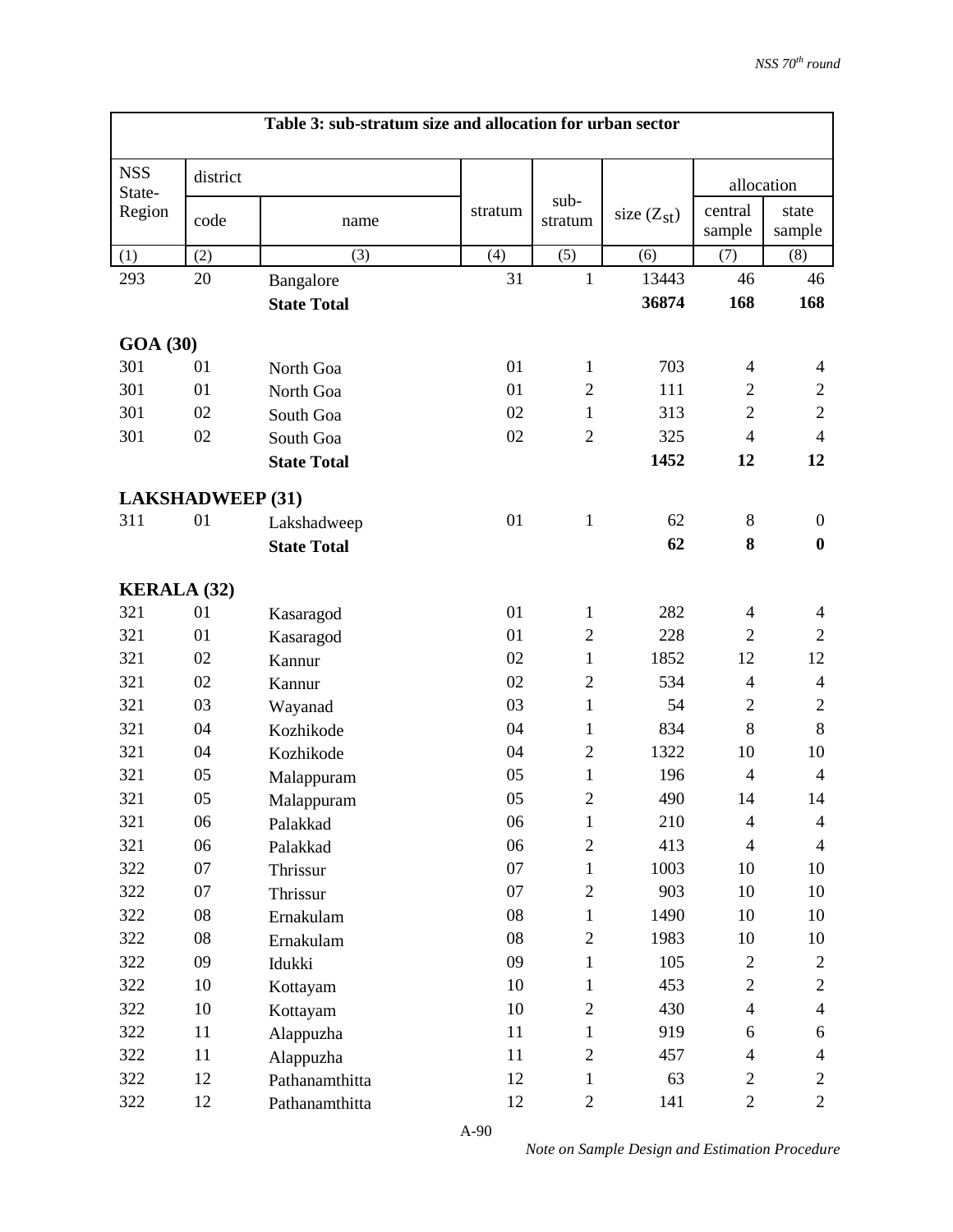| Table 3: sub-stratum size and allocation for urban sector |                        |                    |         |                 |                 |                                  |                                  |  |  |  |
|-----------------------------------------------------------|------------------------|--------------------|---------|-----------------|-----------------|----------------------------------|----------------------------------|--|--|--|
| <b>NSS</b><br>State-                                      | district               |                    |         |                 |                 | allocation                       |                                  |  |  |  |
| Region                                                    | code                   | name               | stratum | sub-<br>stratum | size $(Z_{st})$ | central<br>sample                | state<br>sample                  |  |  |  |
| (1)                                                       | (2)                    | (3)                | (4)     | (5)             | (6)             | (7)                              | (8)                              |  |  |  |
| 322                                                       | 13                     | Kollam             | 13      | $\mathbf{1}$    | 580             | 6                                | 6                                |  |  |  |
| 322                                                       | 13                     | Kollam             | 13      | $\mathfrak{2}$  | 734             | 6                                | 6                                |  |  |  |
| 322                                                       | 14                     | Thiruvananthapuram | 14      | $\mathbf{1}$    | 652             | 6                                | 6                                |  |  |  |
| 322                                                       | 14                     | Thiruvananthapuram | 14      | $\overline{2}$  | 1716            | 12                               | 12                               |  |  |  |
|                                                           |                        | <b>State Total</b> |         |                 | 18044           | 160                              | 160                              |  |  |  |
|                                                           | <b>TAMIL NADU (33)</b> |                    |         |                 |                 |                                  |                                  |  |  |  |
| 331                                                       | 01                     | Thiruvallur        | 01      | 1               | 1433            | $\overline{4}$                   | $\overline{4}$                   |  |  |  |
| 331                                                       | 01                     | Thiruvallur        | 01      | $\mathfrak{2}$  | 3431            | 10                               | 10                               |  |  |  |
| 331                                                       | 03                     | Kancheepuram       | 03      | $\mathbf{1}$    | 2121            | 6                                | 6                                |  |  |  |
| 331                                                       | 03                     | Kancheepuram       | 03      | $\mathfrak{2}$  | 3637            | 8                                | 8                                |  |  |  |
| 331                                                       | 04                     | Vellore            | 04      | $\mathbf{1}$    | 1481            | 6                                | 6                                |  |  |  |
| 331                                                       | 04                     | Vellore            | 04      | $\overline{2}$  | 1320            | 6                                | 6                                |  |  |  |
| 334                                                       | 05                     | Dharmapuri         | 05      | $\mathbf{1}$    | 297             | $\overline{2}$                   | $\overline{2}$                   |  |  |  |
| 334                                                       | 05                     | Dharmapuri         | 05      | $\overline{2}$  | 90              | $\overline{2}$                   | $\overline{2}$                   |  |  |  |
| 331                                                       | 06                     | Tiruvanamalai      | 06      | $\mathbf{1}$    | 468             | $\overline{2}$                   | $\overline{2}$                   |  |  |  |
| 331                                                       | 06                     | Tiruvanamalai      | 06      | $\overline{2}$  | 337             | $\overline{2}$                   | $\overline{2}$                   |  |  |  |
| 331                                                       | 07                     | Viluppuram         | 07      | 1               | 507             | $\overline{2}$                   | $\overline{2}$                   |  |  |  |
| 331                                                       | 07                     | Viluppuram         | 07      | $\overline{2}$  | 251             | $\overline{2}$                   | $\overline{2}$                   |  |  |  |
| 334                                                       | 08                     | Salem              | 08      | $\mathbf{1}$    | 1302            | 6                                | 6                                |  |  |  |
| 334                                                       | 08                     | Salem              | 08      | $\overline{2}$  | 1529            | 6                                | 6                                |  |  |  |
| 334                                                       | 09                     | Namakkal           | 09      | $\mathbf{1}$    | 672             | $\overline{2}$                   | $\overline{2}$                   |  |  |  |
| 334                                                       | 09                     | Namakkal           | 09      | $\overline{2}$  | 457             | $\overline{2}$                   | $\overline{c}$                   |  |  |  |
| 334                                                       | 10                     | Erode              | 10      | $\mathbf{1}$    | 1775            | $\overline{\mathbf{4}}$          | $\overline{4}$                   |  |  |  |
| 334                                                       | 10                     | Erode              | 10      | $\overline{2}$  | 873             | $\overline{4}$                   | $\overline{4}$                   |  |  |  |
| 334                                                       | 11                     | The Nilgiris       | 11      | 1               | 503             | $\mathfrak{2}$                   | $\overline{c}$                   |  |  |  |
| 334                                                       | 11                     | The Nilgiris       | 11      | $\sqrt{2}$      | 263             | $\overline{c}$                   | $\mathbf{2}$                     |  |  |  |
| 334                                                       | 12                     | Coimbatore         | 12      | $\mathbf{1}$    | 2126            | 6                                | 6                                |  |  |  |
| 334                                                       | 12                     | Coimbatore         | 12      | $\sqrt{2}$      | 2589            | 6                                | 6                                |  |  |  |
| 333                                                       | 13                     | Dindigul           | 13      | $\mathbf{1}$    | 941             | $\overline{4}$                   | $\overline{4}$                   |  |  |  |
| 333                                                       | 13                     | Dindigul           | 13      | $\overline{c}$  | 468             | $\overline{c}$<br>$\overline{2}$ | $\boldsymbol{2}$<br>$\mathbf{2}$ |  |  |  |
| 332                                                       | 14                     | Karur              | 14      | $\mathbf{1}$    | 521             |                                  |                                  |  |  |  |
| 332                                                       | 14                     | Karur              | 14      | $\mathbf{2}$    | 345             | $\overline{c}$                   | $\mathbf{2}$                     |  |  |  |
| 332                                                       | 15                     | Tiruchirappalli    | 15      | $\mathbf{1}$    | 875             | $\overline{4}$                   | $\overline{4}$                   |  |  |  |
| 332                                                       | 15                     | Tiruchirappalli    | 15      | $\overline{2}$  | 1647            | $\overline{4}$                   | $\overline{4}$                   |  |  |  |
| 332                                                       | 16                     | Perambalur         | 16      | $\mathbf{1}$    | 164             | $\overline{c}$                   | $\mathfrak{2}$                   |  |  |  |
| 332                                                       | 17                     | Ariyalur           | 17      | $\mathbf{1}$    | 188             | $\overline{2}$                   | $\overline{2}$                   |  |  |  |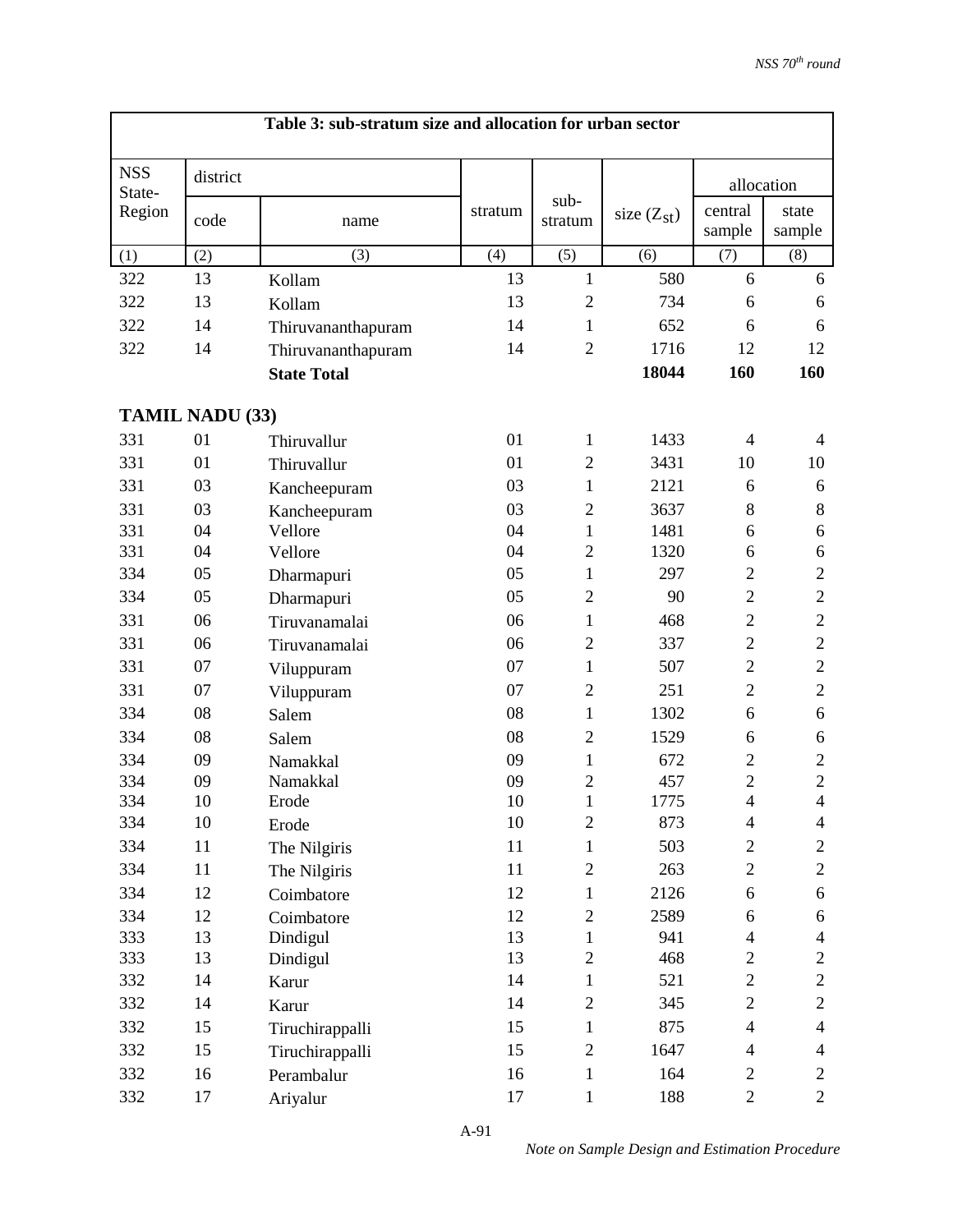| Table 3: sub-stratum size and allocation for urban sector |          |                    |         |                 |                 |                          |                 |  |
|-----------------------------------------------------------|----------|--------------------|---------|-----------------|-----------------|--------------------------|-----------------|--|
| <b>NSS</b><br>State-<br>Region                            | district |                    |         |                 |                 | allocation               |                 |  |
|                                                           | code     | name               | stratum | sub-<br>stratum | size $(Z_{st})$ | central<br>sample        | state<br>sample |  |
| (1)                                                       | (2)      | (3)                | (4)     | (5)             | (6)             | (7)                      | (8)             |  |
| 331                                                       | 18       | Cuddalore          | 18      | $\mathbf{1}$    | 692             | $\overline{2}$           | $\sqrt{2}$      |  |
| 331                                                       | 18       | Cuddalore          | 18      | $\overline{2}$  | 678             | $\overline{\mathcal{L}}$ | $\overline{4}$  |  |
| 332                                                       | 19       | Nagapattinam       | 19      | 1               | 322             | $\mathbf{2}$             | $\mathfrak{2}$  |  |
| 332                                                       | 19       | Nagapattinam       | 19      | $\overline{2}$  | 342             | $\overline{2}$           | $\sqrt{2}$      |  |
| 332                                                       | 20       | Thiruvarur         | 20      | $\mathbf{1}$    | 446             | $\overline{2}$           | $\mathbf{2}$    |  |
| 332                                                       | 21       | Thanjavur          | 21      | 1               | 766             | $\overline{2}$           | $\overline{c}$  |  |
| 332                                                       | 21       | Thanjavur          | 21      | $\overline{2}$  | 832             | $\overline{4}$           | $\overline{4}$  |  |
| 332                                                       | 22       | Pudukkottai        | 22      | 1               | 297             | $\mathbf{2}$             | $\mathfrak{2}$  |  |
| 332                                                       | 22       | Pudukkottai        | 22      | $\overline{2}$  | 252             | $\overline{c}$           | $\sqrt{2}$      |  |
| 333                                                       | 23       | Sivaganga          | 23      | $\mathbf{1}$    | 506             | $\overline{2}$           | $\overline{2}$  |  |
| 333                                                       | 23       | Sivaganga          | 23      | $\overline{2}$  | 176             | $\overline{2}$           | $\overline{2}$  |  |
| 333                                                       | 24       | Madurai            | 24      | 1               | 899             | $\overline{4}$           | $\overline{4}$  |  |
| 333                                                       | 24       | Madurai            | 24      | $\overline{2}$  | 353             | $\mathfrak{2}$           | $\mathfrak{2}$  |  |
| 333                                                       | 25       | Theni              | 25      | 1               | 705             | $\overline{2}$           | $\sqrt{2}$      |  |
| 333                                                       | 25       | Theni              | 25      | $\overline{2}$  | 592             | $\overline{2}$           | $\overline{2}$  |  |
| 333                                                       | 26       | Virudhunagar       | 26      | 1               | 1031            | $\overline{4}$           | $\overline{4}$  |  |
| 333                                                       | 26       | Virudhunagar       | 26      | $\overline{2}$  | 772             | $\overline{4}$           | $\overline{4}$  |  |
| 333                                                       | 27       | Ramanathapuram     | 27      | 1               | 433             | $\overline{2}$           | $\overline{2}$  |  |
| 333                                                       | 27       | Ramanathapuram     | 27      | $\overline{2}$  | 186             | $\overline{2}$           | $\overline{2}$  |  |
| 333                                                       | 28       | Toothukudi         | 28      | $\mathbf{1}$    | 812             | $\overline{4}$           | $\overline{4}$  |  |
| 333                                                       | 28       | Toothukudi         | 28      | $\overline{2}$  | 610             | $\overline{2}$           | $\overline{2}$  |  |
| 333                                                       | 29       | Tirunelveli        | 29      | 1               | 1262            | 6                        | 6               |  |
| 333                                                       | 29       | Tirunelveli        | 29      | $\overline{2}$  | 1120            | 6                        | 6               |  |
| 333                                                       | 30       | Kanniyakumari      | 30      | 1               | 2125            | 10                       | 10              |  |
| 333                                                       | 30       | Kanniyakumari      | 30      | $\overline{2}$  | 325             | $\mathbf{2}$             | $\overline{c}$  |  |
| 334                                                       | 31       | Krishnagiri        | 31      | $\mathbf{1}$    | 285             | $\mathbf{2}$             | $\overline{c}$  |  |
| 334                                                       | 31       | Krishnagiri        | 31      | $\mathbf{2}$    | 252             | $\overline{c}$           | $\mathbf{2}$    |  |
| 334                                                       | 32       | Tiruppur           | 32      | $\mathbf{1}$    | 817             | $8\,$                    | $8\,$           |  |
| 334                                                       | 32       | Tiruppur           | 32      | $\overline{2}$  | 235             | $\overline{4}$           | $\overline{4}$  |  |
| 331                                                       | 02       | Chennai            | 33      | 1               | 8551            | 20                       | 20              |  |
| 334                                                       | 12       | Coimbatore         | 34      | $\mathbf{1}$    | 2036            | 8                        | 8               |  |
| 333                                                       | 24       | Madurai            | 35      | $\mathbf{1}$    | 1680            | $8\,$                    | 8               |  |
|                                                           |          | <b>State Total</b> |         |                 | 63001           | 244                      | 244             |  |
| <b>PUDUCHERRY (34)</b>                                    |          |                    |         |                 |                 |                          |                 |  |
| 341                                                       | 01       | Yanam              | 01      | $\overline{c}$  | 60              | $\overline{c}$           | $\overline{c}$  |  |
| 341                                                       | 02       | Puducherry         | 02      | 1               | 115             | $\overline{4}$           | $\overline{4}$  |  |
| 341                                                       | 02       | Puducherry         | 02      | $\overline{c}$  | 928             | 12                       | 12              |  |